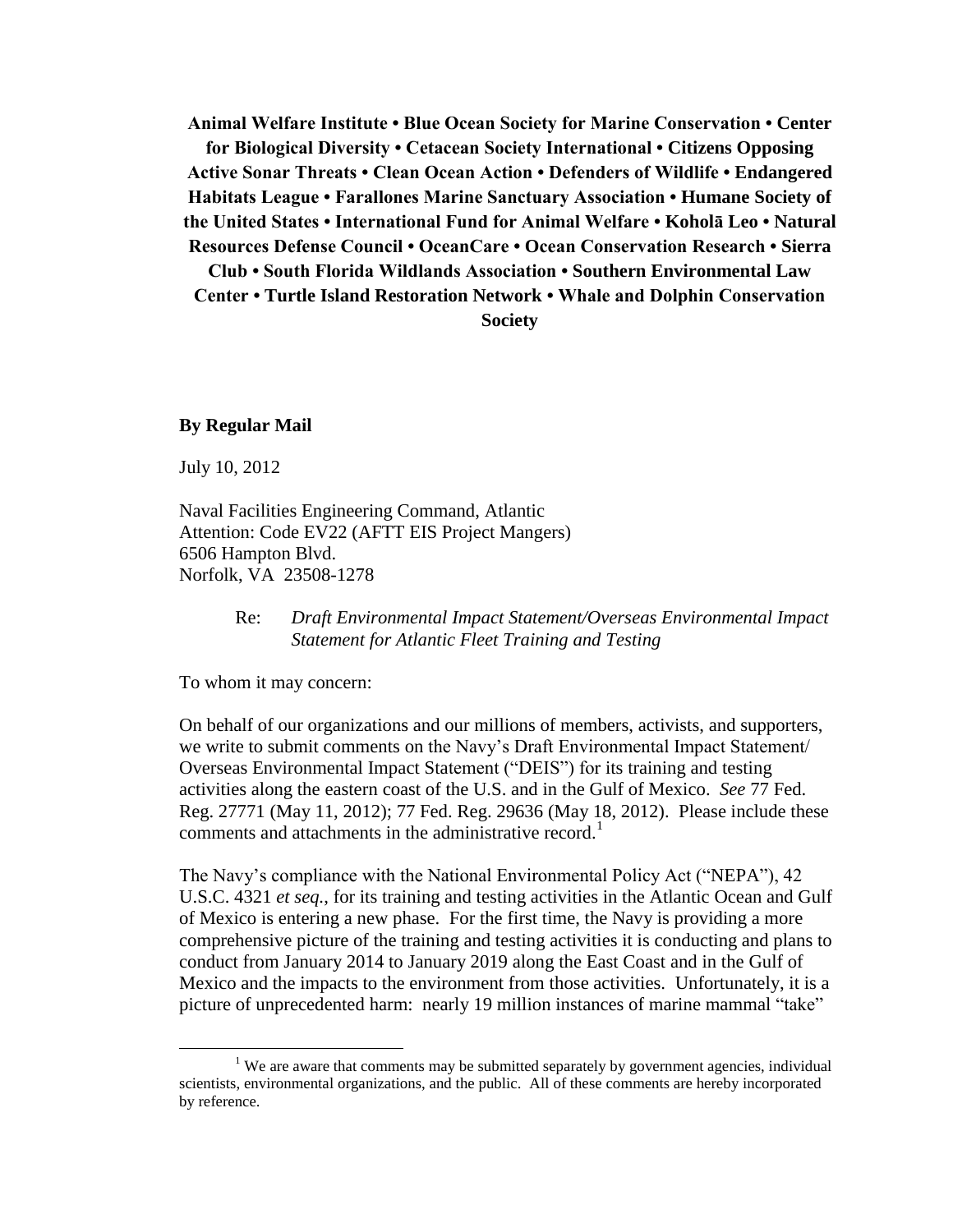$\overline{a}$ 

(behavioral impacts, harassment, injury) over five years, including over 2.25 million instances of temporary hearing loss, over 10,000 instances of permanent hearing loss, almost 6,000 lung injuries, and over 800 deaths from the use of sonar and explosives. DEIS at 3.4-129 to 135; 3.4-175; 3.4-178 to 181. While these predictions of injury are shocking – and, we believe, still underestimate the harm to marine mammals from the Navy's activities – they confirm what stranding events have evidenced, scientists have studied, and the public has believed for years: Navy training and testing activities endanger whales and dolphins at intolerable levels.

While the scale of impacts does not change the Navy's obligations under NEPA, it highlights why it so important that the Navy's DEIS fully comply with both the letter and spirit of the law. As Congress intended when it passed NEPA, faced with such harm, the DEIS must help decision makers make fully informed decisions on the proposed activities; after reviewing the DEIS, decision makers must understand the breadth of harm to impacted species, must be able to choose a course of action from a range of alternatives that provide options for meeting the Navy's goals while still reducing harm to species, and must have at their disposal a range of mitigation measures that will significantly lessen environmental impacts. For the reasons discussed in detail below, we believe that the DEIS fails to meet these requirements and does so in such a way that the failures cannot be remedied through the issuance of a final EIS. **Accordingly, we believe that the document must be thoroughly revised and reissued as a draft for further public review and comment.**

Our overriding concern is the Navy's failure to protect biologically important areas for marine mammals within the Atlantic Fleet Training and Testing ("AFTT") Study Area. There is a general consensus among the scientific community, as NOAA has recognized, that "[p]rotecting marine mammal habitat is…the most effective mitigation measure currently available" to reduce the harmful impacts of mid-frequency sonar on marine mammals.<sup>2</sup> Nonetheless, other than a few areas for North Atlantic right whales and West Indian manatees, the DEIS does not consider establishing any additional

 $2^{2}$  See Letter from Jane Lubchenco, Under Secretary of Commerce for Oceans and Atmosphere to Nancy Sutley, Chair, Council on Environmental Quality dated Jan. 19, 2010, *available at* [http://www.nrdc.org/media/docs/100119.pdf;](http://www.nrdc.org/media/docs/100119.pdf) see also Agardy, T., Aguilar Soto, N., Cañadas, A., Engel, M., Frantzis, A., Hatch, L., Hoyt, E., Kaschner, K., LaBrecque, E., Martin, V., Notarbartolo di Sciara, G., Pavan, G., Servidio, A., Smith, B., Wang, J., Weilgart, L., Wintle, B., and Wright, A. A global scientific workshop on spatio-temporal management of noise. Report of workshop held in Puerto Calero, Lanzarote, (June 4-6, 2007); ECS Working Group: Dolman, S., Aguilar Soto, N., Notabartolo di Sciara, G., Andre, M., Evans, P., Frisch, H., Gannier, A., Gordon, J., Jasny, M., Johnson, M., Papanicolopulu, I., Panigada, S., Tyack, P., and Wright, A. Technical report on effective mitigation for active sonar and beaked whales. Working group convened by European Cetacean Society, (2009); OSPAR Commission, Assessment of the environmental impact of underwater noise. OSPAR Biodiversity Series, (2009); Parsons, E.C.M., Dolman, S.J., Wright, A.J., Rose, N.A., and Burns, W.C.G. Navy sonar and cetaceans: just how much does the gun need to smoke before we act? Marine Pollution Bulletin 56: 1248-1257 (2008).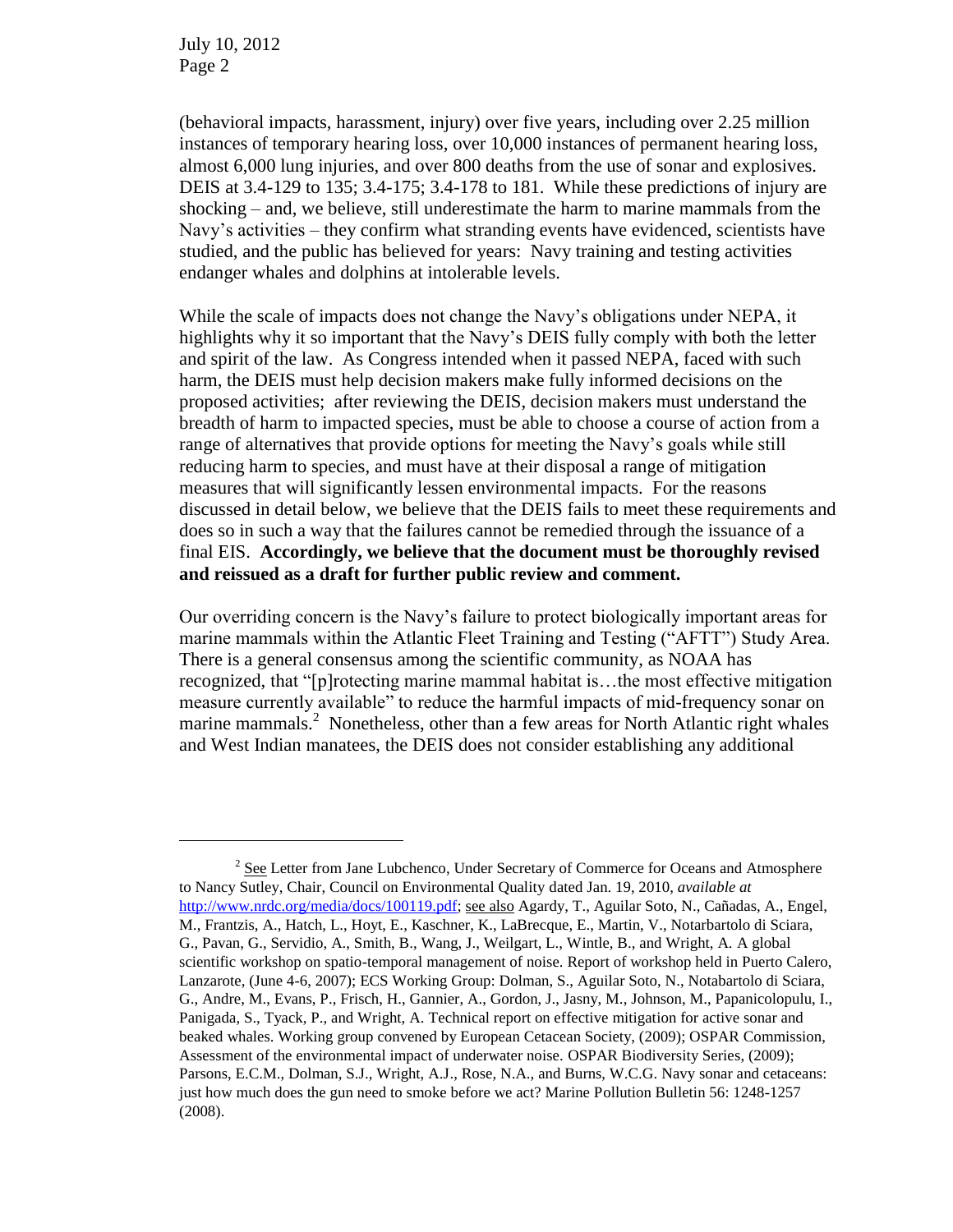$\overline{a}$ 

protection zones in the AFTT Study Area where training or testing could be limited or excluded, despite the common-sense efficacy of such measures.<sup>3</sup>

The Navy's failure is in stark contrast to both the unprecedented level of harm and the varied activities taking place over such a large area. In all, the AFTT Study Area encompasses approximately 2.6 million square nautical miles of the Atlantic Ocean from the waters of Mexico and Cuba in the south to Canada and Greenland in the north, with the majority of training and testing activities occurring in Navy operating areas that are collectively 1.25 times the size of California, about 180,000 nm². The Navy's preferred alternative would use many different sources and frequencies of active sonar, including over 35,000 hours of mid-frequency sources every year. DEIS at 3.0-60. These training exercises would also employ a battery of other acoustic sources and explosives detonations in ocean surface and undersea areas, special use airspace, and training land areas.

The Navy's failure is particularly troubling in light of the emerging scientific consensus about biologically important areas in the AFTT Study Area. For the last year and a half, the National Oceanic and Atmospheric Administration ("NOAA") has been guiding the work of two working groups to improve the tools available to agencies, including the Navy, to evaluate and mitigate the impacts of anthropogenic noise on marine mammals. The Working Groups' draft products were recently released and one key product of this effort was the Cetacean Density and Distribution Mapping Working Group's (CetMap) identification of marine mammal "hot spots" in the AFTT Study Area – biologically important areas for marine mammals as evidenced by increases in density and distribution or modeled based on important habitat. Because CetMap's products were not released prior to the completion of the DEIS, the information was not incorporated into the Navy's analysis through the development of reasonable alternatives or examined as possible mitigation measures based on limiting or excluding training and testing activities in these hot spots. The fact that the Navy must analyze this new information and determine how it will impact its development of alternatives and mitigation measures supports a revision of the DEIS, which would place the Navy's analysis of this critical information before the public, giving the public an opportunity to comment thereon.

As you know, NEPA requires the Navy to employ rigorous standards of environmental review, including a full explanation of potential impacts, a comprehensive analysis of all reasonable alternatives, a fair and objective accounting of cumulative impacts, and a thorough description of measures to mitigate harm. Unfortunately, the DEIS released by the Navy falls far short of these mandates and fails to satisfy the Navy's legal obligations under NEPA. Thus, the Navy must revise the environmental impacts, alternatives, cumulative impacts and mitigation analysis in the DEIS (described in detail

<sup>&</sup>lt;sup>3</sup> While the Atlantic Fleet has taken the important step of designating several planning awareness areas where it will, when feasible, avoid conducting major exercises, this mitigation measure is specific to the use of sonar during major exercises and does nothing to mitigate the harm from unitlevel sonar exercises, the use of explosives, or testing activities.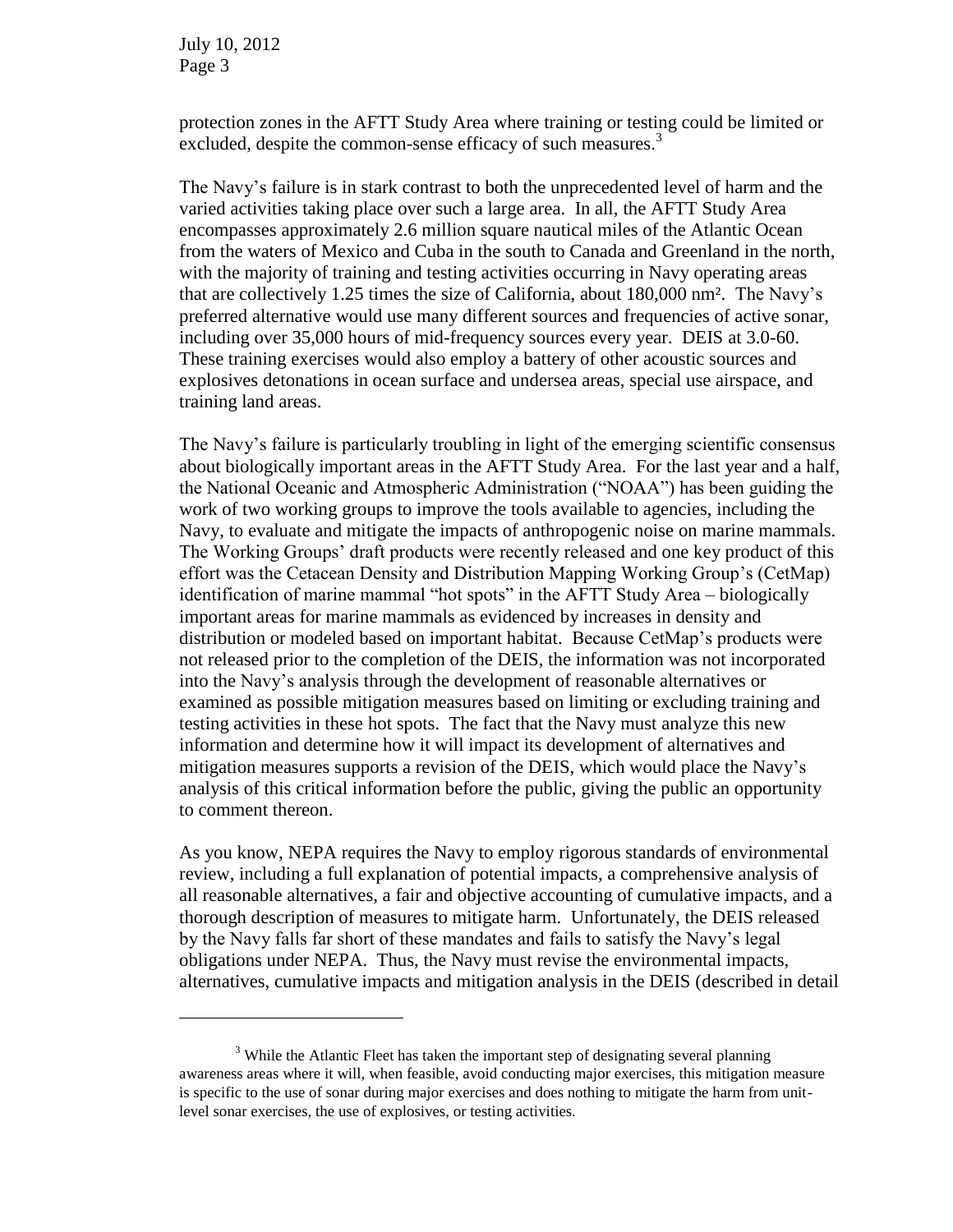in Appendix A) and reissue the document for public review and comment. It must also fully address the considerable scientific record that has developed around sonar and whale injury and mortality, and adjust its acoustic impacts analysis and assessment model accordingly (discussed in Appendices B and C).

## **The Navy Has Not Taken a "Hard Look" Under NEPA**

NEPA requires that the potential environmental impacts of any "major Federal actions significantly affecting the quality of the human environment" be considered through the preparation of an environmental impact statement ("EIS"). *Robertson v. Methow Valley Citizens Council*, 490 U.S. 332, 348 (1989); 42 U.S.C. § 4332. The fundamental purpose of an EIS is to compel decision-makers to take a "hard look" at a particular action – both at the environmental impacts it will have and at the alternatives and mitigation measures available to reduce those impacts – *before* a decision to proceed is made. 40 C.F.R. §§ 1500.1(b), 1502.1; *Baltimore Gas & Electric v. NRDC*, 462 U.S. 87, 97 (1983); *Robertson*, 490 U.S. at 349. While NEPA "does not commend the agency to favor an environmentally preferable course of action," an agency may only make a decision to proceed after taking a "hard look" at environmental consequences. *Sabine River Auth. v. Dep't of Interior*, 951 F.2d 669, 676 (5th Cir. 1992)(internal citations omitted).

As the DEIS makes clear, the proposed activities pose a significant risk to whales, fish, and other wildlife that depend on sound for breeding, feeding, navigating, and avoiding predators—in short, for their survival. Under every Alternative, the Navy would employ mid-frequency active sonar, which has been implicated in mass injuries and mortalities of whales around the globe. $<sup>4</sup>$  The same technology is known to affect</sup> marine mammals in countless other ways, inducing panic responses, displacing animals, and disrupting crucial behavior such as foraging. In addition, the Navy's training and testing with explosives will kill wildlife and leave animals with permanent injuries to their internal organs. The Navy expects to take 40 different species of marine mammals, including 7 species listed as endangered or threatened under the Endangered Species Act ("ESA"). DEIS at 3.4-2 to 7; DEIS at 3.4-129 to 135. The Atlantic Fleet's training and testing activities would also affect fisheries and essential fish habitat, injure tens of thousands of sea turtles, and release a large amount of hazardous and expended materials into the waters. *See* Appendices A and B for a detailed discussion of impacts.

While the Navy has made progress in assessing the impacts its activities have on the environment, it continues to underestimate harm by disregarding a great deal of relevant information and using approaches that are the opposite of precautionary when factoring uncertainty. As discussed in Appendix C, in revising its DEIS, the Navy must adjust its

 $\overline{a}$ <sup>4</sup> Military sonar generates intense sound that can induce a range of adverse effects in whales and other species – from significant behavioral changes to injury and death. The most widely reported and dramatic of these events are the mass strandings of beaked whales and other marine mammals that have been associated with military sonar use. A brief summary of the stranding record appears in Appendix B.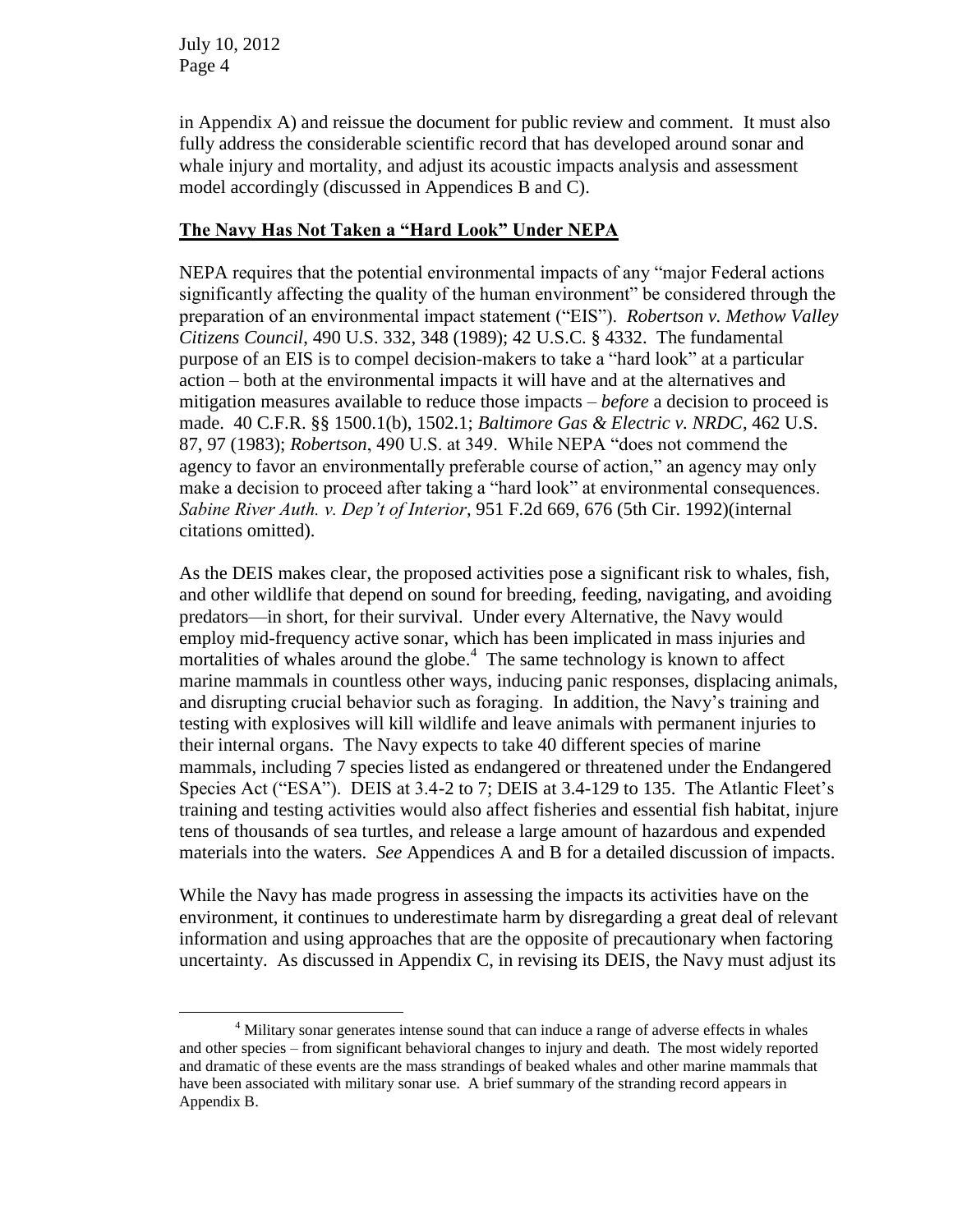thresholds for impact and modeling by incorporating the considerable scientific record showing that impacts are even greater than the Navy estimates.

# **The Navy Fails to Identify and Analyze Reasonable Alternatives**

As you are aware, both of the Navy's action alternatives (Alternative 1 and 2) would dramatically increase the amount of training and testing along the Eastern Coast and in the Gulf of Mexico and subject marine mammals to an unprecedented level of harm, including death, lung injuries, gastro-intestinal injuries, hearing loss, and significant behavioral reactions like habitat abandonment. Neither alternative presents an option that would significantly reduce the predicted harm to the marine environment and wildlife. For example, both of the Navy's alternatives result in the exact same number of marine mammal takes from training with sonar – over 2 million per year. For training then, the DEIS offers no alternative for a decision maker wishing to reduce the harm to marine mammals.

It is obvious that the Navy's alternatives were not selected to "inform decision-makers and the public" of how it could "avoid or minimize adverse impacts or enhance the quality of the human environment." 40 C.F.R. § 1502.1. While the Navy purportedly presents two reasonable alternatives, it leaves no room for decision makers to choose anything but its preferred alternative, which "is contingent upon [and allows for] potential budget increases, strategic *necessity*, and future training and testing *requirements*." DEIS at ES-6; 2-76 (emphasis added). A decision maker that wishes to meet the Navy's needs is compelled to choose the preferred alternative.

In addition, even if Alternative 1 also met the Navy's strategic *necessity* and future training and testing *requirements* and a decision maker felt free to considering choosing it over the Navy's preferred alternative, he or she would be hard pressed to identify which alternative works to avoid or minimize adverse environmental impacts, let alone enhance the quality of the human environment. Both alternatives inflict an unprecedented amount of harm on marine life. Neither alternative was developed with an eye to minimizing adverse environmental impacts, but instead reflect differences entirely unrelated to the proposed action's environmental impacts. Such differences – in capabilities, tempo, and locations – are entirely based on operational needs, not on factors related to environmental impacts. As such, they fail to provide the public and decision makers with any options for significantly limiting the impact to marine wildlife. The development of alternatives in this manner violates NEPA, reflecting a classic *post hoc* rationalization for a decision unlawfully made *before* environmental impacts and reasonable alternatives were considered.

# **The Navy Fails to Consider Effective Mitigation**

There is general consensus that protection areas – in which the use of mid-frequency sonar would not occur – represent the most effective means currently available to reduce the impacts of mid-frequency sonar on marine mammals.<sup>5</sup> In 2010, the National

 $\overline{a}$ 

 $<sup>5</sup>$  Supra, note 3.</sup>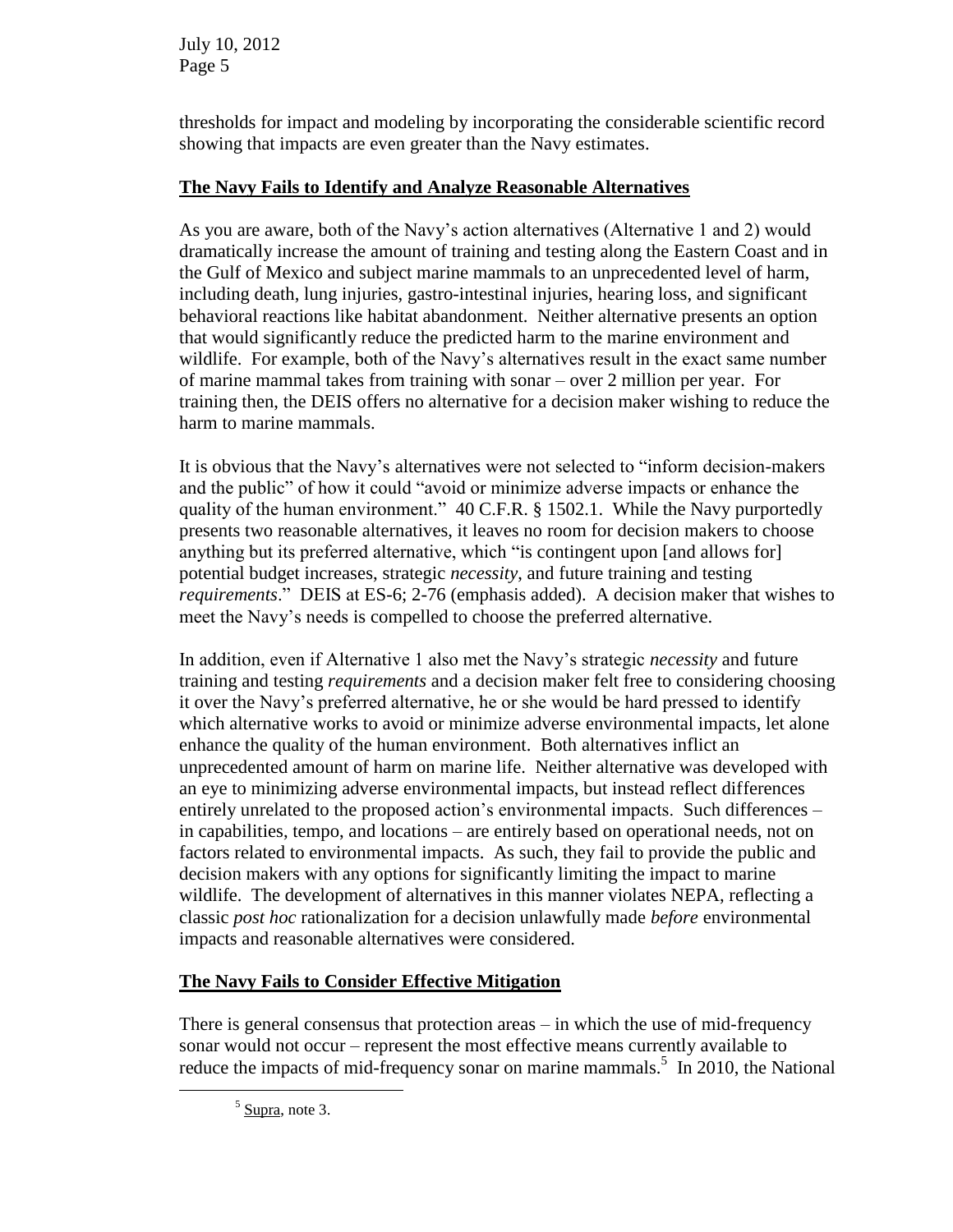Oceanic Atmospheric Administration ("NOAA") completed a review of the Navy's sonar mitigation. It concluded that "ongoing mitigation efforts, in our view, must do more" to address uncertainties and protect marine mammals.<sup>6</sup> Nonetheless, the Navy's DEIS proposes the same mitigation scheme that NOAA found lacking. While NOAA emphasized the importance of habitat identification and avoidance, stating that "[p]rotecting important marine mammal habitat is generally recognized to be the most effective mitigation measure currently available," the Navy makes no provision for protecting areas in the AFTT Study Area in addition to the limited areas for North Atlantic right whales and West Indian manatees.<sup>7</sup>

Appendix A contains a detailed description of mitigation measures that the Navy can – and should – adopt. At a minimum, however, the Navy must assess the value of marine mammal habitat in the AFTT Study Area and protect any higher-value areas identified. As noted, NOAA recently completed a series of workshops designed to learn more about marine mammal "hot spots." The results of these workshops are now available and the Navy must assess the information and develop mitigation measures based on protecting important marine mammal habitat. To offer full protection to the marine mammals found in these "hot spots," the Navy should develop mitigation measures that bar the use of sonar in the areas and provide a buffer for them that limits the received level of sound. At a minimum, the Navy should establish cautionary areas in these habitats.

#### **The North Atlantic Right Whale**

In addition to the above, we want to underscore our concern for the North Atlantic right whale. As you know, the North Atlantic right whale (*Eubalaena glacialis*) is one of the world's most endangered large whales, with only 300 to 400 individuals remaining. *See*  73 Fed. Reg. at 60,173 (describing the North Atlantic right whale as "the world's most critically endangered large whale species and one of the world's most endangered mammals"). Despite its protection under the Endangered Species Act since 1970, *see*  35 Fed. Reg. 8495 (June 2, 1970), the right whale has never recovered to a sustainable population level. As NMFS has repeatedly stated, "the loss of even a single individual [North Atlantic right whale] may contribute to the extinction of the species" and "preventing the mortality of one adult female a year" may alter this outcome. 69 Fed. Reg. at 30,858; *see also* 73 Fed. Reg. at 60,176 ("[T]he population can sustain no deaths or serious injuries due to human causes if its recovery is to be assured."); 72 Fed. Reg. at 34,632 ("NMFS also agrees that … the loss of one right whale may potentially have implications for the right whale population and its ecosystem . . . ."); 66 Fed. Reg. 50,390, 50,392 (Oct. 3, 2001) ("Given the known human-caused sources of right whale mortality, their small population size, and their low reproductive rate, the loss of even

 $\overline{a}$ 

<sup>&</sup>lt;sup>6</sup> See Letter from Jane Lubchenco, Under Secretary of Commerce for Oceans and Atmosphere to Nancy Sutley, Chair, Council on Environmental Quality dated Jan. 19, 2010, *available at* <http://www.nrdc.org/media/docs/100119.pdf>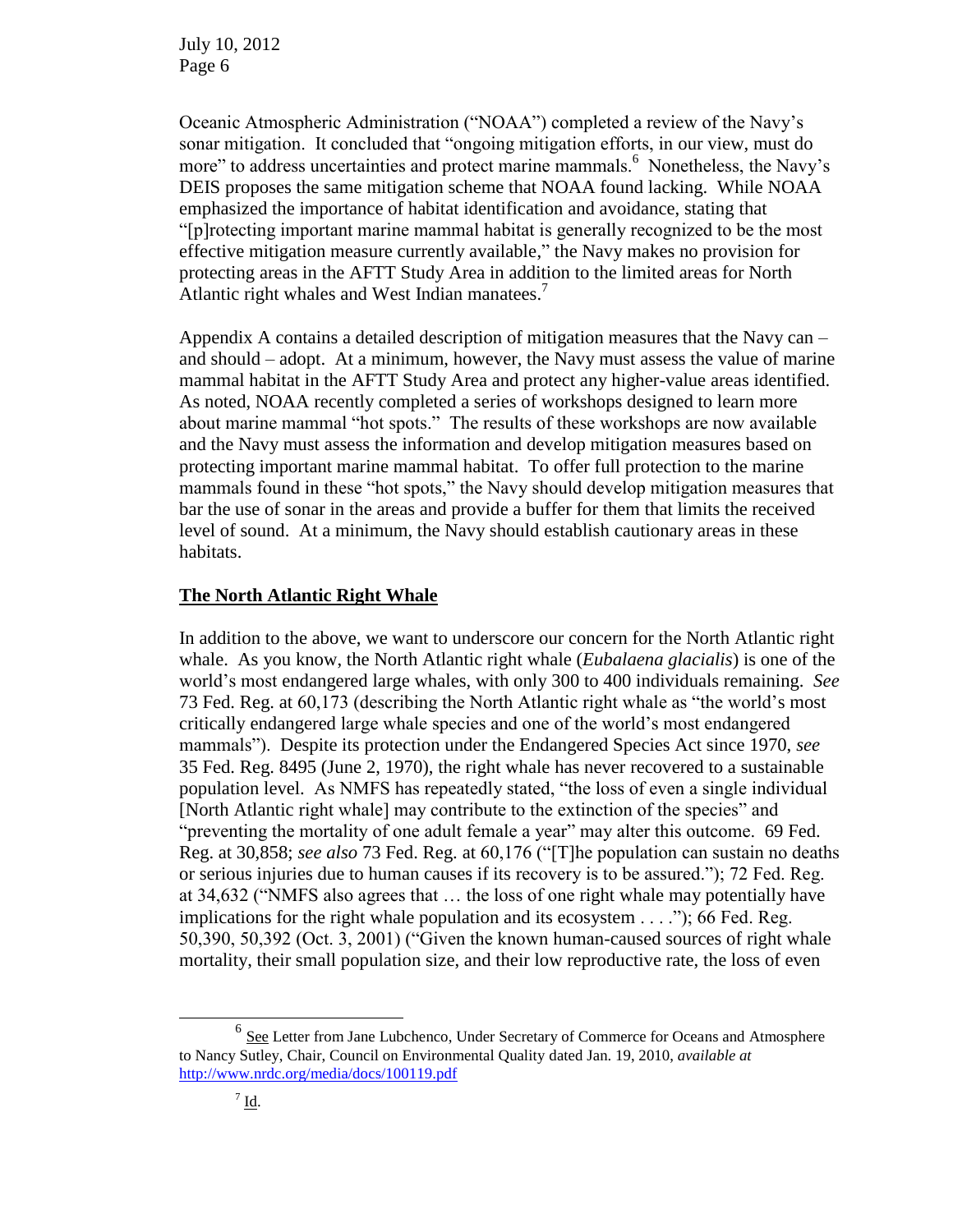one right whale, particularly a reproductively active female, may reduce appreciably the likelihood of the survival and recovery of this species.").

Despite the precarious status of the species, the Navy nonetheless plans to train and test in right whale critical habitat and predicts that its activities will cause more than 90 instances of temporary hearing loss to right whales per year. But as NMFS has made clear, North Atlantic right whales cannot afford to be seriously harmed if their survival is to be assured. While the Navy has proposed certain mitigation measure for the species, it withdraws others (*e.g.*, requiring permission from fleet forces command prior to any training in right whale foraging habitat) and fails to offer strong enough measures that will guarantee that threats to right whales from sonar and ship strikes will be minimized.

### **Conclusion**

Our organizations recognize the Navy's important role in ensuring national security. We also value the security a clean and healthy environment provides. National security and environmental integrity are not mutually exclusive, and we encourage the Navy to train and test in ways that protect the East Coast's and Gulf of Mexico's valuable natural resources. Thus, for the reasons set forth above and in greater detail in the Appendices below and attached critique by Dr. David Bain, we urge the Navy to satisfy its obligations under NEPA and other applicable laws by revising its DEIS, taking a "hard look" at impacts and identifying and analyzing reasonable alternatives and mitigation measures that will significantly reduce the impact to the marine environment.<sup>8</sup> Upon revision the DEIS should be released to the public for review and comment.

Thank you for your consideration of our comments; we welcome the opportunity to discuss this matter with you at any time.

Sincerely,

Zak Smith Staff Attorney NRDC

 $\overline{a}$ 

Susan Millward Executive Director Animal Welfare Institute Jennifer Kennedy Executive Director Blue Ocean Society for Marine Conservation

<sup>&</sup>lt;sup>8</sup> While the Navy states that its DEIS "will serves as NMFS' NEPA documentation for the rulemaking process under the [Marine Mammal Protection Act]" (DEIS at ES-2), we note that without significant revision this DEIS cannot fulfill NMFS' obligations under NEPA. For example, the DEIS defines a purpose and need that is unrelated to NMFS' statutory obligations and presents alternatives that are unrelated to NMFS' rulemaking.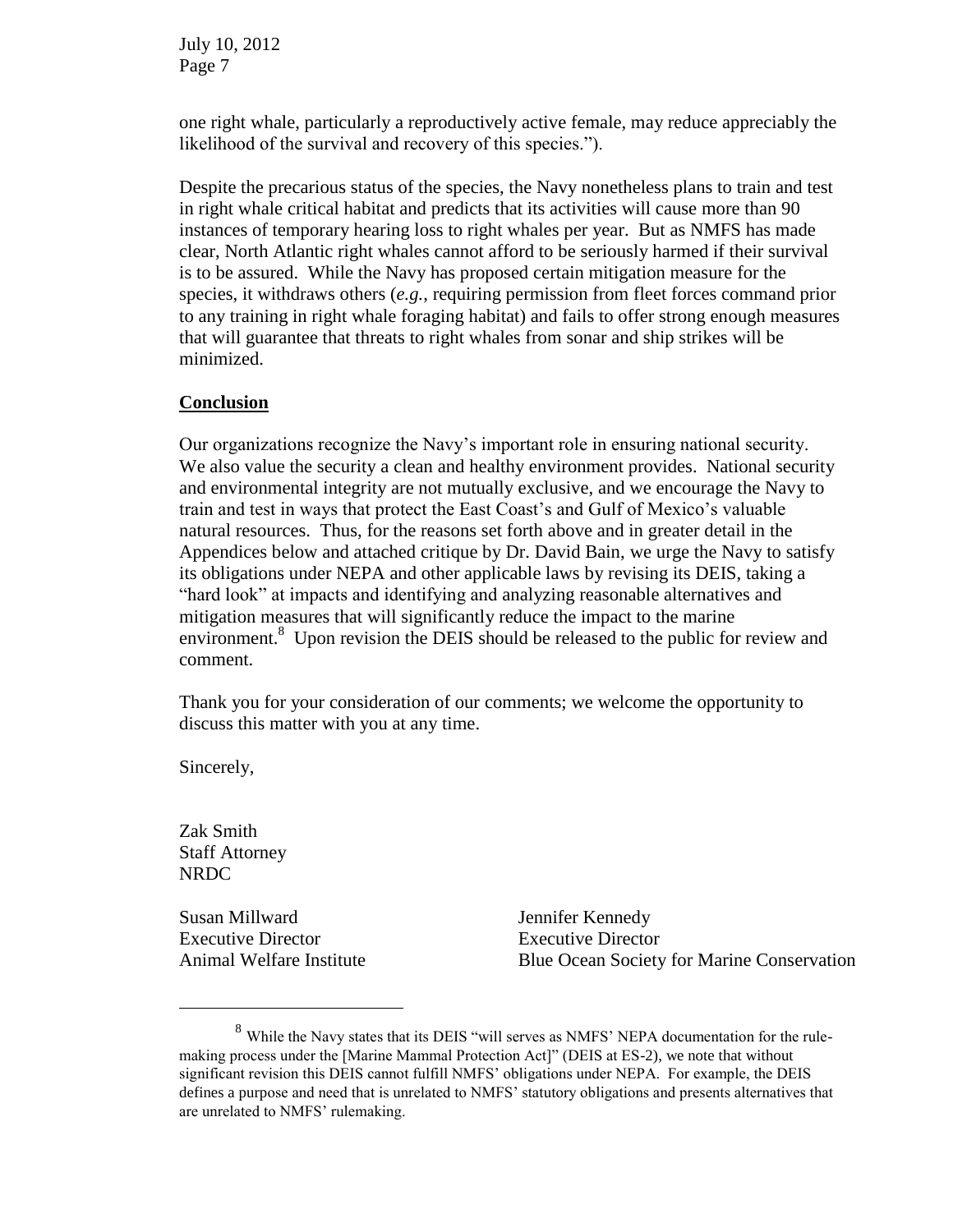Miyoko Sakashita Oceans Director Center for Biological Diversity

Russell Wray President Citizens Opposing Active Sonar Threats

Michael Senatore Vice President, Conservation Law Defenders of Wildlife

Terri Watson Executive Director Farallones Marine Sanctuary Association

Elizabeth Allgood Campaigns Manager International Fund for Animal Welfare

Sigrid Lüber President OceanCare

Dave Raney Chair, Sierra Club Marine Action Team Sierra Club

Catherine Wannamaker Senior Attorney Southern Environmental Law Center

Lindy Weilgart, Ph.D. Research Associate, Dalhousie University William Rossiter President Cetacean Society International

Cindy Zipf Executive Director Clean Ocean Action

Dan Silver Executive Director Endangered Habitats League

Sharon Young Marine Issues Field Director Humane Society of the United States

Nina Monasevitch Chair Koholā Leo

Michael Stocker **Director** Ocean Conservation Research

Matthew Schwartz Executive Director South Florida Wildlands Association

Todd Steiner Executive Director Turtle Island Restoration Network

Sarah Dolman WDCS Head of Policy for Scotland Whale and Dolphin Conservation Society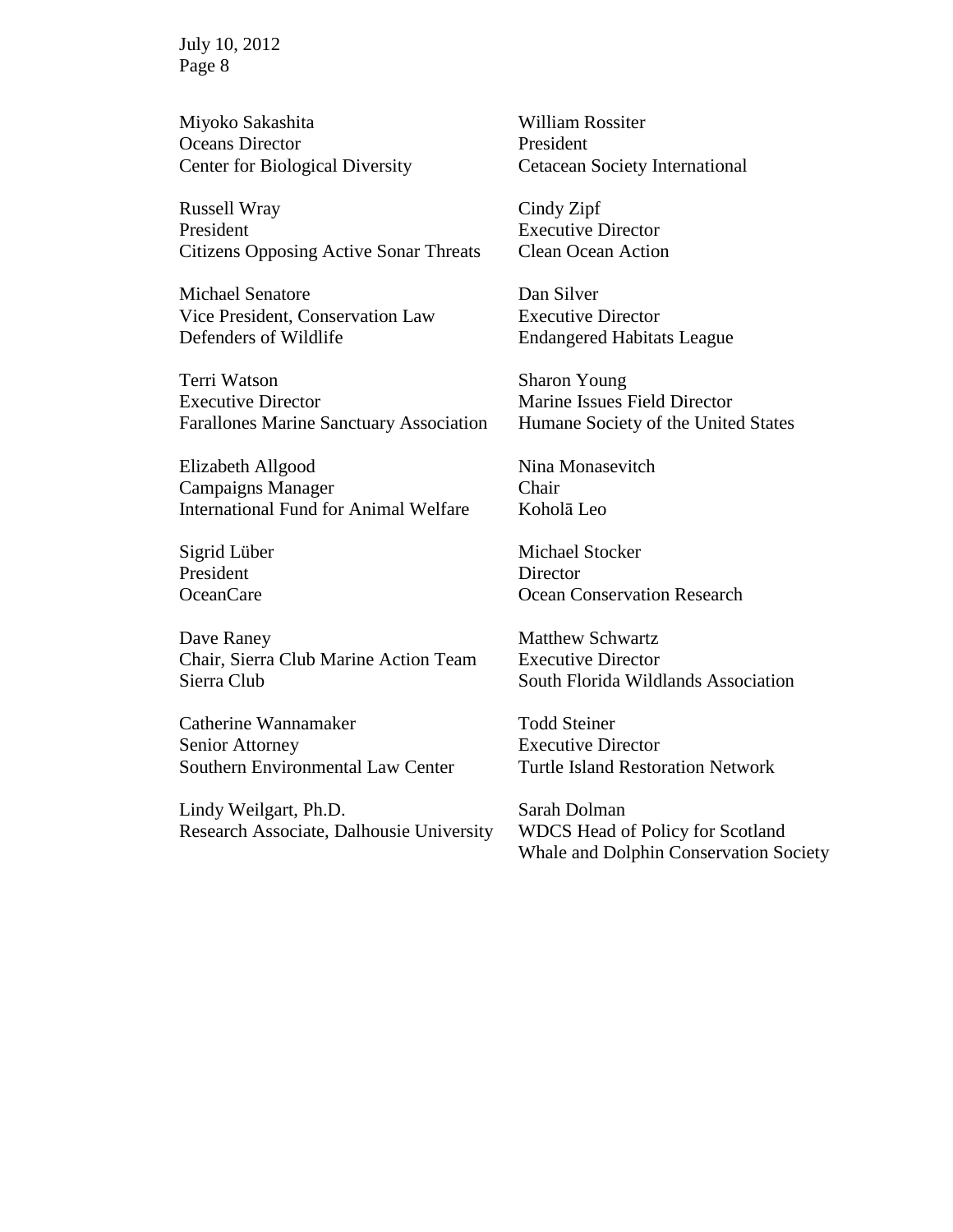#### **APPENDIX A**

## **THE NAVY'S DEIS IS FATALLY FLAWED AND FAILS TO COMPLY WITH THE BASIC REQUIREMENTS OF NEPA**

As set forth below, the Navy's DEIS does not meet the rigorous standards set forth in the National Environmental Policy Act. We urge the Navy to revise and reissue its DEIS, substantially altering the approach it has taken thus far. The Navy's scope of review must be expanded, its alternatives analysis broadened, its mitigation plan significantly improved, and its impact assessment revised to reflect the scientific evidence of mid-frequency sonar's effects on marine life. These critical steps must be undertaken if the Navy's EIS is to comply with federal law.

#### I. Legal Framework: The National Environmental Policy Act

The National Environmental Policy Act of 1969 ("NEPA") "declares a broad national commitment to protecting and promoting environmental quality." *Robertson v. Methow Valley Citizens Council*, 490 U.S. 332, 348 (1989). NEPA establishes a national policy to "encourage productive and enjoyable harmony between man and his environment" and "promote efforts which will prevent or eliminate damage to the environment and biosphere and stimulate the health and welfare of man." 42 U.S.C. § 4321. In order to achieve its broad goals, NEPA mandates that "to the fullest extent possible" the "policies, regulations, and public laws of the United States shall be interpreted and administered in accordance with [it]." 42 U.S.C. § 4332.

Central to NEPA is its requirement that, before any federal action that "*may* significantly degrade some human environmental factor" can be undertaken, agencies must prepare an EIS. *Steamboaters v. F.E.R.C.*, 759 F.2d 1382, 1392 (9th Cir. 1985) (emphasis in original). The requirement to prepare an EIS "serves NEPA's actionforcing purpose in two important respects." *Robertson*, 490 U.S. at 349. First, "the agency, in reaching its decision, will have available, and will *carefully consider, detailed information* concerning significant environmental impacts[,]" and second, "the relevant information will be made available to the larger audience that may also play a role in both the decisionmaking process and the implementation of that decision." *Id.* (emphasis added). As the Supreme Court explained: "NEPA's instruction that all federal agencies comply with the impact statement requirement…'to the fullest extent possible' [cit. omit.] is neither accidental nor hyperbolic. Rather the phrase is a deliberate command that the duty NEPA imposes upon the agencies to consider environmental factors not be shunted aside in the bureaucratic shuffle." *Flint Ridge Development Co. v. Scenic Rivers Ass'n*, 426 U.S. 776, 787 (1976).

The fundamental purpose of an EIS is to force the decision-maker to take a "hard look" at a particular action – at the agency's need for it, at the environmental consequences it will have, and at more environmentally benign alternatives that may substitute for it – before the decision to proceed is made. 40 C.F.R. §§ 1500.1(b), 1502.1; *Baltimore Gas & Electric v. NRDC*, 462 U.S. 87, 97 (1983). This "hard look" requires agencies to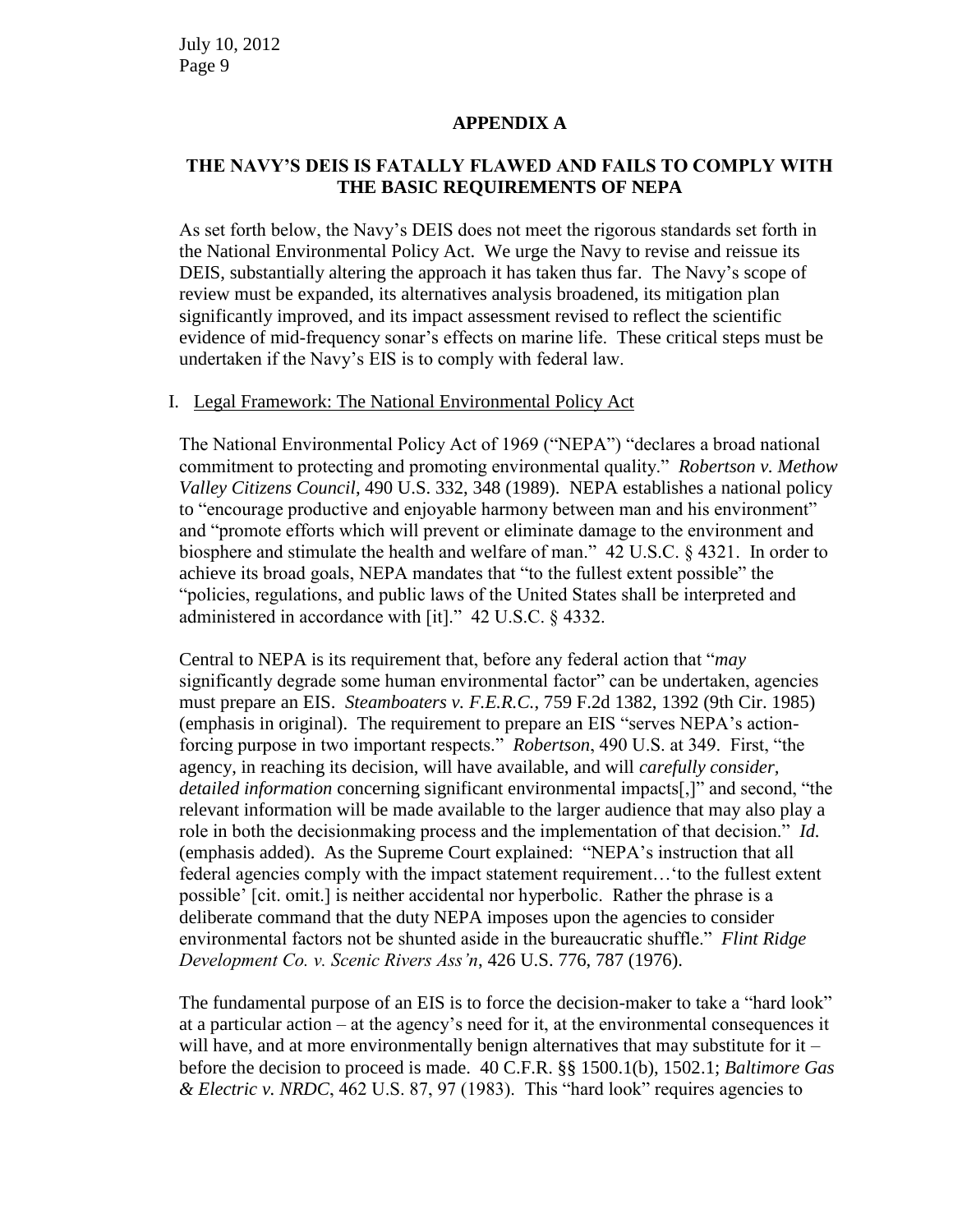obtain high quality information and accurate scientific analysis. 40 C.F.R. § 1500.1(b). "General statements about possible effects and some risk do not constitute a hard look absent a justification regarding why more definitive information could not be provided." *Klamath-Siskiyou Wilderness Center v. Bureau of Land Management*, 387 F.3d 989, 994 (9th Cir. 2004) (*quoting Neighbors of Cuddy Mountain v. United States Forest Service*, 137 F.3d 1372, 1380 (9th Cir. 1998)). The law is clear that the EIS must be a pre-decisional, objective, rigorous, and neutral document, not a work of advocacy to justify an outcome that has been foreordained.

In nearly every respect, despite the length and information provided, the Navy's DEIS fails to meet the high standards of rigor and objectivity required under NEPA. The Navy has failed to conduct the "hard look" necessary to thoroughly examine the many environmental consequences of its proposed action.

### II. The Navy Fails to Properly Analyze Impacts on Marine Mammals

The Navy's DEIS does not properly analyze environmental impacts. Despite the unprecedented level of harm the Navy predicts, its analysis nonetheless understates the potential effects of its training and testing activities on marine wildlife and fails to acknowledge risks posed to a wide range of marine species from its activities. The DEIS concludes that no "marine mammal strandings or mortality will result from the operation of sonar or other acoustic sources during Navy exercises within the Study Area." DEIS at 3.4-143. The Navy reaches this conclusion despite acknowledging the importance of sound to marine mammal existence and the hundreds of thousands of instances of hearing loss its activities will inflict on marine mammals. For example, the Navy states that "it is likely that a relationship between the duration, magnitude, and frequency range of hearing loss could have consequences to biologically important activities (e.g., intraspecific communication, foraging, and predator detection) that affect survivability and reproduction." DEIS at 3.4-83. The Navy's statements are clearly contradictory; on the one hand the Navy states that a connection between survivability and hearing loss is likely, which must be placed in the context of its prediction of 2.3 million instances of temporary hearing loss, while on the other it concludes that no mortality will result from the use of sonar. The Navy's conclusions are unsupported by its own analysis. Finally, as discussed in detail in Appendix C and the attached critique by Dr. David Bain, the Navy's assessment of acoustic impacts is also highly problematic and likely underestimates the impacts to marine mammals.

# A. Acoustic Impacts on Marine Mammals

NEPA requires agencies to ensure the "professional integrity, including scientific integrity," of the discussions and analyses that appear in EISs. 40 C.F.R. § 1502.24. To that end, they must make every attempt to obtain and disclose data necessary to their analysis. *See* 40 C.F.R. § 1502.22(a). Agencies are further required to identify their methodologies, indicate when necessary information is incomplete or unavailable, acknowledge scientific disagreement and data gaps, and evaluate indeterminate adverse impacts based upon approaches or methods "generally accepted in the scientific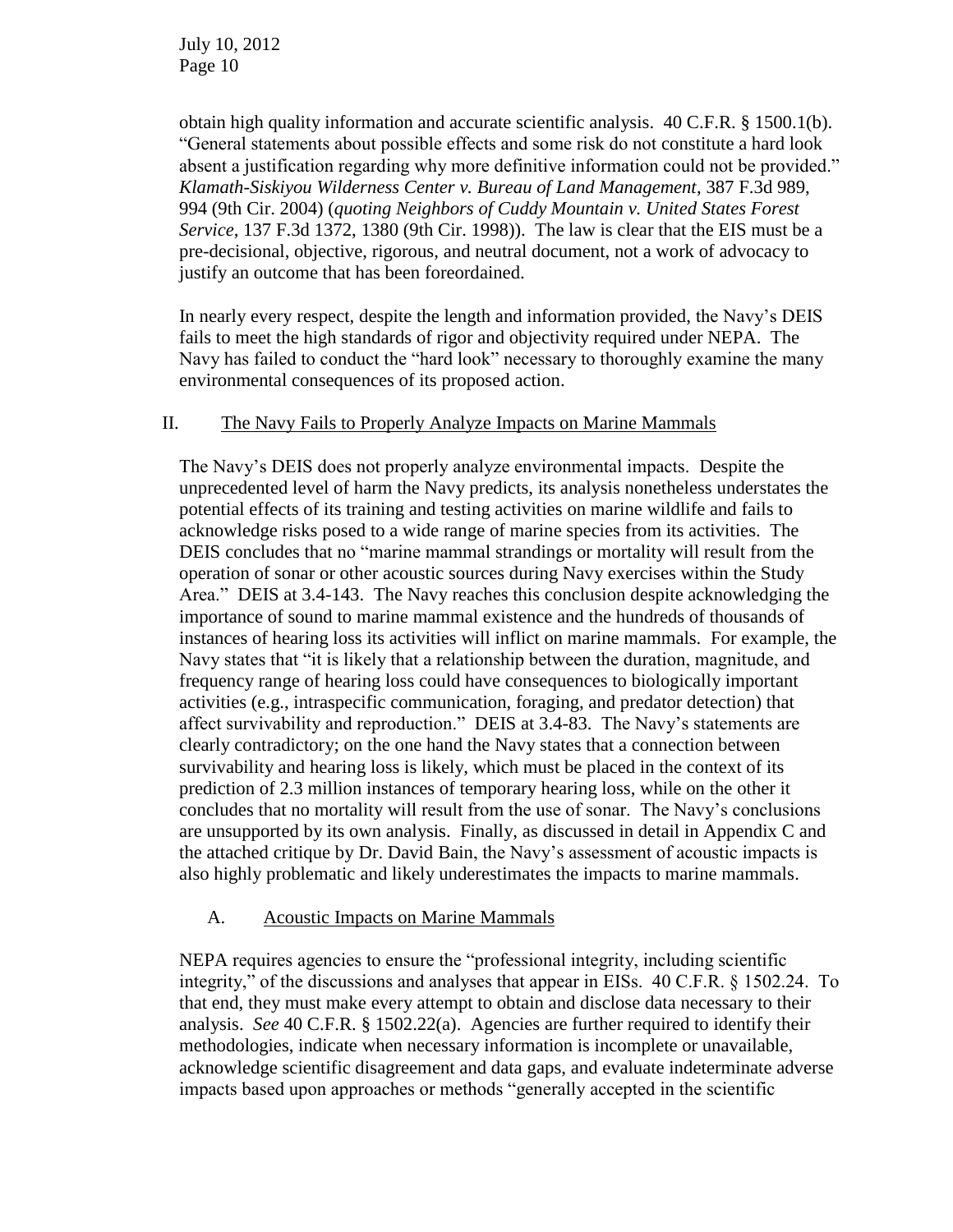$\overline{a}$ 

community." 40 C.F.R. §§ 1502.22(2), (4), 1502.24. Such requirements become acutely important in cases where, as here, so much about a program's impacts depend on newly emerging science.

In this case, the Navy's assessment of impacts is consistently undermined by its failure to meet these fundamental responsibilities of scientific integrity, methodology, investigation, and disclosure. As set forth in greater detail in Appendix C and the attached critique by Dr. Bain, the DEIS disregards a great deal of relevant information adverse to the Navy's interests, uses approaches and methods that would not be acceptable to the scientific community, and ignores whole categories of impacts. In short, it leaves the public with an analysis of harm—behavioral, auditory, and physiological—that is at odds with established scientific authority and practice. The Navy must revise its acoustic impacts analysis, including its thresholds and risk function, to comply with NEPA.

# B. Other Impacts on Marine Mammals

The activities proposed for the AFTT Study Area may have impacts that are not limited to the effects of ocean noise. Unfortunately, the Navy's analysis of these other impacts is cursory and inadequate.

First, the Navy fails to adequately assess the impact of stress on marine mammals, a serious problem for animals exposed even to moderate levels of sound for extended periods.<sup>9</sup> DEIS at 3.4-84 to 85. As the Navy has previously observed, stress from ocean noise—alone or in combination with other stressors, such as biotoxins—may weaken a cetacean's immune system, making it "more vulnerable to parasites and diseases that normally would not be fatal."<sup>10</sup> Moreover, according to studies on terrestrial mammals, chronic noise can interfere with brain development, increase the risk of myocardial infarctions, depress reproductive rates, and cause malformations and other defects in young—all at moderate levels of exposure.<sup>11</sup> Because physiological

<sup>&</sup>lt;sup>9</sup> See National Research Council, Ocean Noise and Marine Mammals.

<sup>&</sup>lt;sup>10</sup> Navy, Hawaii Range Complex Draft Environmental Impact Statement/ Overseas Environmental Impact Statement at 5-19 to 5-20 (2007). Additional evidence relevant to the problem of stress in marine mammals is summarized in A.J. Wright, N. Aguilar Soto, A.L. Baldwin, M. Bateson, C.M. Beale, C.Clark, T. Deak, E.F. Edwards, A. Fernández, A. Godinho, L. Hatch, A. Kakuschke, D. Lusseau, D. Martineau, L.M. Romero, L. Weilgart, B. Wintle, G. Notarbartolo di Sciara, and V. Martin, Do marine mammals experience stress related to anthropogenic noise?, 20 International Journal of Comparative Psychology, 274-316 (2007); see also T.A. Romano, M.J. Keogh, C. Kelly, P. Feng, L. Berk, C.E. Schlundt, D.A. Carder, and J.J. Finneran, Anthropogenic Sound and Marine Mammal Health: Measures of the Nervous and Immune Systems Before and After Intense Sound Exposure, 61 Canadian Journal of Fisheries and Aquatic Sciences 1124, 1130-31 (2004).

<sup>&</sup>lt;sup>11</sup> See, e.g., E.F. Chang and M.M. Merzenich, Environmental Noise Retards Auditory Cortical Development, 300 Science 498 (2003) (rats); S.N. Willich, K. Wegscheider, M. Stallmann, and T. Keil, Noise Burden and the Risk of Myocardial Infarction, European Heart Journal (2005) (Nov. 24, 2005) (humans); F.H. Harrington and A.M. Veitch, Calving Success of Woodland Caribou Exposed to Low-Level Jet Fighter Overflights, 45 Arctic vol. 213 (1992) (caribou).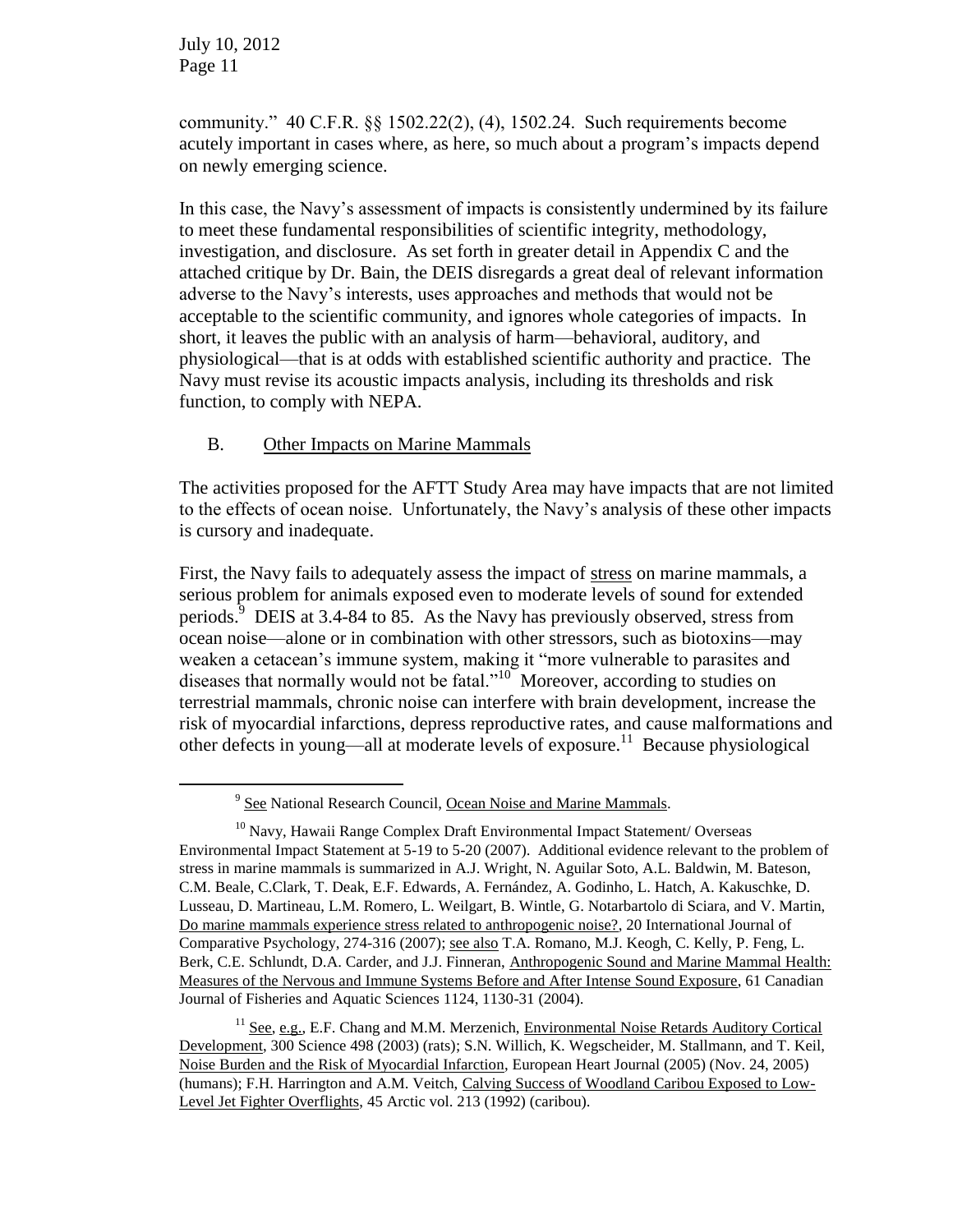$\overline{a}$ 

stress responses are highly conservative across species, it is reasonable to assume that marine mammals would be subject to the same effects and recent research is bearing this out. A study of North Atlantic right whales produced evidence showing that exposures to low-frequency ship noise may be associated with chronic stress in whales.<sup>12</sup> For the Navy, such studies should be particularly relevant when assessing impacts on those marine mammal populations that are subjected to stress inducing impacts from training and testing activities on a regular basis. Nonetheless, despite the potential for stress in marine mammals and the significant consequences that can flow from it, the Navy unjustifiably assumes that such effects would be minimal.

Second, in the course of its training activities, the Navy would release a host of toxic chemicals, hazardous materials and waste into the marine environment that could pose a threat to marine mammals over the life of the range. For example, under its preferred alternative, the Navy plans to abandon over 11 million pounds of potentially toxic metals in AFTT Study Area waters. DEIS at 3.1-61. Nonetheless, the DEIS fails to adequately consider the cumulative impacts of these toxins on marine mammals from past, current, and proposed training exercises. Careful study is needed into the way toxins might disperse and circulate within the area and how they may affect marine wildlife. The Navy's assumption that expended materials and toxics would dissipate or become buried in sediment leads to a blithe conclusion that releases of hazardous material would have no adverse effects. Given the amount of both hazardous and nonhazardous materials, this discussion is inadequate under NEPA. In addition, the Navy also plans to abandon cables, wires, and other items that could entangle marine wildlife, including more than 31,000 parachutes. DEIS at 3.3-37; 3.3-39. Acknowledging that entanglement is a serious issue for marine mammals (*e.g.*, "Juvenile humpback whales and North Atlantic right whales in the western North Atlantic were found to have a higher rate of entanglement and be more at risk of serious injury when entangled than mature animals." DEIS at 3.4-247), the DEIS nonetheless dismisses the threat posed by abandoning 31,000 parachutes, claiming without support that a marine mammal that did become entangled could easily become free. DEIS at 252. Again, this discussion and analysis is inadequate under NEPA.

Third, the Navy fails to consider the risk of ship collisions with large cetaceans, as exacerbated by the use of active acoustics. For example, right whales have been shown to engage in dramatic surfacing behavior, increasing their vulnerability to ship strikes, on exposure to mid-frequency alarms above 133 dB re 1  $\mu$ Pa (SPL)—a level of sound that can occur many tens of miles away from the sonar systems slated for the range.<sup>13</sup> It should be assumed that other large whales (which, as the DEIS repeatedly notes, are already highly susceptible to vessel collisions) are subject to the same hazard. As the Navy notes, "[s]hip strikes are also a growing issue for most marine mammals, such as

 $^{12}$  R. M. Rolland, S. E. Parks, K. E. Hunt, M. Castellote, P. J. Corkeron, D. P. Nowacek, S. K. Wasser, and S. D. Krauss. 2012. "Evidence That Ship Noise Increases Stress in Right Whales." *Proceedings of the Royal Society of Biology*. 10. 1098/rspb.2011.2429.

<sup>&</sup>lt;sup>13</sup> Nowacek et al., North Atlantic Right Whales, 271 Proceedings of the Royal Society of London, Part B: Biological Sciences at 227.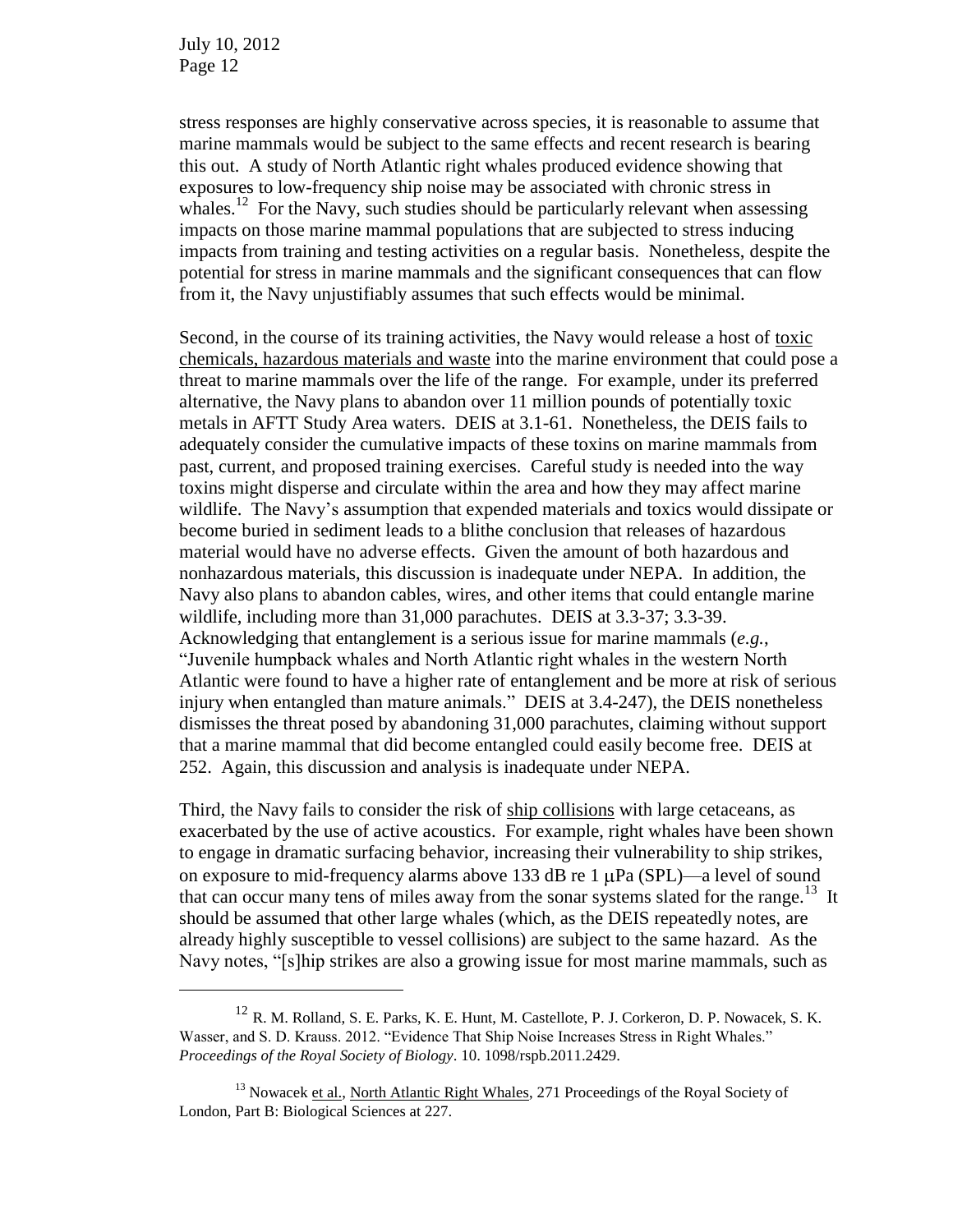$\overline{a}$ 

North Atlantic right whales" and "may negatively impact the population of a species, particularly in small populations and possibly on larger scales." DEIS at 3.4-15. And while the Navy analyzes the threat of ship strikes generally (DEIS at 3.4-231 to 240), it uses a basic probability calculation as opposed to the kind of modeling for take that it uses for other impacts (*e.g.*, acoustic sources), which can underestimate the impact from ship strikes. Finally, the Navy draws unsupported conclusions about the threat of collisions for the most vulnerable species, like the North Atlantic right whale. While noting that "[v]essel strikes are considered a primary threat to North Atlantic right whale survival" (DEIS at 3.4-234) and that the species is particularly susceptible to ship strike, with one in five strikes in the Study Area attributed to right whales (DEIS at 3.4- 233), the Navy nonetheless states that it "does not anticipate it will strike a North Atlantic right whale because of the extensive measures in place to reduce the risk of a strike to that species." DEIS at 3.4-237. This statement defies common sense; protective measures have been in place for years to lessen the risk of collision with right whales, yet the species continues to be struck. The Navy cannot rely on protective measures that offer only incomplete protection to conclude that it will not strike a North Atlantic right whale.

Fourth, the Navy does not adequately analyze the potential for and impact of oil spills. As evidenced by the 1989 *ExxonValdez* oil spill and the 2010 BP *Deepwater Horizon* disaster, there is a risk of an oil spill in areas where oil is produced and transported, such as areas within the Gulf of Mexico. This risk is exacerbated by increasing the tempo and intensity of Navy training, which will involve more vessels, more transits, and longer missions throughout the AFTT Study Area.<sup>14</sup> In light of this history and the extraordinarily valuable and sensitive natural resources that occur in the Gulf of Mexico, the Navy must evaluate its spill response plan and station salvage equipment accordingly.

Finally, the Navy's analysis cannot be limited only to direct effects, *i.e.*, effects that occur at the same time and place as the training exercises that would be authorized. 40 C.F.R. § 1508.8(a). It must also take into account the activity's indirect effects, which, though reasonably foreseeable (as the DEIS acknowledges), may occur later in time or are further removed. 40 C.F.R. § 1508.8(b). This requirement is particularly critical in the present case given the potential for sonar exercises to cause significant long-term impacts not clearly observable in the short or immediate term (a serious problem, as the National Research Council has observed).<sup>15</sup> Thus, for example, the Navy must not only evaluate the potential for mother-calf separation but also the potential for indirect effects—on survivability—that might arise from that transient change. 40 C.F.R. § 1502.16(b).

<sup>&</sup>lt;sup>14</sup> We note that the Navy should include in its analysis and disclose to the public a chart that shows how its operating areas overlap shipping lanes, recommended routes, and Areas to Be Avoided as an indication of the potential for conflict with other vessels.

<sup>&</sup>lt;sup>15</sup> "Even transient behavioral changes have the potential to separate mother-offspring pairs and lead to death of the young, although it has been difficult to confirm the death of the young." National Research Council, Ocean Noise and Marine Mammals at 96.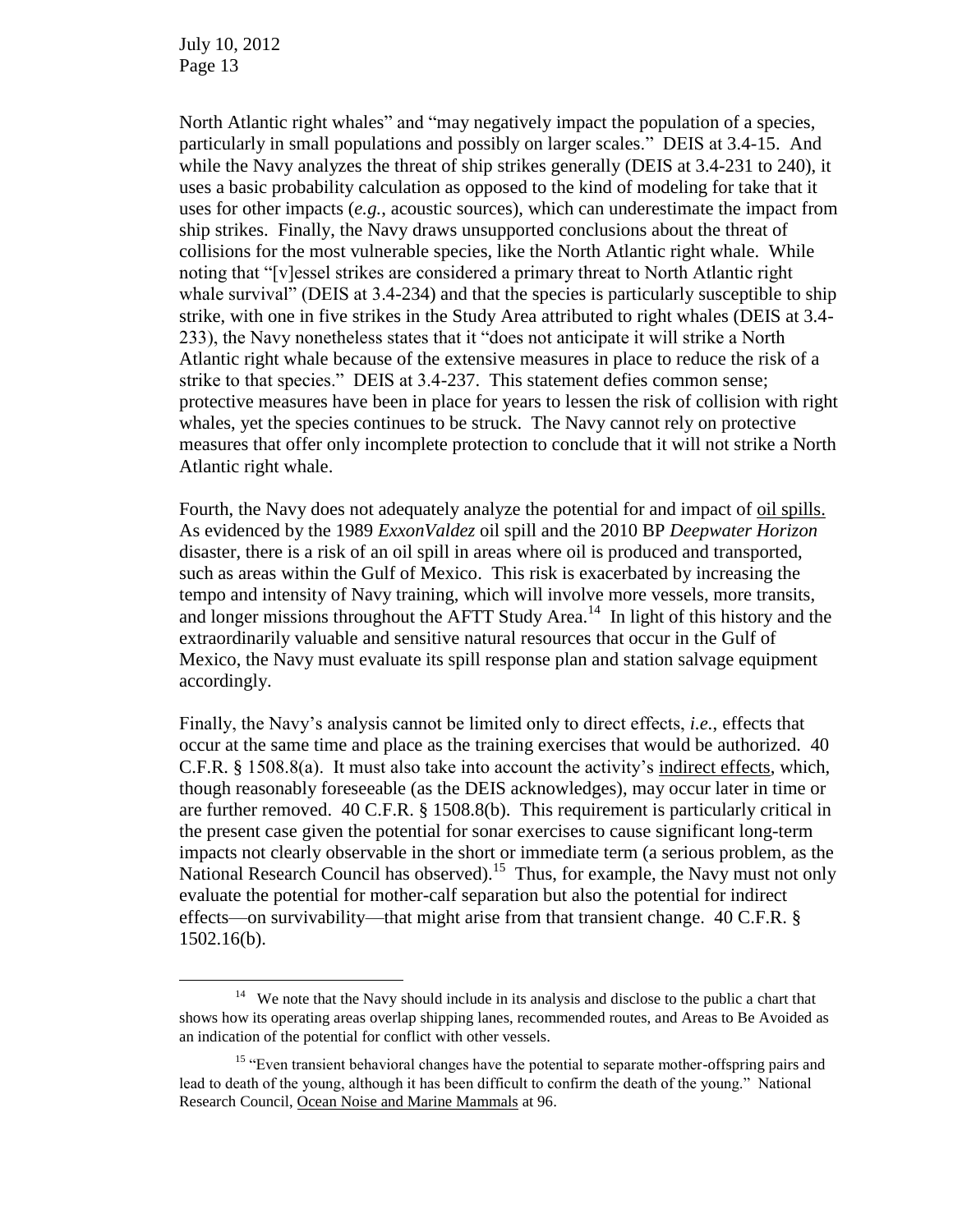Without further consideration of these impacts, and mitigation and alternatives developed to address those impacts, the DEIS does not pass NEPA muster.

### C. Other Impacts on Wildlife

The same concerns that apply to marine mammals – such as injury or death from midfrequency active sonar, collisions with ships, bioaccumulation of toxins, and stress – apply to sea turtles, birds and other biota as well. The Navy must adequately evaluate impacts and propose mitigation for each category of harm. 40 C.F.R. §§ 1502.14, 1502.16.

The Navy limits its analysis of the effects of mid-frequency active sonar on sea turtles on the grounds that their best hearing range appears to occur below 1 kHz. DEIS at 3.5- 6 to 7; 3.5-55. Nevertheless, even with this limitation, the Navy predicts almost 40,000 instances of temporary hearing loss for sea turtles, 26 instances of lung damage, and 21 deaths *each year* from acoustic sources, like sonar and explosives. DEIS at 3.5-57; 3.5- 69 to 70. For their Unmanned Underwater Vehicle Demonstrations using sonar and various ship shock trials, the Navy estimates over 2,000 instances of temporary hearing loss for sea turtles, 15 instances of permanent hearing loss, 354 instances of lung damage, and 83 deaths every five years. DEIS at 3.5-58; 3.5-71. Given the endangered status of sea turtles, there is little room for error in assessing impacts. While predicting death and permanent injury to members of these species and acknowledging a complete lack of density data for the species in open ocean conditions, the Navy nonetheless concludes that "impacts are not expected to decrease the overall fitness or result in longterm population-level impacts of any given population.." DEIS at 3.5-138. Yet such conclusions are made without analyzing the impacts against the specific status of each species, even while acknowledging that many of the species have decreasing long-term population trends (*e.g.*, hawksbill sea turtles at DEIS 3.5-13) and that studies indicate that many populations in the AFTT Study Area may be genetically distinct and require independent management (*e.g.*, green sea turtles at DEIS 3.5-7). The Navy must rigorously analyze predicted impacts against the status of the species in the AFTT Study Area before concluding that no population-level impacts are expected.

Nor is the Navy's reasoning with regard to seabirds any more sound. Although the Navy acknowledges that "[t]here is little published literature on the hearing abilities of birds underwater…[and] no measurements of the underwater hearing of any diving birds" (DEIS at 3.6-10), it then inexplicably concludes that "any sound exposures would be minimal and are unlikely to have a long-term impact on an individual or a population." DEIS at 3.6-34. Such reasoning does not bear up to any serious scrutiny. *See*, *e.g.*, the entirely unsupported assertion that "[s]eabirds would avoid any additional exposures during a foraging dive when they surface" (DEIS at 3.6-34). Seabirds occur in the AFTT Study Area, dive underwater (in some cases to depths of hundreds of feet), and are sensitive to the frequencies used by the Navy's acoustic sources. They must receive further analysis in the DEIS, both for the direct impacts they may suffer on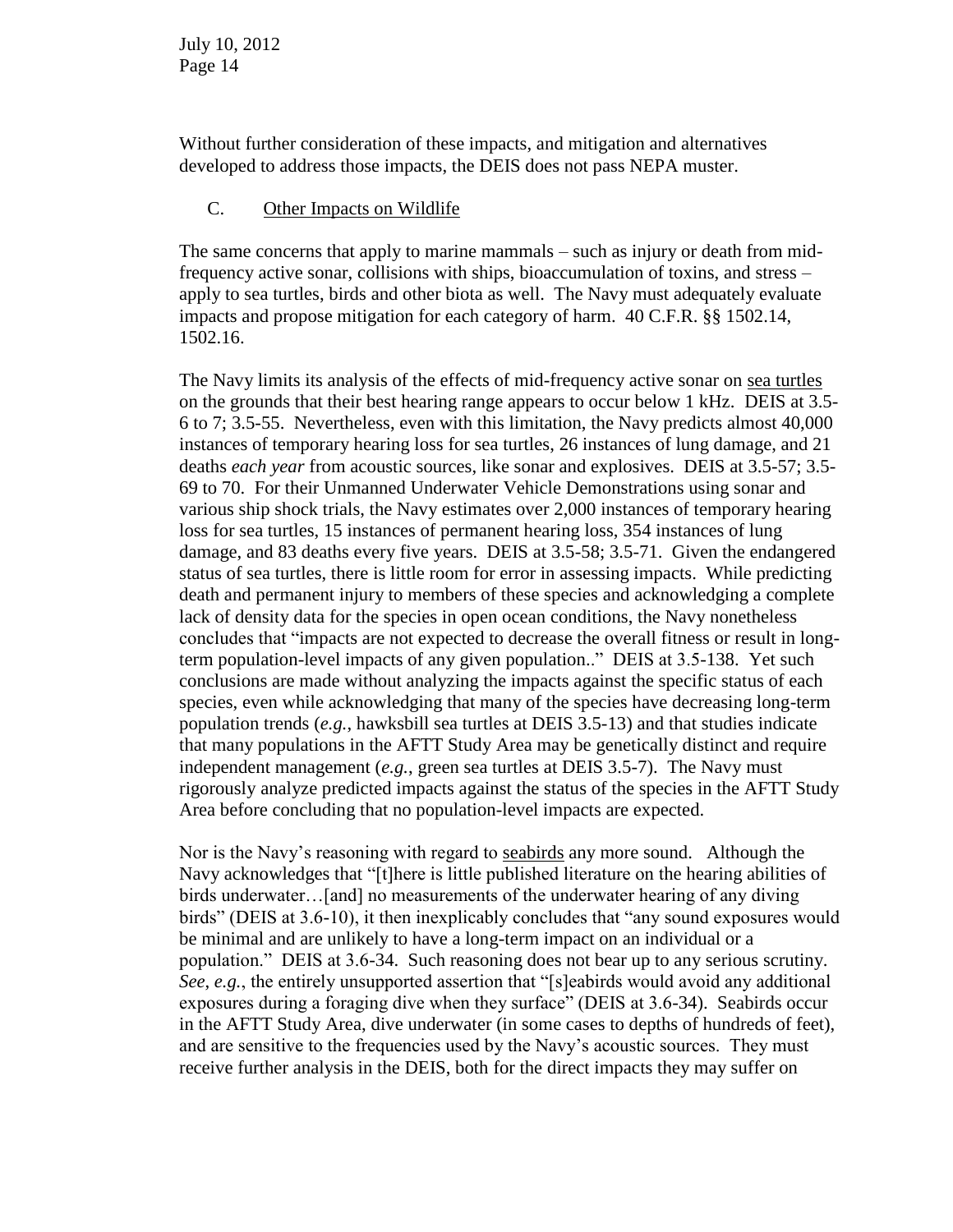exposure to the Navy's acoustic sources and for the impacts they may incur indirectly through depletion of prey species and hard bottom habitat. 40 C.F.R. § 1502.16(a), (b).

Without further consideration of these species, the Navy's review is incomplete.

### III. The Navy Failed to Analyze the Impacts on Fish and Fisheries

The AFTT Study Area is a highly productive region for fish and invertebrate populations. It supports some of the most productive and commercially important fisheries in the United States (including the sea scallop, haddock, monkfish, and snapper. The AFTT Study Area supports hundreds of other species, many with federally designated essential fish habitat in the Study Area.

In its DEIS, the Navy discusses many of the unknowns regarding impacts from training and testing on fish (*e.g.*, "While statistically significant losses were documented in the two groups impacted, the researchers only tested that particular sound level once, so it is not known if this increased mortality was due to the level of the test signal or to other unknown factors." DEIS at 3.9-61-62), while also acknowledging that acoustic and explosive stressors can cause a range of impacts including behavior responses, hearing loss, physical injury, or death to fish near the activity. DEIS at 3.9. Nonetheless, the DEIS concludes that that its training activities – including both the use of midfrequency active sonar and underwater detonations – would have no significant impact on fish, fisheries and essential fish habitat. The Navy's conclusion not only contradicts the available scientific literature on noise but also ignores the valid concerns of fishermen. For example, fisherman concerned with declining catch rates wrote letters opposing the Navy's proposal to build an Undersea Warfare Training Range off the coast of North Carolina in 2005. Those fishermen reported sharp declines in catch rates in the vicinity of Navy exercises.

# A. Decline in Catch Rates

 $\overline{a}$ 

For years, fisheries in various parts of the world have complained about declines in their catch after intense acoustic activities (including naval exercises) moved into the area, suggesting that noise is seriously altering the behavior of some commercial species.<sup>16</sup> A group of Norwegian scientists attempted to document these declines in a Barents Sea fishery and found that catch rates of haddock and cod (the latter known for its particular sensitivity to low-frequency sound) plummeted in the vicinity of an airgun survey across a 1600-square-mile area. In another experiment, catch rates of rockfish were

<sup>&</sup>lt;sup>16</sup> See "'Noisy' Royal Navy Sonar Blamed for Falling Catches," Western Morning News, Apr. 22, 2002 (sonar off the U.K.); Percy J. Hayne, President of Gulf Nova Scotia Fleet Planning Board, "Coexistence of the Fishery & Petroleum Industries," www.elements.nb.ca/theme/fuels/percy/hayne.htm (accessed July 10, 2012) (airguns off Cape Breton); R.D. McCauley, J. Fewtrell, A.J. Duncan, C. Jenner, M.-N. Jenner, J.D. Penrose, R.I.T. Prince, A. Adhitya, J. Murdoch, and K. McCabe, Marine Seismic Surveys: Analysis and Propagation of Air-Gun Signals, and Effects of Air-Gun Exposure on Humpback Whales, Sea Turtles, Fishes, and Squid 185 (2000) (airguns in general).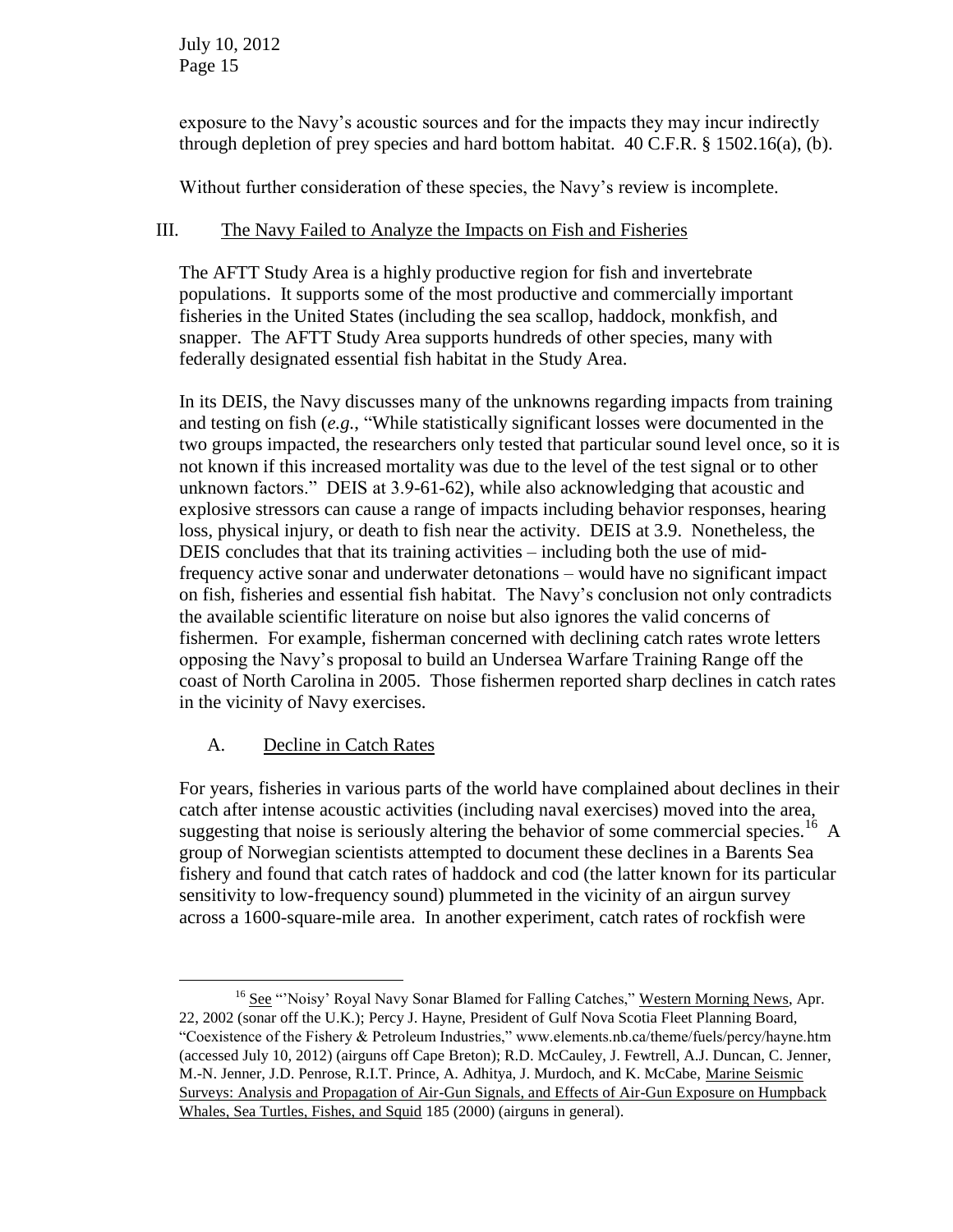similarly shown to decline.<sup>17</sup> Drops in catch rates in these experiments range from 40 to 80 percent.<sup>18</sup> A variety of other species, herring, zebrafish, pink snapper, and juvenile Atlantic salmon, have been observed to react to various noise sources with acute alarm.<sup>19</sup>

In their comments on the Navy's Draft Environmental Impact Statement for the proposed Undersea Warfare Training Range off the coast of North Carolina, several fishermen and groups of fishermen independently reported witnessing sharp declines in catch rates of various species when in the vicinity of Navy exercises.<sup>20</sup> These reports are also indicative of behavioral changes –such as a spatial redistribution of fish within the water column – that could similarly affect the fisheries in the AFTT Study Area.

### B. Permanent Injury and Mortality

The Navy's conclusion that underwater noise will not result in "a decrease in overall fitness of any given population" ignores the scientific literature. A number of studies, including one on non-impulsive noise, show that intense sound can kill eggs, larvae, and fry outright or retard their growth in ways that may hinder their survival later.<sup>21</sup> Significant mortality for fish eggs has been shown to occur at distances of 5 meters from an airgun source; mortality rates approaching 50 percent affected yolksac larvae at

 $\overline{a}$ 

<sup>&</sup>lt;sup>17</sup> A. Engås, S. Løkkeborg, E. Ona, and A.V. Soldal, Effects of Seismic Shooting on Local Abundance and Catch Rates of Cod (Gadus morhua) and Haddock (Melanogrammus aeglefinus), 53 Canadian Journal of Fisheries and Aquatic Sciences 2238-49 (1996); J.R. Skalski, W.H. Pearson, and C.I. Malme, Effects of Sound from a Geophysical Survey Device on Catch-Per-Unit-Effort in a Hookand-Line Fishery for Rockfish (Sebastes spp.), 49 Canadian Journal of Fisheries and Aquatic Sciences 1357-65 (1992). See also S. Løkkeborg and A.V. Soldal, The Influence of Seismic Exploration with Airguns on Cod (Gadus morhua) Behaviour and Catch Rates, 196 ICES Marine Science Symposium 62- 67 (1993).

 $18 \underline{Id.}$ 

 $19$  See J.H.S. Blaxter and R.S. Batty, The Development of Startle Responses in Herring Larvae, 65 Journal of the Marine Biological Association of the U.K. 737-50 (1985); F.R. Knudsen, P.S. Enger, and O. Sand, Awareness Reactions and Avoidance Responses to Sound in Juvenile Atlantic Salmon, Salmo salar L., 40 Journal of Fish Biology 523-34 (1992); McCauley et al., Marine Seismic Surveys at 126-61.

 $20$  See comments compiled by the Navy and posted on the Undersea Warfare Training Range EIS site, *available at* <http://www.projects.earthtech.com/USWTR> (e.g., comments of S. Draughon, S. Fromer, L. and F. Gromadzki, D. Pendergrast, and North Carolina Watermen United).

<sup>&</sup>lt;sup>21</sup> See, e.g., C. Booman, J. Dalen, H. Leivestad, A. Levsen, T. van der Meeren, and K. Toklum, Effecter av luftkanonskyting på egg, larver og yngel (Effects from Airgun Shooting on Eggs, Larvae, and Fry), 3 Fisken og Havet 1-83 (1996) (Norwegian with English summary); J. Dalen and G.M. Knutsen, Scaring Effects on Fish and Harmful Effects on Eggs, Larvae and Fry by Offshore Seismic Explorations, in H.M. Merklinger, Progress in Underwater Acoustics 93-102 (1987); A. Banner and M. Hyatt, Effects of Noise on Eggs and Larvae of Two Estuarine Fishes, 1 Transactions of the American Fisheries Society 134-36 (1973); L.P. Kostyuchenko, Effect of Elastic Waves Generated in Marine Seismic Prospecting on Fish Eggs on the Black Sea, 9 Hydrobiology Journal 45-48 (1973).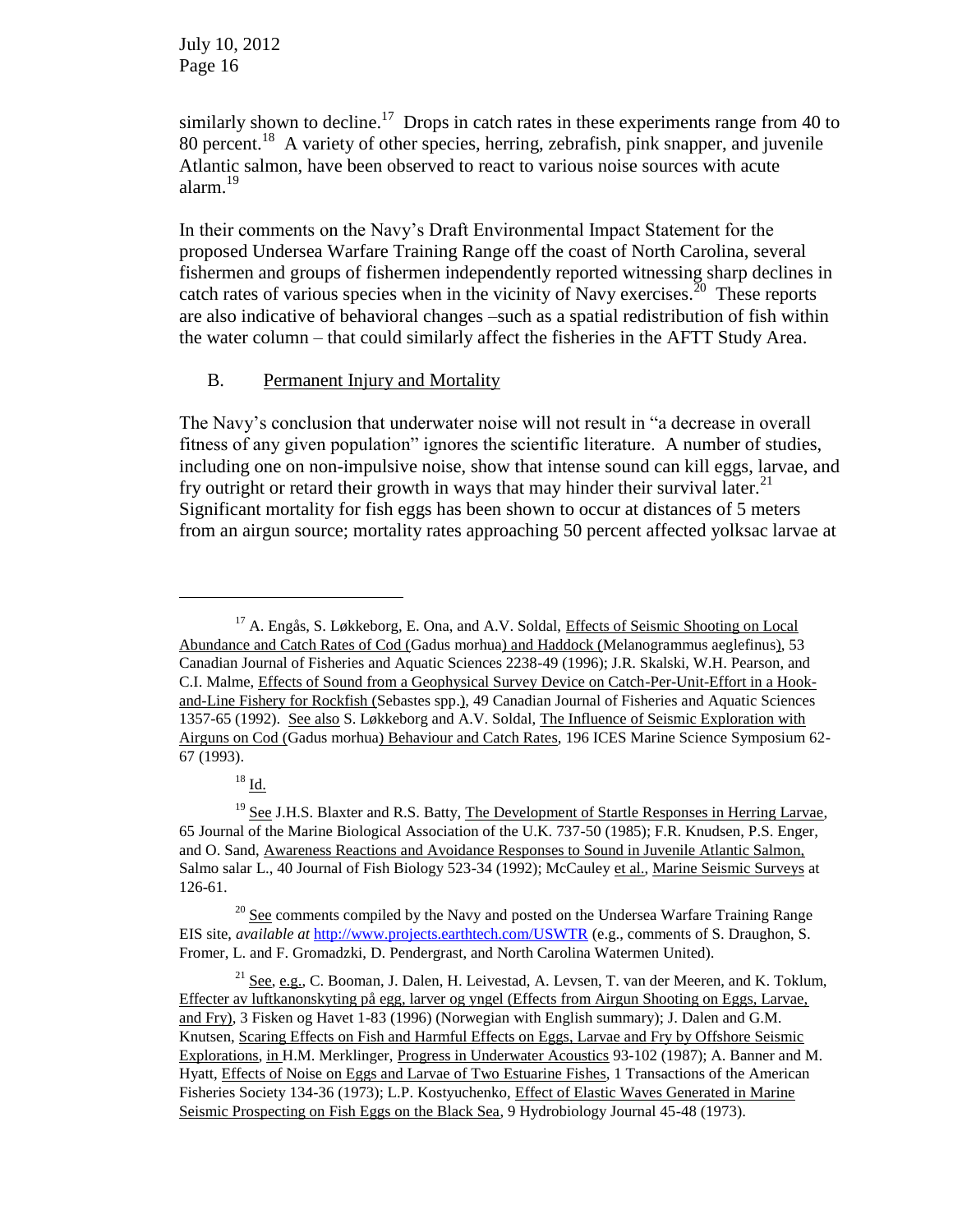distances of 2 to 3 meters.<sup>22</sup> With respect to mid-frequency sonar, the Navy itself has noted that "some sonar levels have been shown [in Norwegian studies] to be powerful enough to cause injury to particular size classes of juvenile herring from the water's surface to the seafloor. $123$  Also, larvae in at least some species are known to use sound in selecting and orienting toward settlement sites.<sup>24</sup> Acoustic disruption at that stage of development could have significant consequences.<sup>25</sup> Although the Navy acknowledges studies showing that eggs and larvae are more susceptible to sound, it tries to distinguish them by stating that they "were laboratory studies, however, and have not been verified in the field." DEIS at 3.9-63. However, federal law does not allow the Navy to ignore the valid scientific studies that have already been conducted simply because they are contrary to its interest.

As the Navy is aware after recently completing consultation with both NMFS (for salmon) and the U.S. Fish and Wildlife Service (for bull trout) over its Explosive Ordinance Disposal ("EOD") training exercises in Puget Sound, underwater explosions are responsible for high direct mortality to fish species present in the area. Indeed, the underwater detonation of just five pounds of plastic explosives has been observed to kill over 5,000 fish with swim bladders, with more accurate estimates ranging as high as 20,000 fish. There are a variety of live-fire training exercises, some of which involve underwater explosions of torpedoes and other ordnance that will take place in the AFTT Study Area. Given the variety of fish and fisheries inhabiting these waters, the Navy's failure to analyze these effects in significant detail is stunning.

#### C. Hearing Loss

 $\overline{a}$ 

One series of recent studies showed that passing airguns can severely damage the hair cells of fish (the organs at the root of audition) either by literally ripping them from their base in the ear or by causing them to "explode."<sup>26</sup> Fish, unlike mammals, are thought to regenerate hair cells, but the pink snapper in these studies did not appear to recover within approximately two months after exposure, leading researchers to conclude that the damage was permanent.<sup>27</sup> It is not clear which elements of the sound wave contributed to the injury, or whether repetitive exposures at low amplitudes or a

 $^{22}$  Booman et al., Effecter av luftkanonskyting på egg, larver og yngel at 1-83.

<sup>&</sup>lt;sup>23</sup> Navy, Draft Environmental Impact Statement/ Overseas Environmental Impact Statement for the Southern California Range Complex 3.7-66 to 3.7-67 (2008). In the AFTT Study Area, the Navy would operate sonar at higher levels than those used in the Norwegian studies.

 $24$  S.D. Simpson, M. Meekan, J. Montgomery, R. McCauley, R., and A. Jeffs, Homeward Sound, 308 Science 221 (2005).

 $25$  Popper, Effects of Anthropogenic Sounds at 27.

<sup>&</sup>lt;sup>26</sup> R. McCauley, J. Fewtrell, and A.N. Popper, High Intensity Anthropogenic Sound Damages Fish Ears, 113 Journal of the Acoustical Society of America 640 (2003).

 $27$  Id. at 641 (some fish in the experimental group sacrificed and examined 58 days after exposure).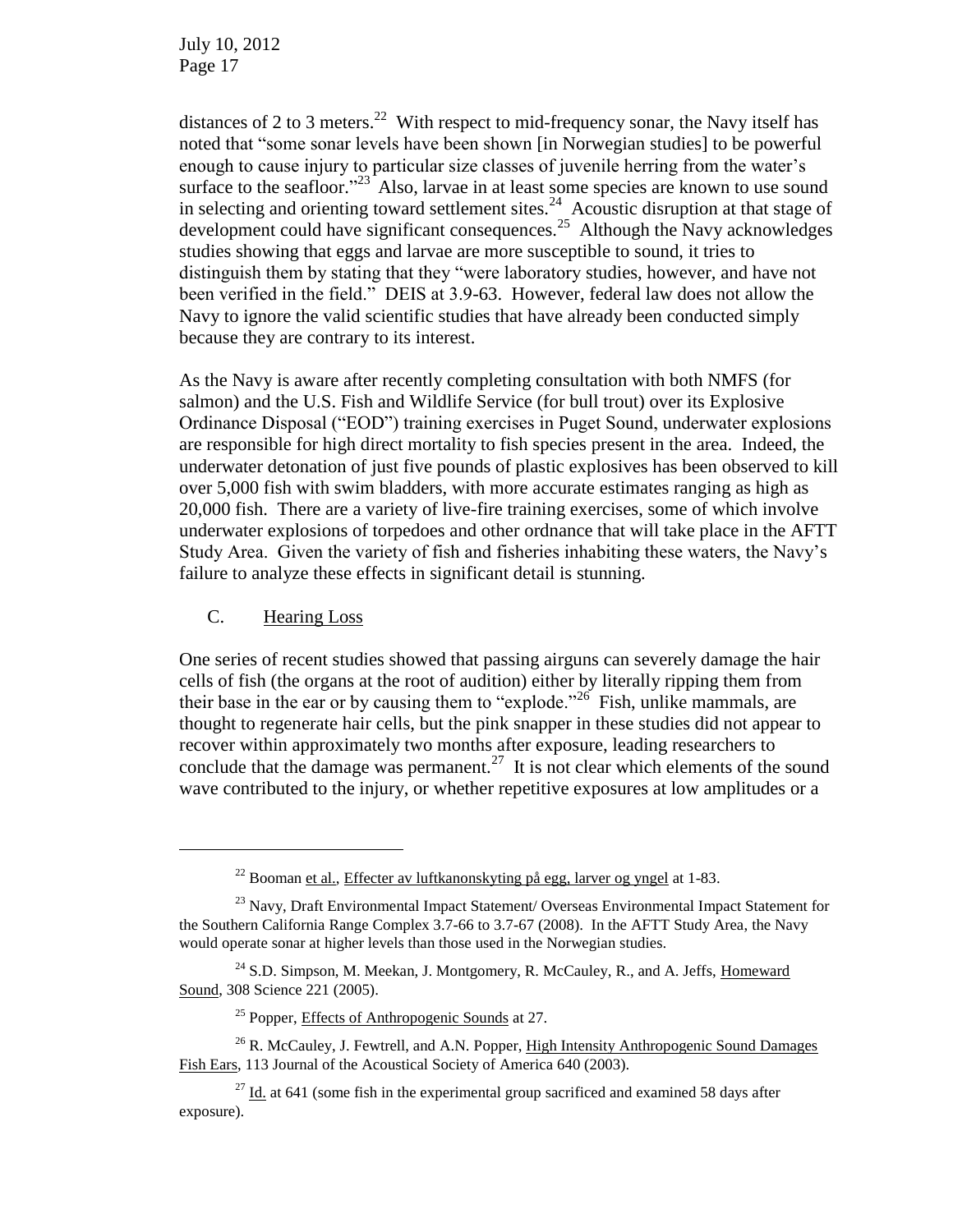few exposures at higher pressures, or both, were responsible.<sup>28</sup> As with marine mammals, sound has also been shown to induce temporary hearing loss in fish. Even at fairly moderate levels, noise from outboard motor engines is capable of temporarily deafening some species of fish, and other sounds have been shown to affect the shortterm hearing of a number of other species, including sunfish and tilapia.<sup>29</sup> For any fish that is dependent on sound for predator avoidance and other key functions, even a temporary loss of hearing (let alone the virtually permanent damage seen in snapper) will substantially diminish its chance of survival.<sup>30</sup>

### D. Breeding Behavior

NMFS has observed that the use of mid-frequency sonar could affect the breeding behavior of certain species, causing them, for example, to cease their spawning choruses, much as certain echolocation signals do.<sup>31</sup> The repetitive use of sonar and other active acoustics could thus have significant adverse behavioral effects on some species of fish and those who depend on them.

In sum, the Navy arbitrarily dismisses the potential for adverse impacts on fish. The Navy also capriciously dismisses the notion that fisheries in the area would suffer economic loss, even though – judging by the comments from North Carolina fishermen in 2005 – its training activities appear to have disrupted fishing in the past. Just like the training proposed in North Carolina, the available evidence here underscores the need for a more serious and informed analysis than the Navy currently provides. To comply with the requirements of NEPA, the Navy should rigorously analyze the potential for behavioral, auditory, and physiological impacts on fish, including the potential for population-level effects, using models of fish distribution and population structure and conservatively estimating areas of impact from the available literature. 40 C.F.R. § 1502.22. The Navy must also meaningfully assess the economic consequences of reduced catch rates on commercial and recreational fisheries (as well as on marine mammal foraging) in the AFTT Study Area. It should also consider avoiding essential fish habitat, spawning grounds and other areas of important habitat for fish species, especially hearing specialists. Notably, as with marine mammals, the Navy does not consider exclusion of important fish habitat or fisheries in the AFTT Study Area.

 $\overline{a}$ 

<sup>30</sup> See Popper, Effects of Anthropogenic Sounds at 29; McCauley et al., High Intensity Anthropogenic Sound Damages Fish Ears, at 641.

 $^{28}$  Id.

 $^{29}$  A.R. Scholik and H.Y. Yan, Effects of Boat Engine Noise on the Auditory Sensitivity of the Fathead Minnow, Pimephales promelas, 63 Environmental Biology of Fishes 203-09 (2002); A.R. Scholik and H.Y. Yan, The Effects of Noise on the Auditory Sensitivity of the Bluegill Sunfish, Lepomis macrochirus, 133 Comparative Biochemisty and Physiology Part A at 43-52 (2002); M.E. Smith, A.S. Kane, & A.N. Popper, Noise-Induced Stress Response and Hearing Loss in Goldfish (Carassius auratus), 207 Journal of Experimental Biology 427-35 (2003); Popper, Effects of Anthropogenic Sounds at 28.

<sup>&</sup>lt;sup>31</sup> Letter from Miles M. Croom, NMFS Southeast Regional Office, to Keith Jenkins, Navy (Jan. 31, 2006); see also J.J. Luczkovich, "Potential Impacts of the U.S. Navy's Proposed Undersea Warfare Training Range on Fishes" (2006) (presentation to Navy).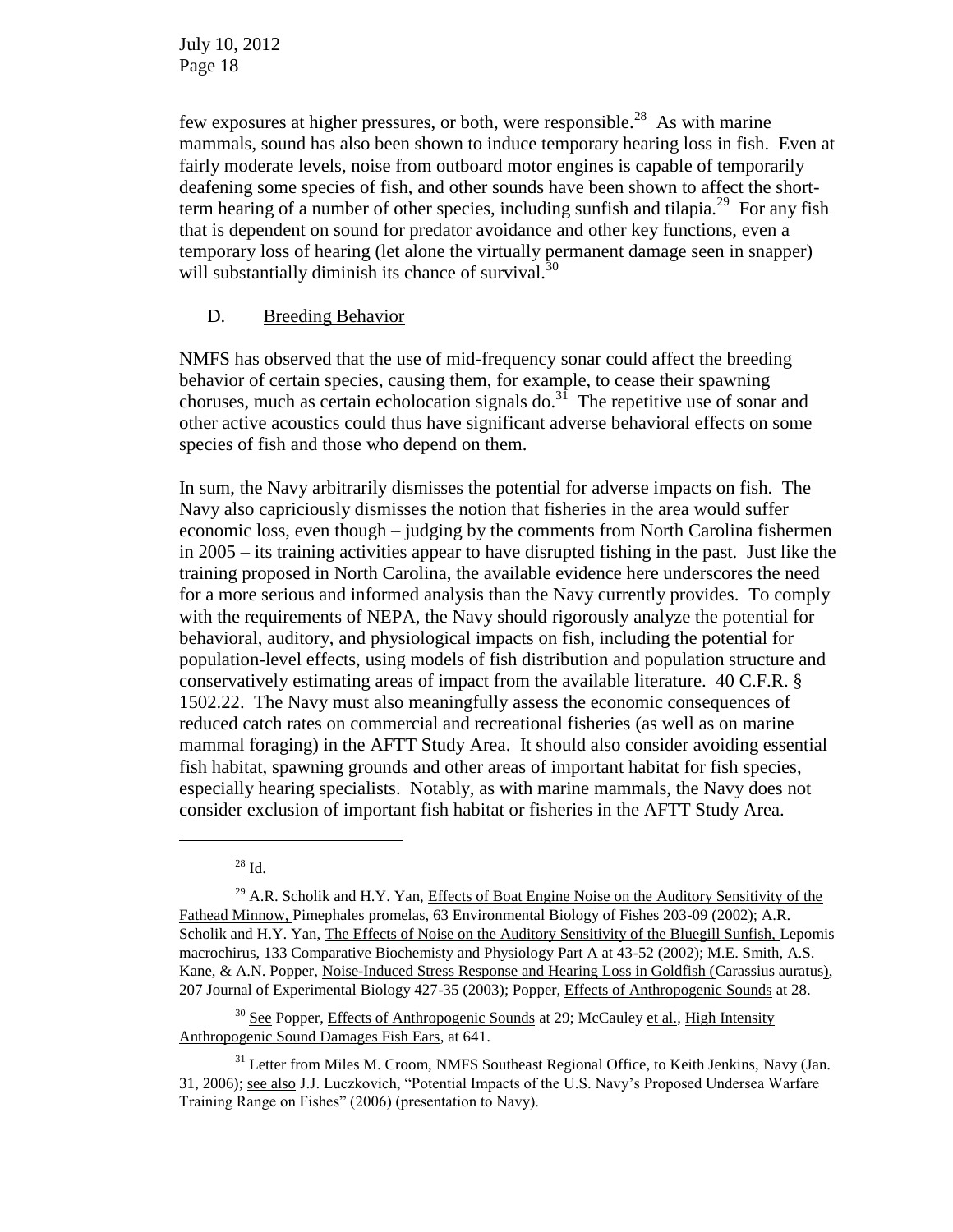$\overline{a}$ 

#### IV. The Navy's Proposed Mitigation Measures Fail to Protect Marine Wildlife

To comply with NEPA, an agency must discuss measures designed to mitigate its project's impact on the environment. *See* 40 C.F.R. § 1502.14(f). There is a large and growing set of options for the mitigation of noise impacts to marine mammals and other marine life, some of which have been imposed by foreign navies $32$ —and by the Navy itself, in other contexts—to limit harm from high-intensity sonar exercises. Yet here the Navy does little more than set forth an abbreviated set of measures, dismissing effective measures out of hand.

All of the mitigation that the Navy has proposed for sonar impacts boils down to the following: a very small safety zone around the sonar source, maintained primarily with visual monitoring by personnel with other responsibilities, with aid from shipboard passive monitoring when personnel are already using such technology. Under the proposed scheme, operators would power-down the system if a marine mammal is detected within 1,000 yards and shut-down the system if a marine mammal is detected within 200 yards. DEIS at 5-27.

This mitigation scheme disregards the best available science on the significant limits of visual monitoring. Visual detection rates for marine mammals generally approach only 5 percent. Moreover, the species perhaps most vulnerable to sonar-related injuries, beaked whales, are among the most difficult to detect because of their small size and diving behavior. It has been estimated that in anything stronger than a light breeze, only one in fifty beaked whales surfacing in the direct track line of a ship would be sighted; as the distance approaches 1 kilometer, that number drops to zero.<sup>33</sup> Many other whales are also hard to detect, especially depending on seasonality, geography, and behaviors. For example, right whales are also notoriously hard to detect, and the Navy plans to train in critical habitat for the highly endangered North Atlantic right whale. Right whales are uniquely vulnerable to ship strikes because they often hover on or near the surface of the water. Due to their dark coloration and lack of a dorsal fin, however, they are difficult to detect. The Navy's reliance on visual observation as the mainstay of its mitigation plan is therefore profoundly misplaced.

The Navy's ineffective mitigation measures are all the more remarkable given its adoption of more protective measures during previous training. For example, the Atlantic Fleet has repeatedly sited exercises beyond the continental shelf and Gulf Stream, relocated exercises out of important habitat and to avoid certain species, and used a technique called "simulated geography" to avoid canyons and near-shore areas on at least three of its major ranges. It has also restricted sonar use at night when

 $32$  See S.J. Dolman, C.R. Weir, and M. Jasny, Comparative Review of Marine Mammal Guidance Implemented during Naval Exercises, Marine Pollution Bulletin (Dec. 12, 2008).

 $33$  J. Barlow and R. Gisiner, Mitigating, Monitoring, and Assessing the Effects of Anthropogenic Noise on Beaked Whales, 7 Journal of Cetacean Research and Management 239-249 (2006).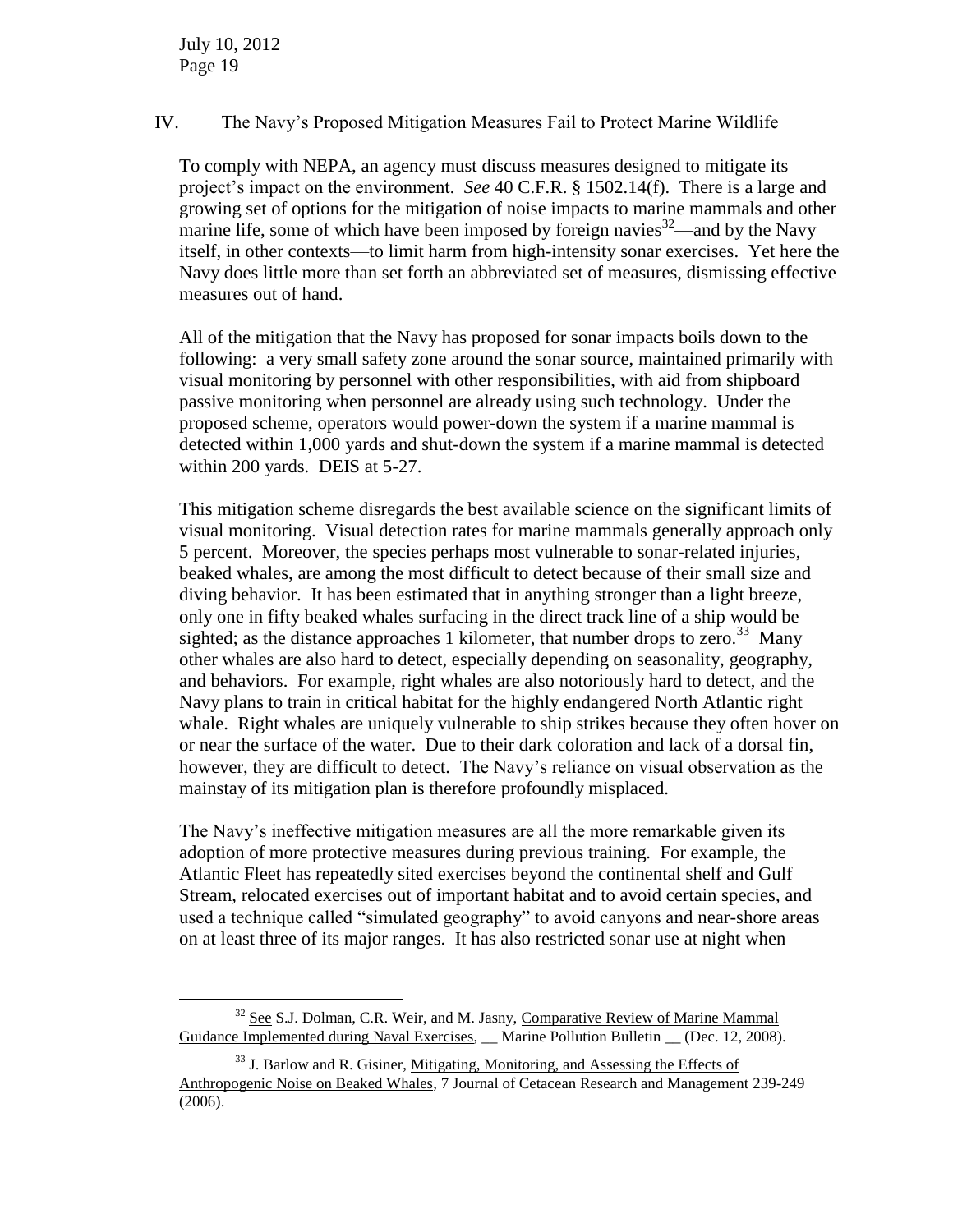marine mammals are harder to detect, as well as minimized the use of sonar from multiple sources at the same time.<sup>34</sup>

In this light, the Navy's claims that it cannot implement more protective mitigation measures ring false. DEIS at 5-66 to 73. Although the Navy goes to some pain to describe "mitigation measures considered but eliminated" —primarily because of "unacceptable impacts on the proposed activity"—its previous adoption of the same measures belies its argument. Clearly the Navy has done more to mitigate the harmful effects of sonar in previous exercises than what it proposes for the AFTT activities. It can, and must, do more to mitigate the harm on marine wildlife.

### A. Protection Zones

As discussed above, there is scientific consensus that geographic mitigation represents the most effective means currently available to reduce the impacts of mid-frequency sonar on marine mammals.<sup>35</sup> It was with that understanding that NOAA launched a multi-year effort to improve the tools available to agencies, including the Navy, for evaluating and mitigating the impacts of anthropogenic noise on marine mammals. One of NOAA's Working Groups, CetMap, is identifying marine mammal "hot spots" in the AFTT Study Area – biologically important areas for marine mammals as evidenced by increases in density and distribution or modeled based on important habitat features. Cet Map's identification of these areas should form a basis for creating protection zones where training activities could be barred or limited.

The following biologically important areas – all in the Gulf of Mexico – are but a sample of the kind of areas that should be analyzed by the Navy for the development of protection zones as informed by the results of CetMap:

1) *Mississippi Canyon.*— It is well established, on the basis of historic whaling records, mark-recapture data, and extensive surveys including by GulfCet II and the Sperm Whale Seismic Study, that this area constitutes important habitat for the Gulf's small, biologically distinct population of sperm whales, most likely due to the input of a nutrient-rich, freshwater plume from the Mississippi Delta.<sup>36</sup> Nearly all sightings of females and mother-calf groups have occurred there, strongly suggesting that it functions as a nursery ground.<sup>37</sup>

 $\overline{a}$ 

<sup>&</sup>lt;sup>34</sup> Final Comprehensive Overseas Environmental Assessment for Major Atlantic Fleet Training Exercises February 2006, Prepared for United States Fleet Forces Command in accordance with Chief of Naval Operations Instruction 5090.1B pursuant to Executive Order 12114; *See also* Atlantic Fleet Exercises Using Mid-Frequency Sonar Mitigation Chart.

 $35$  Supra, note 3.

<sup>&</sup>lt;sup>36</sup> See e.g., C.H. Townsend, The distribution of certain whales as shown by logbook records of American whaleships, Zoologica: Scientific Contributions of the New York Zoological Society 19:3-50 (1935); D.C. Biggs et al., Ship and satellite studies of mesoscale circulation and sperm whale habitats in the northeast Gulf of Mexico during GulfCet II, Gulf of Mexico Science 18: 15-22 (2000); D.W. Weller et al., Preliminary findings on the occurrence and site fidelity of photo-identified sperm whales (*Physeter macrocephalus*) in the northern Gulf of Mexico, Gulf of Mexico Science 18: 35-39 (2000); M.F.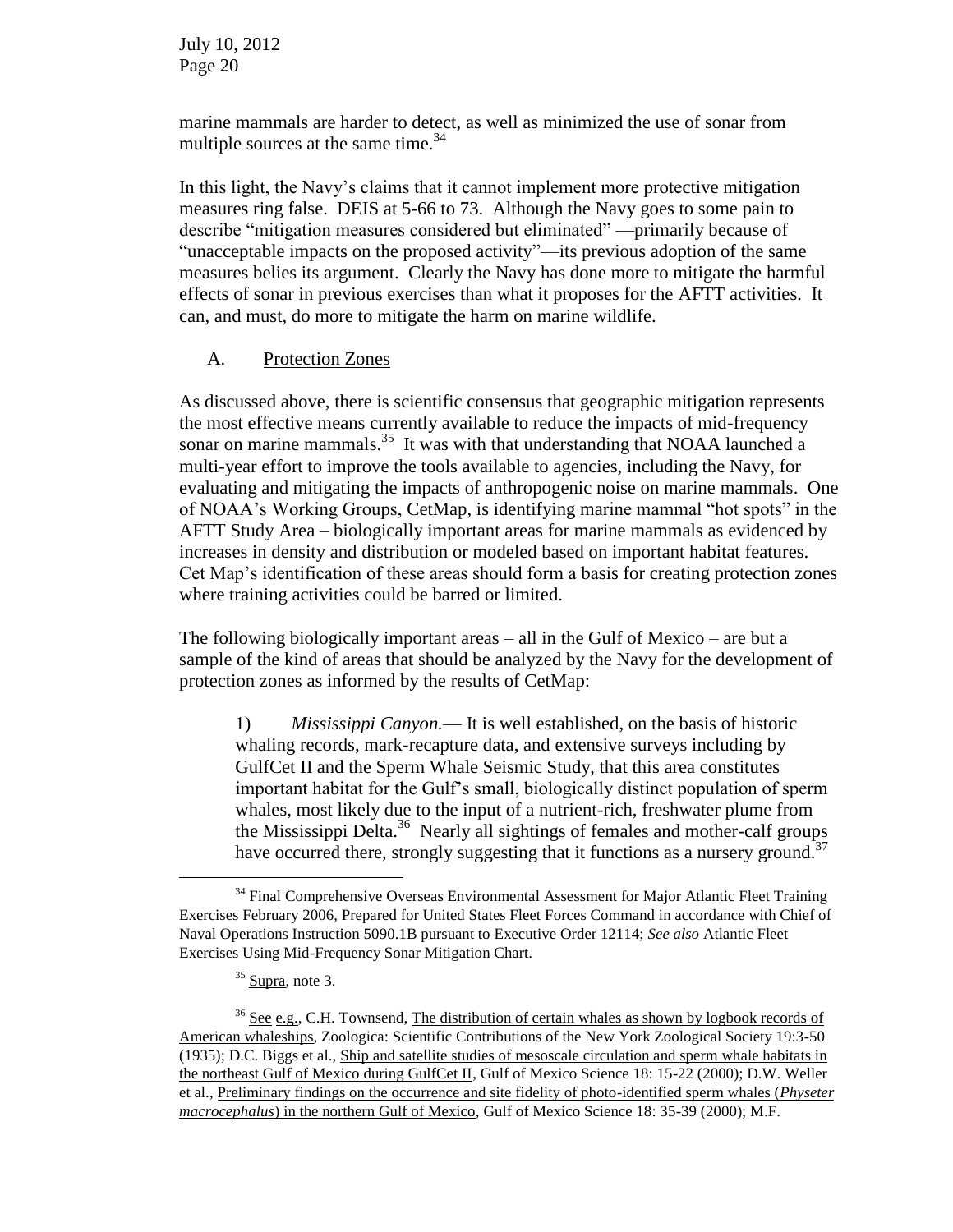$\overline{a}$ 

2) *DeSoto Canyon.*— The DeSoto Canyon represents important habitat for Bryde's whales, the most commonly occurring baleen whale in the Gulf of Mexico, as well as habitat for sperm whale and other cetaceans. Nearly all known sightings of Bryde's whales have occurred in the canyon.<sup>38</sup> The stock size is estimated as well under 50 animals, leaving it extremely vulnerable to human disturbance, particularly if it constitutes a resident population as several studies have suggested. $39$ 

3) *Coastal waters landward of the 20m isobath.*— The coastal ecotype of bottlenose dolphin comprises more than 30 identified stocks across the Northern Gulf, many of which have best population estimates well below 100 individual animals; and manatees are an ESA-listed species whose habitat choices are highly correlated to the absence of predominantly low-frequency sound.<sup>40</sup> Bottlenose dolphins have seen three major mortality spikes since early 2010. 41 These waters provide habitat for both species.

Baumgartner et al., Cetacean habitats in the northern Gulf of Mexico, Fishery Bulletin, U.S. 99: 219-239 (2001); A. Jochens et al., Sperm whale seismic study in the Gulf of Mexico: Summary report, 2002- 2004, OCS Study MMS 2006-034. New Orleans: MMS. 345 pp. (2006); R.W. Davis et al., Cetacean habitat in the northern oceanic Gulf of Mexico, Deep-Sea Research 49: 121-142 (2002).

 $37$  D.W. Weller et al., Preliminary findings on the occurrence and site fidelity of photoidentified sperm whales (*Physeter macrocephalus*) in the northern Gulf of Mexico, Gulf of Mexico Science 18: 35-39 (2000); A. Jochens et al., Sperm whale seismic study in the Gulf of Mexico: Summary report, 2002-2004, OCS Study MMS 2006-034. New Orleans: MMS. 345 pp. (2006).

<sup>38</sup> K. Maze-Foley and K.D. Mullin, Cetaceans of the oceanic northern Gulf of Mexico: Distributions, group sizes, and interspecific associations, Journal of Cetacean Research and Management 8(2): 203-213 (2006).

<sup>39</sup> J.G. Mead, Records of sei and Bryde's whales from the Atlantic coast of the United States, the Gulf of Mexico, and the Caribbean, Reports of the International Whaling Commission Special Issue 1: 113-116(1977); D.J. Schmidly, Marine mammals of the southeastern United States and the Gulf of Mexico. FWS/OBS-80/41. Washington, D.C.: USFWS. 165 pp. (1981); T.A. Jefferson and A.J. Schiro, Distribution of cetaceans in the offshore Gulf of Mexico, Mammal Review 27: 27-50 (1997).

 $^{40}$  G.T. Waring et al., U.S. Atlantic and Gulf of Mexico Marine Mammal Stock Assessments – 2009. NOAA Technical Memorandum NMFS-NE-213. 528 pp. (2009); J.L. Miksis-Olds and J.H. Miller, Transmission loss in manatee habitats, Journal of the Acoustical Society of America 120: 2320- 2327 (2006); J.L. Miksis-Olds et al., Noise level correlates with manatee use of foraging habitats, Journal of the Acoustical Society of America 121: 3011-3020 (2007).

<sup>41</sup> NMFS, 2010-2012 Cetacean Unusual Mortality Event in Northern Gulf of Mexico, available at [www.nmfs.noaa.gov/pr/health/mmume/cetacean\\_gulfofmexico2010.htm,](http://www.nmfs.noaa.gov/pr/health/mmume/cetacean_gulfofmexico2010.htm) accessed July 10, 2012.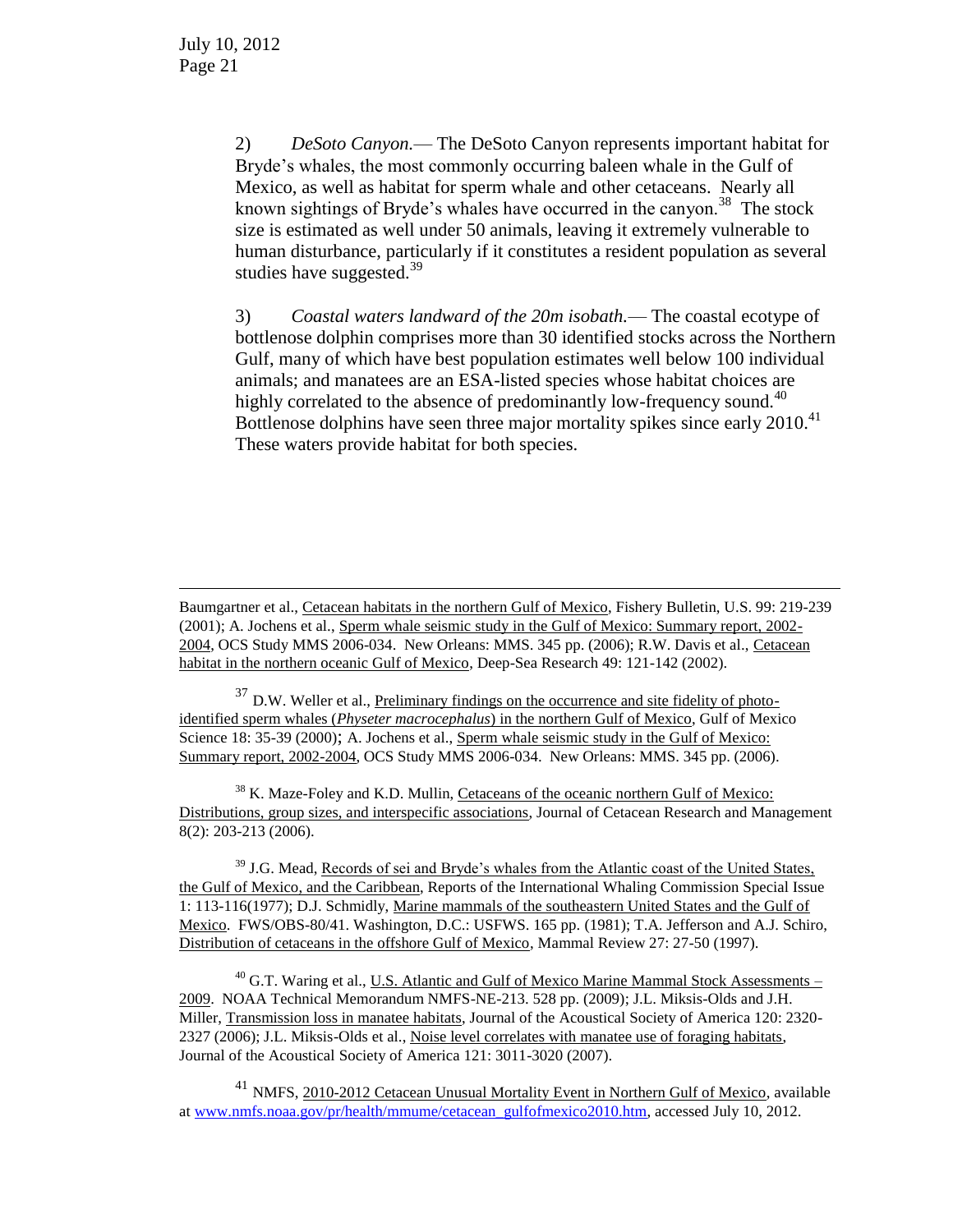4) *West of the Florida Keys and Tortugas.*— This area, which lies along the continental slope west of the islands, constitutes an area of consistent sperm whale concentration in the Eastern Gulf.<sup>42</sup>

By failing to design and discuss mitigation for these and similar areas, the Navy failed to comply with NEPA. See 40 C.F.R. § 1502.14(f). The Navy must revise and reissue its DEIS after fully analyzing the information produced by CetMap and identifying reasonable mitigation that the public can review and submit comments on.

# B. Mitigation of Navy Debris and Expended Material

The DEIS fails to set forth any mitigation measures concerning the massive amount of discarded debris and expended materials associated with its proposed activities in the AFTT Study Area. The Navy claims that ocean currents will rapidly disperse the expended materials and thus no mitigation is required. "In NEPA's demand that an agency prepare a detailed statement on 'any adverse environmental effects which cannot be avoided should the proposal be implemented,' is an understanding that the EIS will discuss the extent to which adverse effects can be avoided." *Robertson*, 490 U.S. at 352-53. The Navy's "all-or-nothing approach" is not a sufficient discussion of how the adverse impacts of expended material can be avoided. By failing to explore mitigation measures for expended materials, the Navy does not even attempt to avoid, minimize, rectify, reduce, or compensate for its dumping of debris – all of which are options included in the CEQ regulation's definition of "mitigation." 40 C.F.R. § 1508.20.

# C. Other Mitigation Measures

 $\overline{a}$ 

In addition to considering protection zones and mitigation for expended materials, the Navy should adopt the following measures:

1) Seasonal avoidance of marine mammal feeding grounds, calving grounds, and migration corridors;

2) Avoidance of, or extra protections in, marine protected areas;

3) Avoidance of bathymetry likely to be associated with high-value habitat for species of particular concern, including submarine canyons and large seamounts, or bathymetry whose use poses higher risk to marine species;

4) Avoidance of fronts and other major oceanographic features, such as areas with marked differentials in sea surface temperatures, which have the potential to attract offshore concentration of animals, including beaked whales;<sup>43</sup>

<sup>42</sup> K.D. Mullin and G.L. Fulling, Abundance of cetaceans in the oceanic northern Gulf of Mexico, 1996-2001, Marine Mammal Science 20: 787-807 (2004).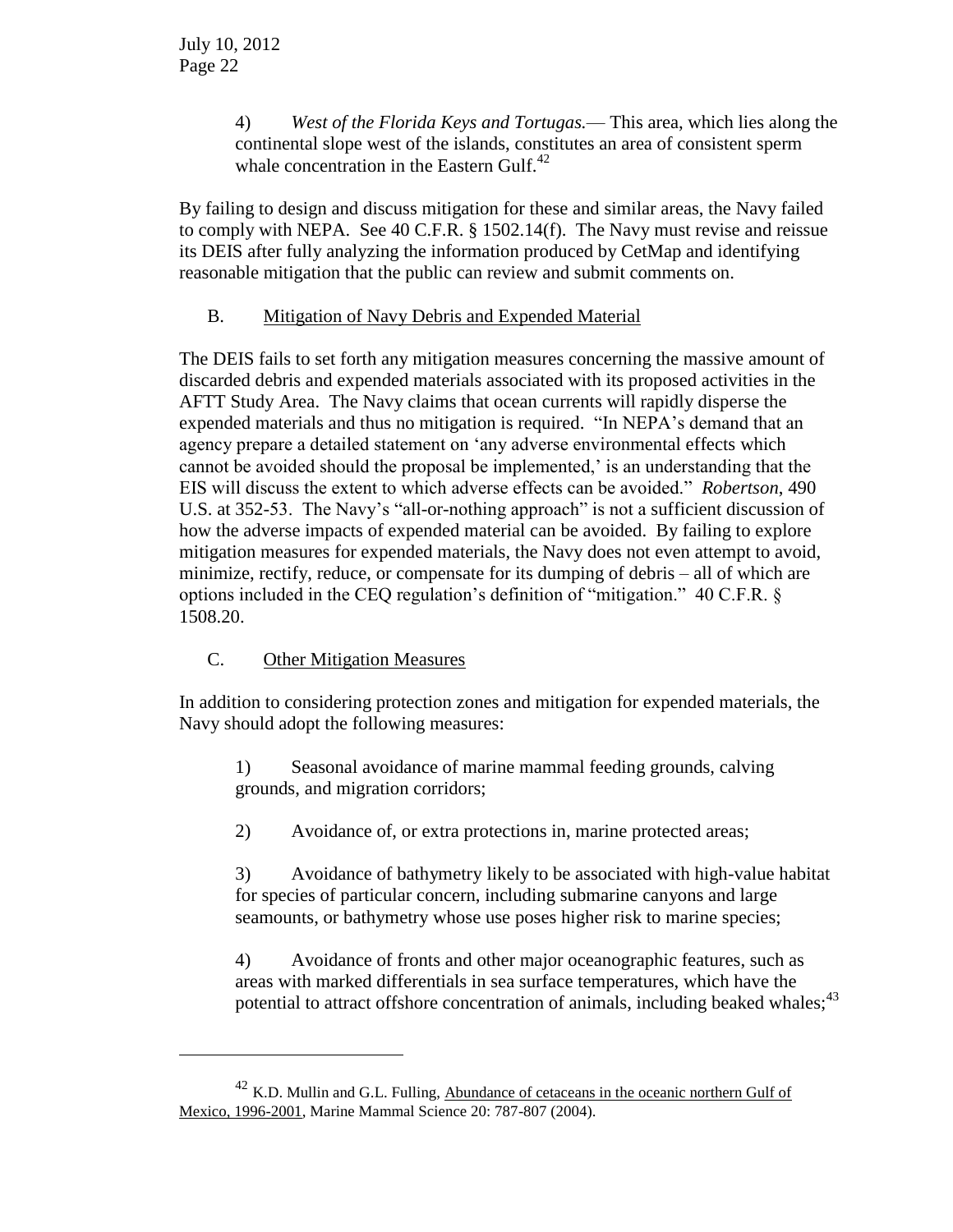$\overline{a}$ 

5) Avoidance of areas with higher modeled takes or with high-value habitat for particular species;

6) Concentration of exercises to the maximum extent practicable in abyssal waters and in surveyed offshore habitat of low value to species;

7) Use of sonar and other active acoustic systems at the lowest practicable source level, with clear standards and reporting requirements for different testing and training scenarios;

8) Expansion of the marine species "safety zone" to a 4km shutdown, reflecting international best practice, or 2 km, reflecting the standard prescribed by the California Coastal Commission;<sup>44</sup>

9) Suspension of relocation of exercises when beaked whales or significant aggregations of other species are detected by any means within the orbit circle of an aerial monitor or near the vicinity of an exercise;

10) Use of simulated geography (and other work-arounds) to reduce or eliminate chokepoint exercises in near-coastal environments, particularly within canyons and channels, and use of other important habitat;

11) Avoidance or reduction of training during months with historically significant surface ducting conditions, and use of power-downs during significant surface ducting conditions at other times;

12) Use of additional power-downs when significant surface ducting conditions coincide with other conditions that elevate risk, such as during exercises involving the use of multiple systems or in beaked whale habitat;

13) Planning of ship tracks to avoid embayments and provide escape routes for marine animals;

14) Suspension or postponement of chokepoint exercises during surface ducting conditions and scheduling of such exercises during daylight hours;

15) Use of dedicated aerial monitors during chokepoint exercises, major exercises, and near-coastal exercises;

<sup>&</sup>lt;sup>43</sup> See, e.g., Carretta et al., U.S. Pacific Marine Mammal Stock Assessments: 2007 at 142 (reporting that "Baird's beaked whales have been seen primarily along the continental slope from late spring to early fall.").

<sup>44</sup> California Coastal Commission, Adopted Staff Recommendation on Consistency Determination CD-08606 (2007); Approved Letter from M. Delaplaine, California Coastal Commission, to Rear Adm. Len Hearing, Navy (Jan. 11, 2007).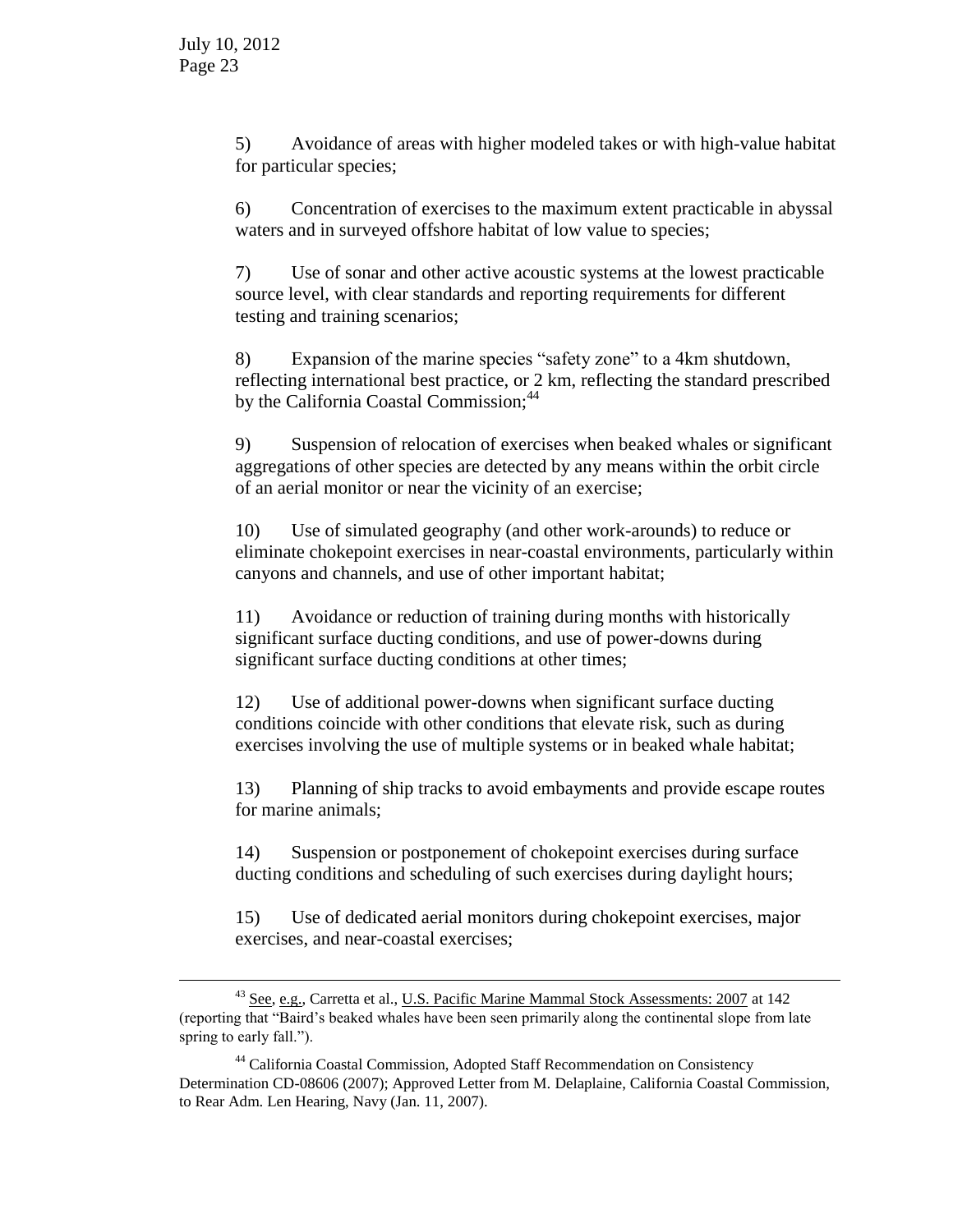16) Use of dedicated passive acoustic monitoring to detect vocalizing species, through established and portable range instrumentation and the use of hydrophone arrays off instrumented ranges;

17) Modification of sonobuoys for passive acoustic detection of vocalizing species;

18) Suspension or reduction of exercises outside daylight hours and during periods of low visibility;

19) Use of aerial surveys and ship-based surveys before, during, and after major exercises;

20) Use of all available range assets for marine mammal monitoring;

21) Use of third-party monitors for marine mammal detection;

22) Application of mitigation prescribed by state regulators, by the courts, by other navies or research centers, or by the U.S. Navy in the past or in other contexts;

23) Avoidance of fish spawning grounds and of important habitat for fish species potentially vulnerable to significant behavioral change, such as widescale displacement within the water column or changes in breeding behavior;

24) Evaluating before each major exercise whether reductions in sonar use are possible, given the readiness status of the strike groups involved;

25) Dedicated research and development of technology to reduce impacts of active acoustic sources on marine mammals;

26) Establishment of a plan and a timetable for maximizing synthetic training in order to reduce the use of active sonar training;

27) Prescription of specific mitigation requirements for individual classes (or sub-classes) of testing and training activities, in order to maximize mitigation given varying sets of operational needs; and

28) Timely, regular reporting to NOAA, state coastal management authorities, and the public to describe and verify use of mitigation measures during testing and training activities.

While the Navy considers, and summarily dismisses, many of these measures in its DEIS, it fails to do so in a manner permitted by NEPA and we note that similar or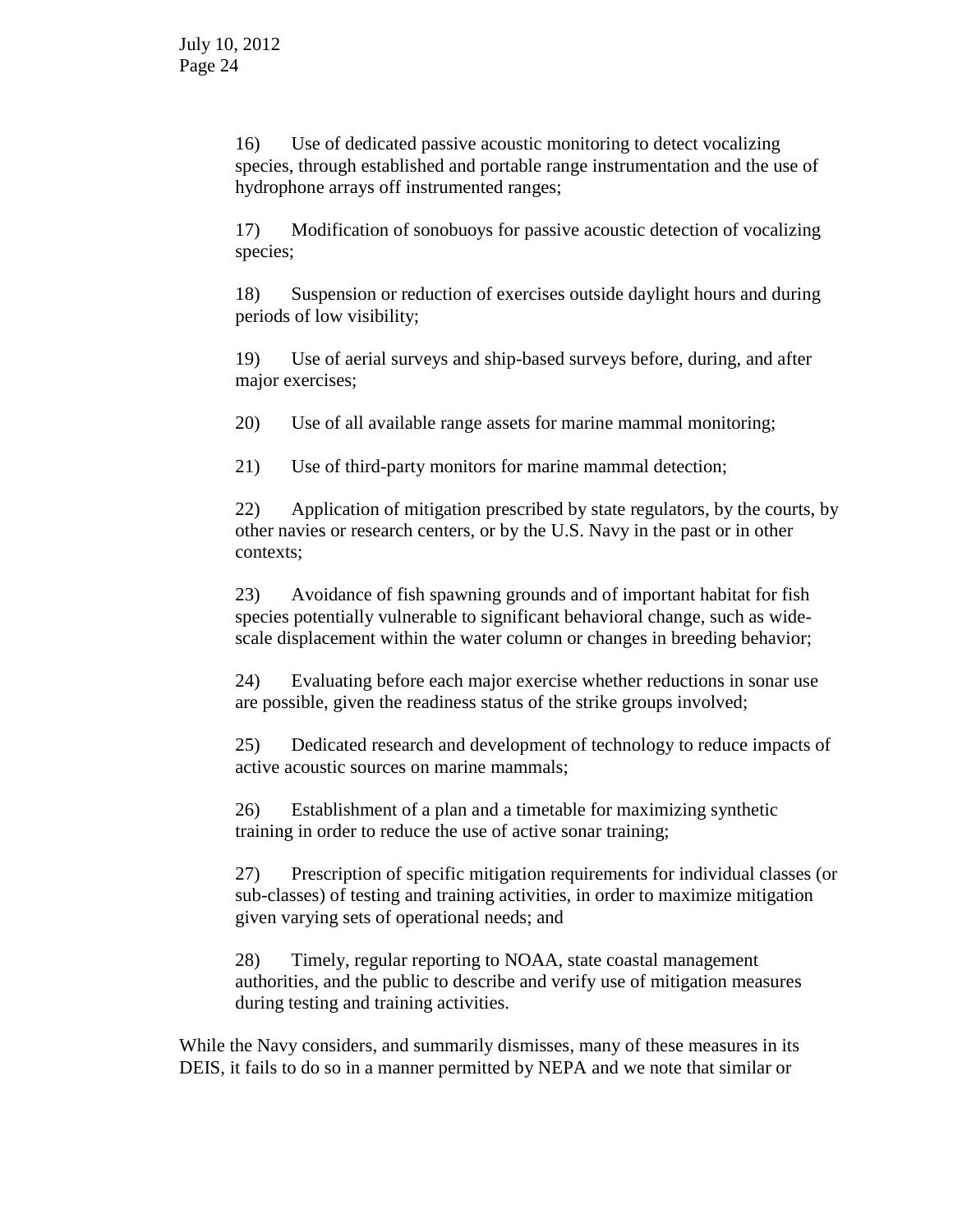additional measures may be required under the Marine Mammal Protection Act, Endangered Species Act, and other statutes.

## V. The Navy Fails to Properly Analyze Cumulative Impacts

In order to satisfy NEPA, an EIS must include a "full and fair discussion of significant environmental impacts." 40 C.F.R. § 1502.1. It is not enough, for purposes of this discussion, to consider the proposed action in isolation, divorced from other public and private activities that impinge on the same resource; rather, it is incumbent on the Navy to assess cumulative impacts as well, including the "impact on the environment which results from the incremental impact of the action when added to other past, present, and reasonably foreseeable future significant actions." *Id.* § 1508.7. A meaningful cumulative impact analysis must identify (1) the area in which the effects of the proposed project will be felt; (2) the impacts that are expected in that area from the proposed project; (3) other actions—past, present, proposed, and reasonably foreseeable—that have had or are expected to have impacts in the same area; (4) the impacts or expected impacts from these other actions; and (5) the overall impact that can be expected if the individual impacts are allowed to accumulate. *Grand Canyon Trust v. FAA*, 290 F.3d 339, 345 (D.C. Cir. 2002) (quotation and citation omitted). The Navy "cannot treat the identified environmental concern in a vacuum." *TOMAC v. Norton*, 433 F.3d 852, 863 (D.C. Cir. 2006) (*quoting Grand Canyon Trust*, 290 F.3d at 345).

The Navy's cumulative impact analysis fails to meet these basic requirements. Nowhere in its cumulative impact analysis does the Navy consider—let alone reach the conclusion—that the *sum* of the various environmental impacts that are enumerated will be limited. DEIS at 4-1 to 44. The Navy's analysis cannot provide such support because the Navy fails to explain what the sum of these impacts is expected to be. NEPA requires more than just a recital of possible impacts: it requires the Navy to actually analyze the overall impact of the accumulation of individual impacts. *Grand Canyon Trust*, 290 F.3d at 345. The DEIS fails to make this analysis.

The Navy apparently believes it is enough to find that cumulative impacts will be "significant" and that, defying logic, impacts from its proposed activities will be relatively low when compared to other actions to support its conclusion that further analysis is not warranted.<sup>45</sup> Yet most well-informed laypeople know that human

 $\overline{a}$ 

DEIS at4-32. The Navy makes a similar argument for other species. *E.g.*, Sea turtles (DEIS at 4-37).

<sup>&</sup>lt;sup>45</sup> For marine mammals the Navy states:

In summary, the aggregate impacts of past, present, and other reasonably foreseeable future actions are expected to result in significant impacts on some marine mammal species in the Study Area. The No Action Alternative, Alternative 1, or Alternative 2 could contribute to cumulative impacts, but the relative contribution would be low compared to other actions. In comparison to potential mortality, strandings, or injury resulting from Navy training and testing activities, marine mammal mortality and injury from bycatch, commercial vessel ship strikes, entanglement, and ocean pollution are estimated to be orders of magnitude greater (hundreds of thousands of animals versus tens of animals).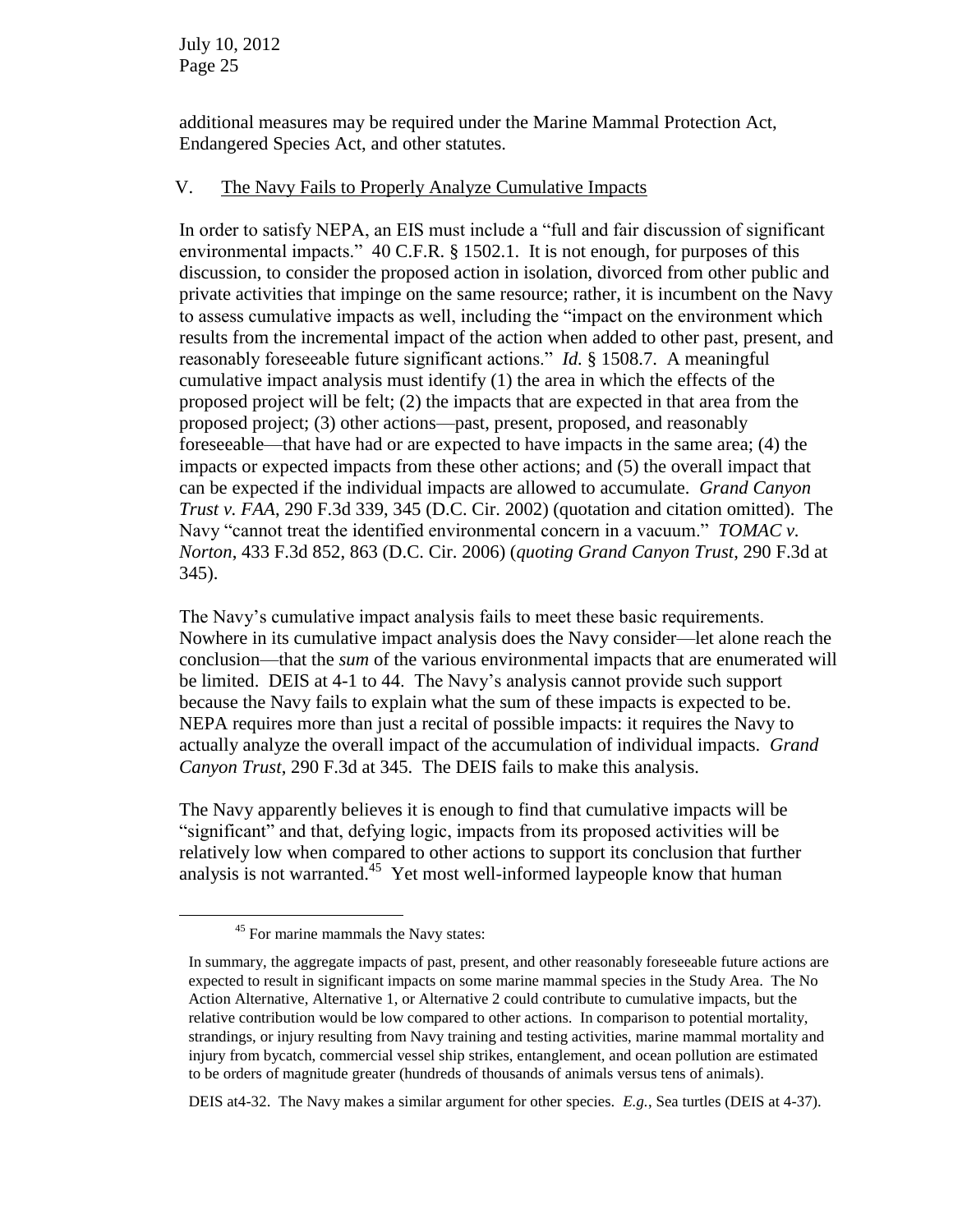$\overline{a}$ 

activities have a significant impact on the marine environment, contributing to population declines, extinctions, and challenges to recovery. The Navy's recitation that it is hard out there for struggling species, offers no insight as to how impacts from its proposed activities should be placed in perspective when assessing cumulative threats to marine wildlife. To the extent that the Navy does offer perspective, it is to claim, without any support, that the relative contribution of its activities is low when compared to other threats. Such assertions are patently absurd given the amount of take – nearly 19 million instances of marine mammal take over 5 years, including over 2 million instances of temporary hearing loss – projected to result from the Navy's activities.

The Navy must also consider the full effects of its sonar training. It simply assumes that all behavioral impacts are short-term in nature and cannot affect individuals or populations through repeated activity—even though the anticipated takes of its preferred alternative would affect the same populations year after year. While the DEIS's analysis focuses on impacts over 5 years, naval training and testing will undoubtedly continue in the AFTT Study Area for the foreseeable future. At current rates, which is a conservative estimate given increases in training and testing activities over the last decade, the marine mammal populations of the AFTT Study Area will suffer nearly 100 million takes over the next 25 years.

Nor does the Navy consider the potential for acute synergistic effects from sonar training. Although the DEIS discusses the potential for ship strike in the training area (DEIS 4-27 for marine mammals), it does not consider the greater susceptibility to vessel strike of animals that have been temporarily harassed or disoriented by certain noise sources.<sup>46</sup> The absence of analysis is particularly glaring in light of the Haro Strait incident, in which killer whales and other marine mammals were observed fleeing away from the sonar vessel at high speeds. $47$  Neither does the Navy consider the synergistic effects of noise with other stressors in producing or magnifying a stressresponse.<sup>48</sup> For these reasons alone, the Navy should have concluded that the cumulative and synergistic impacts from sonar training are significant and focused its efforts to analyze and develop mitigation measures to avoid those impacts.

<sup>46</sup> Nowacek et al., North Atlantic Right Whales, 271 Proceedings of the Royal Society of London, Part B: Biological Sciences at 227-31.

<sup>&</sup>lt;sup>47</sup> Christopher Dunagan, Navy Sonar Incident Alarms Experts, Bremerton Sun, May 8, 2003.

<sup>&</sup>lt;sup>48</sup> A.J. Wright, N. Aguilar Soto, A.L. Baldwin, M. Bateson, C.M. Beale, C.Clark, T. Deak, E.F. Edwards, A. Fernández, A. Godinho, L. Hatch, A. Kakuschke, D. Lusseau, D. Martineau, L.M. Romero, L. Weilgart, B. Wintle, G. Notarbartolo di Sciara, and V. Martin, Do marine mammals experience stress related to anthropogenic noise?, 20 International Journal of Comparative Psychology, 274-316 (2007); see also Andrew J. Wright, Natacha Aguilar Soto, Ann L. Baldwin, Melissa Bateson, Colin M. Beale, Charlotte Clark, Terrence Deak, Elizabeth F. Edwards, Antonio Fernández, Ana Godinho, Leila Hatch, Antje Kakuschke, David Lusseau, Daniel Martineau, L. Michael Romero, Linda Weilgart, Brendan Wintle, Giuseppe Notarbartolo-di-Sciara, and Vidal Martin, Anthropogenic noise as a stressor in animals: a multidisciplinary perspective, 20 International Journal of Comparative Psychology, 250-273 (2007).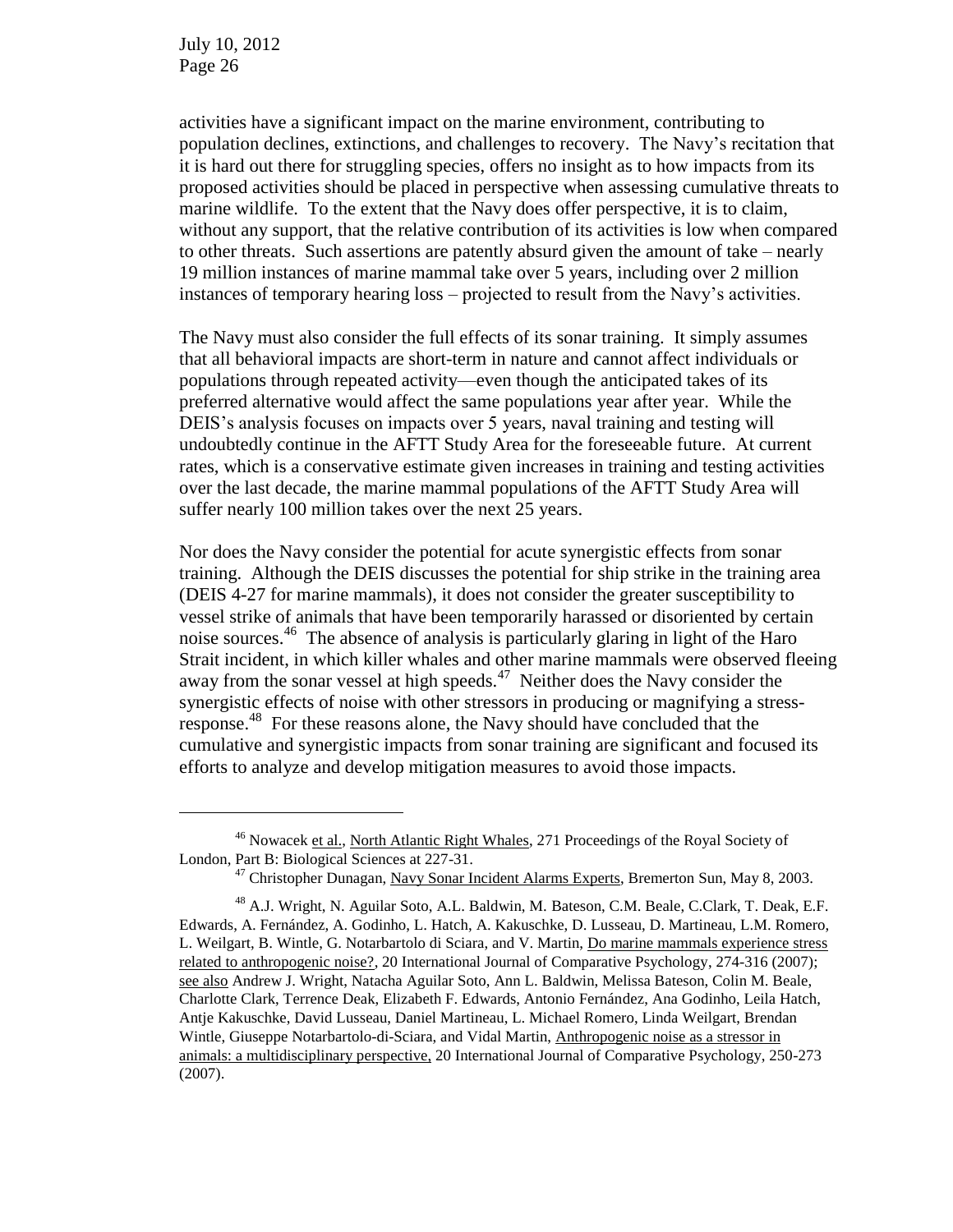The Navy acknowledges that the AFTT Study Area is crowded with human and military activities, many of which introduce noise, chemical pollution, debris, and vessel traffic into the habitat of protected species. DEIS at 4-4 to 21. Yet it inexplicably fails to conclude what the cumulative effects will be for the environment other than saying the impacts will be "significant." NEPA's cumulative impacts analysis must require more than stating the obvious.

Given the scope of the proposed action, the deficiencies of the Navy's cumulative impacts assessment represents a critical failure of the DEIS. At a minimum, the Navy must evaluate the potential for cumulative impacts on populations that will occur in and near the AFTT Study Area, clearly define the extent of expected cumulative impacts, and assess the potential for synergistic adverse effects (such as from noise in combination with ship-strikes).

### VI. The Navy Fails to Properly Analyze Reasonable Alternatives

To comply with NEPA, an EIS must "inform decision-makers and the public of the reasonable alternatives which would avoid or minimize adverse impacts or enhance the quality of the human environment." 40 C.F.R. § 1502.1. The regulation itself describes the requirement as "the heart of the environmental impact statement." *Id.* at § 1502.14. Courts similarly portray the alternatives requirement as the "linchpin" of the EIS. *Monroe County Conservation Council v. Volpe*, 472 F.2d 693 (2d Cir. 1972). The agency must therefore "[r]igorously explore and objectively evaluate all reasonable alternatives, and for alternatives which were eliminated from detailed study, briefly discuss the reasons for their having been eliminated." 40 C.F.R. § 1502.14(a). The agency must also state how the alternatives considered in the DEIS and decisions based on the DEIS will or will not achieve the requirements of sections 101 and 102(1) of NEPA and other environmental laws and policies. *See* 40 C.F.R. § 1502.2(d). Consideration of alternatives is required by (and must conform to the independent terms of) both sections 102(2)(C) and 102(2)(E) of NEPA. Here, the Navy's alternatives analysis misses the mark.

Here, the Navy has moved away from its prior analysis (the Navy's previous EIS for Atlantic Fleet Active Sonar Training presented and analyzed reasonable alternatives based on factors related to the proposed activities' environmental impacts), which more closely complied with NEPA. Instead, three alternatives are given in the DEIS, none of which were designed to address the proposed action's environmental impacts: a No Action Alternative (maintaining the current level of activities), Alternative 1 (increasing training and testing activities and force structure changes), and the preferred Alternative 2 (Alternative 1 with range enhancements and more training and testing activities). These alternatives do not provide decision makers with a range of genuine choices and are a stark departure from the Atlantic Fleet's previous EIS. While the purpose of the alternatives analysis is to "consider the likely environmental impacts of the preferred course of action as well as reasonable alternatives," which "facilities informed decisionmaking by agencies and allows the political process to check those decisions," *New Mexico ex rel. Richardson v. BLM,* 565 F.3d 683, 703-704 (10th Cir. N.M. 2009),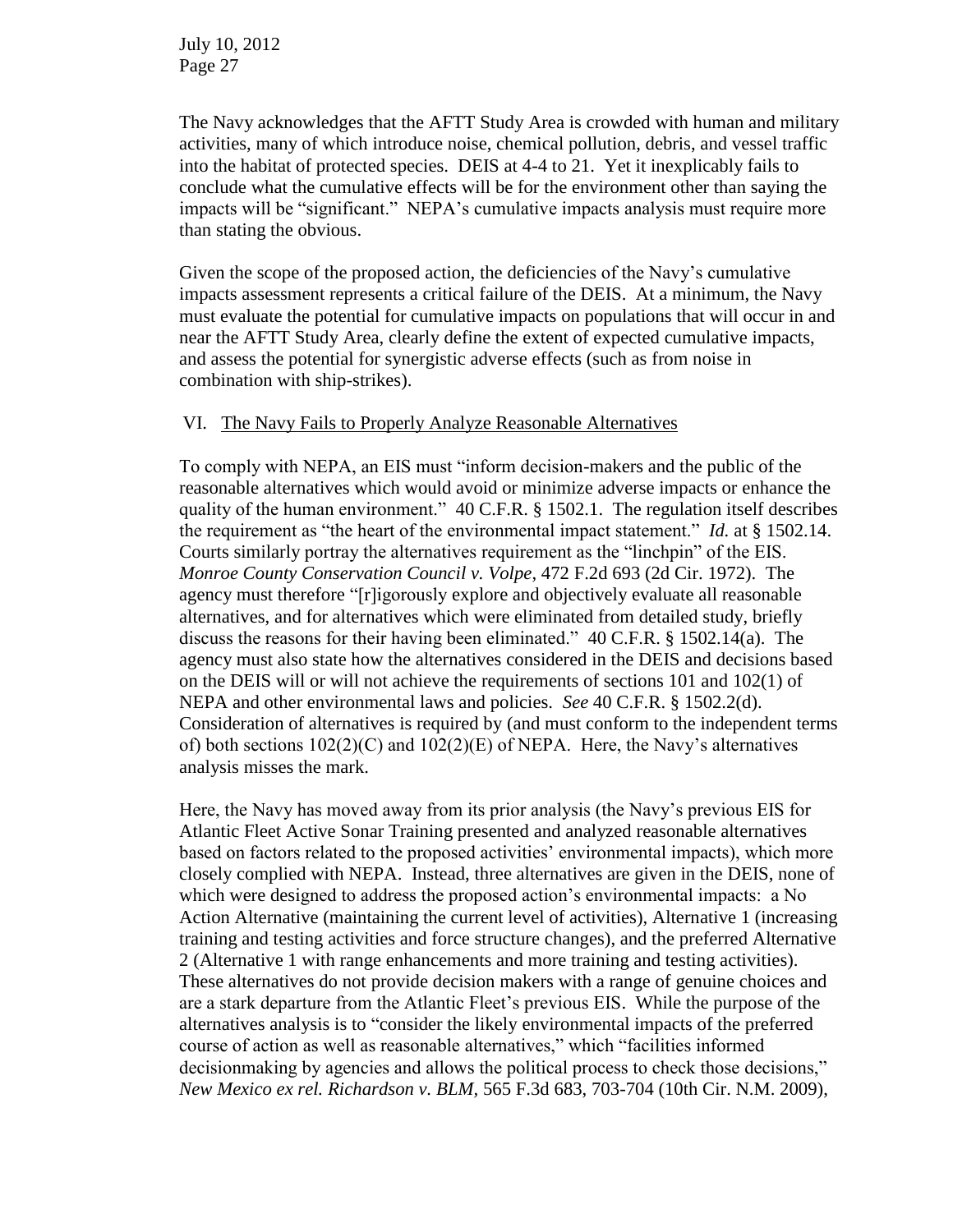the DEIS falls short of this goal. The Navy's alternatives amount to a presentation of only one true course of action: potential training and testing in all areas at all times.

# A. Failure to Identify Environmental Impact-Based Alternatives

The Navy claims it "considers potential environmental impacts" while executing its responsibilities under federal law, including NEPA. DEIS at 1-1. But the Navy's alternatives were not selected to "inform decision-makers and the public" of how the Navy could "avoid or minimize adverse impacts or enhance the quality of the human environment." 40 C.F.R. § 1502.1. Instead, as discussed in the DEIS and below, the Navy chose alternatives based on factors unrelated to the proposed action's environmental impacts.

At no point in the DEIS does the Navy discuss how the alternatives pose different environmental choices for the public and decisionmakers. The DEIS fails entirely to comply with NEPA's regulations, requiring the Navy to "present the environmental impacts of the proposal and the alternatives in comparative form, thus sharply defining the issues and providing a clear basis for choice among options by the decisionmaker and the public." 40 C.F.R. § 1502.14. The Navy fails to sharply define the environmental issues applicable to each alternative and include these differences in a comparison of alternatives. There is simply no comparison of the risks and benefits of each alternative site showing what is and is not known and what species and habitats would be most at risk from each alternative.

The two alternatives that meet the Navy's purpose and needs present no options for a decisionmaker wishing to reduce harms to the environment or for the public to hold decisionmakers accountable for their choices based on environmental impacts. For example, a decisionmaker wishing to choose the alternative that does less harm to sea turtles has nowhere to turn. Similarly, both of the Navy's alternatives result in the exact same impact to marine mammals from training with sonar – over 2 million takes per year. Violating NEPA's regulations, there is no presentation of an alternative that details a way forward that "avoid[s] or minimize[s] adverse impacts or enhance[s] the quality of the human environment." *Id*.

# B. The Navy Improperly Dismissed Alternatives Necessary to Provide a Well Reasoned Choice of Alternatives

Several alternatives were recommended to the Navy during the scoping process that addressed this absence of environmental impact-based alternatives. However, the DEIS improperly dismisses all these suggestions. "While NEPA 'does not require agencies to analyze the environmental consequences of alternatives it has in good faith rejected as too remote, speculative, or impractical or ineffective,' it does require the development of 'information sufficient to permit a reasoned choice of alternatives as far as environmental aspects are concerned.'" *New Mexico ex rel. Richardson v. BLM*, 565 F.3d 683, 708-709 (10th Cir. 2009) quoting *Colorado Envtl. Coalition v. Dombeck*, 185 F.3d 1162, 1174 (10th Cir. 1999).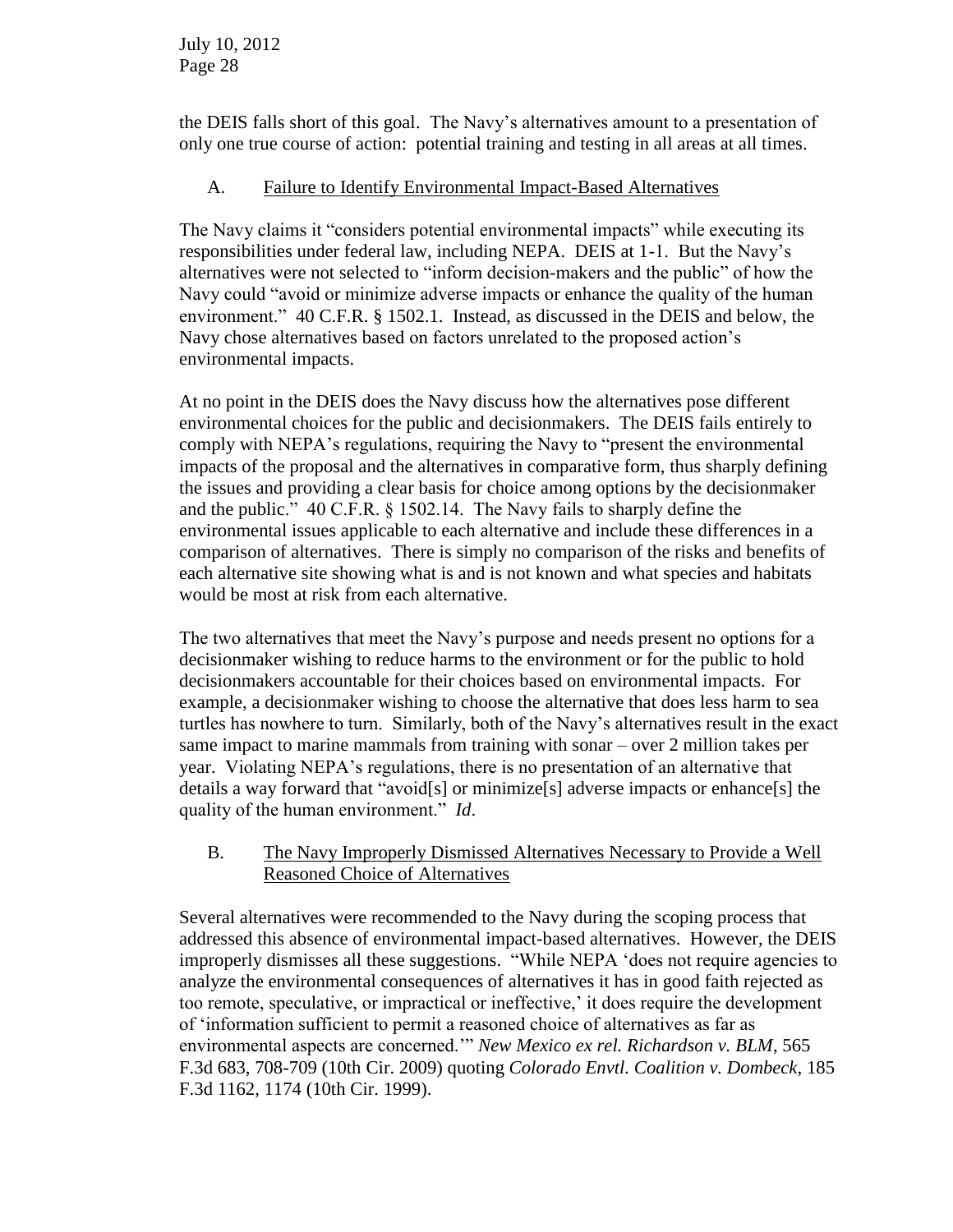Dismissing the suggestions, the Navy fails to show how any of the alternatives are "too remote, speculative, or impractical or ineffective." For instance, while proximity to home ports and complexes might prove to be more convenient and even more cost effective, neither expense nor ease equates to the level of being too remote, speculative, or impractical or ineffective. *See* DEIS § 2.5.1.1 at 2-58. These factors alone cannot dictate an agency's choice of alternatives to evaluate in an EIS.

"The primary purpose of the impact statement is to compel federal agencies to give serious weight to environmental factors in making discretionary choices." *I-291 Why? Ass'n v. Burns*, 372 F.Supp. 233, 247 (D. Conn. 1974). If an agency is permitted to consider and compare the environmental impacts of its proposed action with only equally convenient alternatives—and permitted to omit from such analysis any alternatives that are less convenient, no matter that they might result in significant environmental benefits—this purpose would be thwarted and the alternatives analysis loses its purpose entirely.

An agency must discuss all reasonable alternatives—those that will accomplish the purpose and need of the agency and are practical and feasible—not simply those it finds most expedient. 40 C.F.R. § 1502.14. By improperly disregarding many alternatives, the Navy has failed to discuss all reasonable alternatives.

# C. The Navy Must Identify Alternative Sites and Seasonal Restrictions

The Navy's analysis is devoid of geographic alternatives and even minor seasonal restrictions. This omission is inappropriate in light of the strong consensus—at NOAA and in the scientific community—that spatial-temporal avoidance of high-value habitat represents the best available means to reduce the impacts of mid-frequency active sonar and certain other types of ocean noise on marine life.<sup>49</sup>

Protected areas should ordinarily be identified during the planning stage based on biological and oceanographic factors, rather than merely on the confirmed presence of marine animals in real time; and, indeed, the Naval Facilities Engineering Command, Atlantic undertook just such an analysis in the Navy's previous EIS for Atlantic Fleet Active Sonar Training. The Navy's detailed planning for certain training and testing exercises, particularly major exercises, provide an ideal opportunity to develop reasonable alternatives for the timing and siting of such activities based on biological and oceanographic factors.

Further spatial-temporal alternatives do not require large shifts in location, but rather can be very effective by simply carving out small areas of known biological importance. For instance, the Navy concedes in its mitigation analysis (DEIS at 5-51 to 55) the importance of North Atlantic right whale habitat, designating certain mitigation measures that prohibit certain activities and limit others "to the maximum extent

 $\overline{a}$ 

 $49$  Supra, note 3.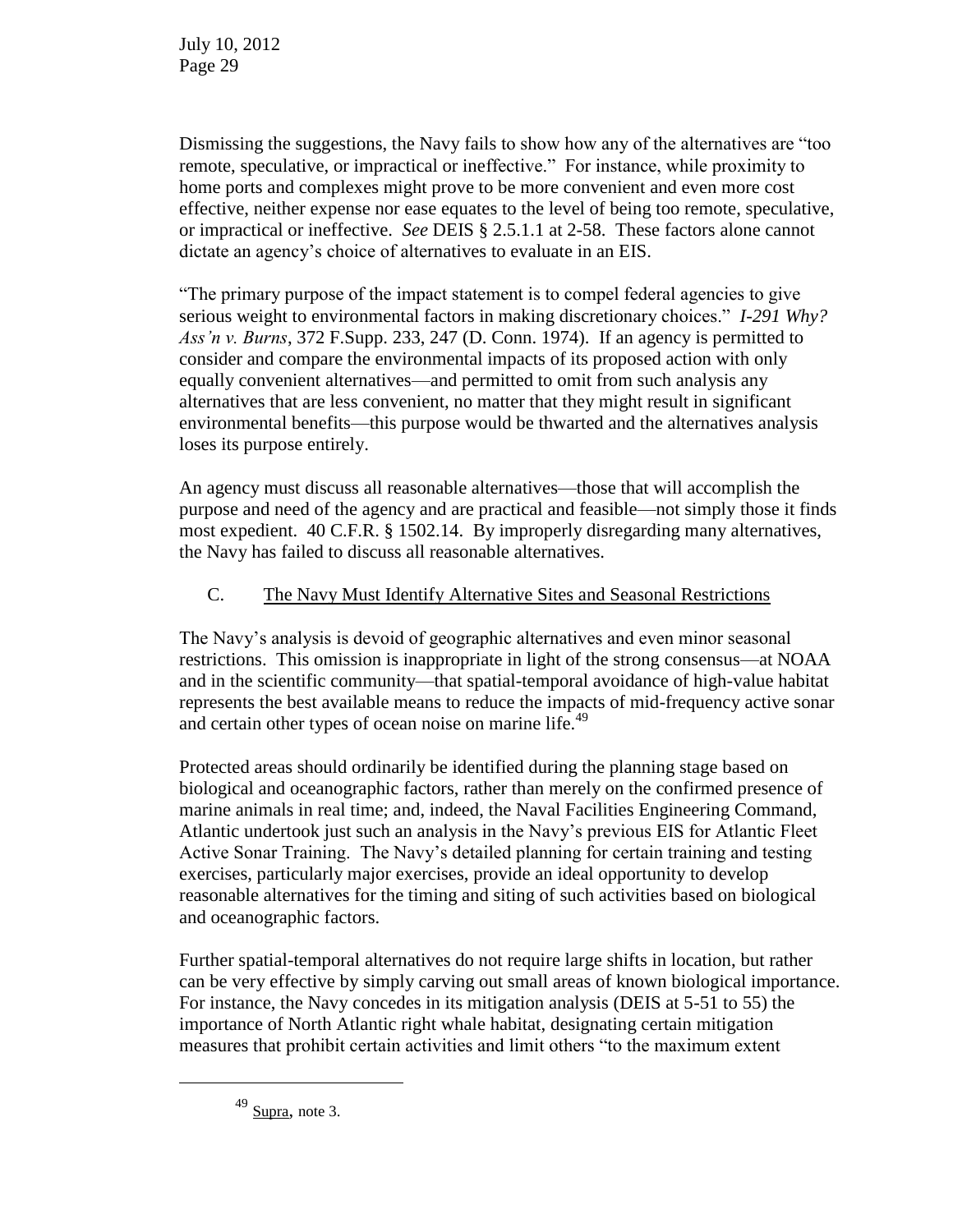$\overline{a}$ 

practicable." Despite this recognition, the Navy fails to identify other areas and develop an alternative based on avoiding a handful of biologically important areas. Instead, all of the alternatives propose year-round, unrestricted use without regard to seasonal variations in marine mammal and fish abundance. This is true despite the welldocumented seasonal migrations of numerous endangered species and the identification of biologically important areas.

Carefully siting the activities proposed to occur in the range to avoid concentrations of vulnerable and endangered species and high abundances of marine life is the most critical step the Navy can take in reducing the environmental impacts of this project. However, because the Navy has failed to undertake an alternatives analysis that allows it to make an informed siting choice, the DEIS is inadequate and must be revised.

### D. Other Reasonable Alternatives

The DEIS should also consider other reasonable alternatives which could fulfill the Navy's purpose while reducing harm to marine life and coastal resources. For example:

(1) The DEIS fails to include a range of mitigation measures among its alternatives. Many such measures have been employed by the U.S. Navy in other contexts, as discussed in Section IV; and there are many others that should be considered. Such measures are reasonable means of reducing harm to marine life and other resources on the proposed range, and their omission from the alternatives analysis renders that discussion inadequate. For instance, while safety zones are no substitute for geographic mitigation (which, as noted above, is the most effective means of reducing impacts on marine mammals), they do provide a form of last-recourse protection for any animals that are spotted near the array. The Navy must analyze safety zone enhancements outside critical points of its training and consider modifications in the safety zone provisions.

We have noted several reasons in the past why expanding the safety zone would reduce the risk of near-array exposures: for example, (1) marine mammal groups are often spread out over a wide area, and animals may go undetected within the safety zone even if group members are only spotted outside; and (2) uncertainty remains over the thresholds and distances needed to cause hearing loss in some species. Given the Navy's *de facto* use of a wider safety zone in past exercises, it should consider how to provide for safety zone enhancements outside critical points of its training. In addition, the Marine Mammal Commission has repeatedly called for modifications in the safety zone provisions to allow sufficient time for animals to move out of the sound field.<sup>50</sup>

<sup>50</sup> MMC, Letter from Tim Ragen, Executive Director, Marine Mammal Commission, to P. Michael Payne, Chief, Permits Division, NMFS. Formal comments on MMPA proposed rulemaking, submitted Nov. 13, 2008 (2008).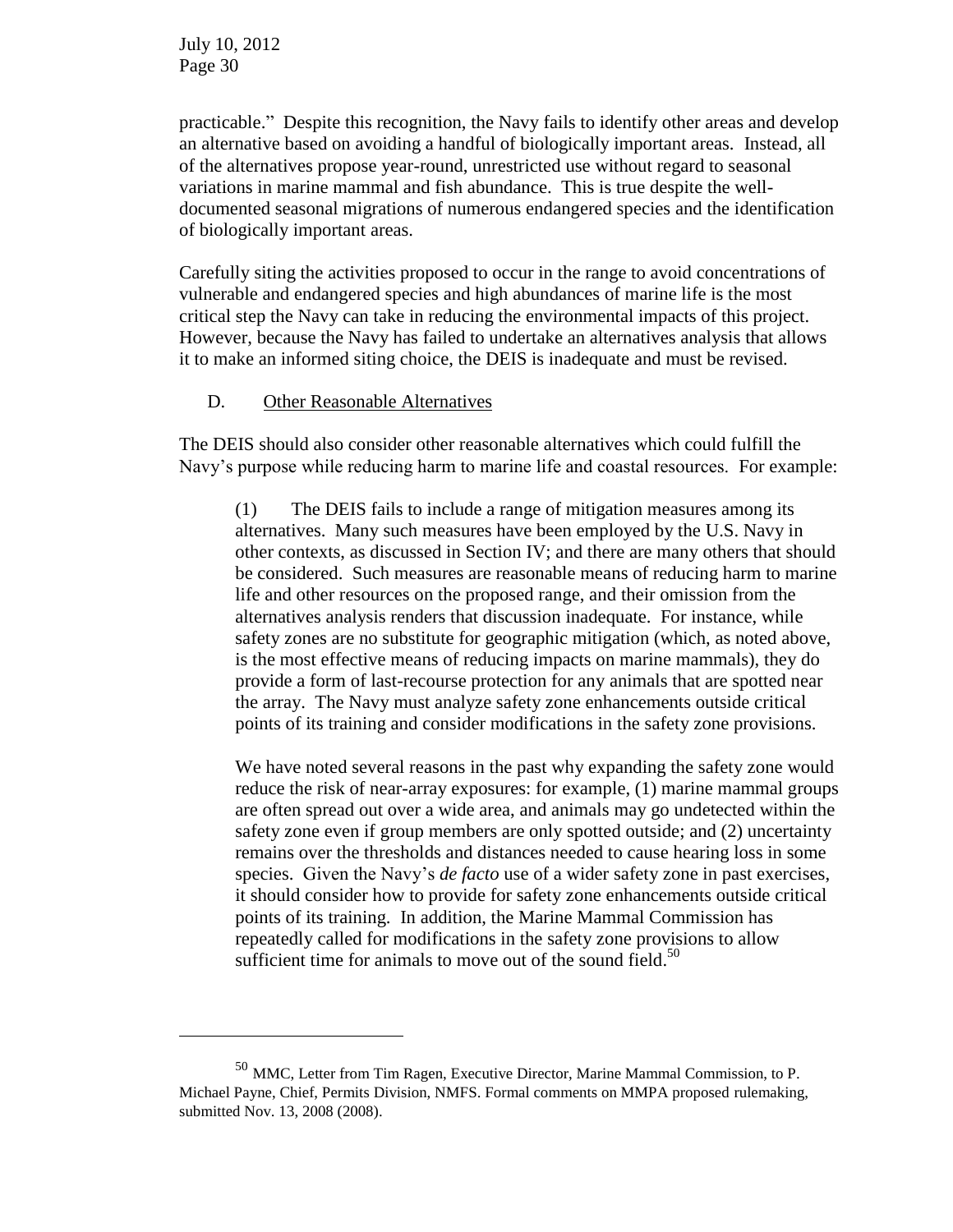$\overline{a}$ 

(2) While we appreciate the Navy's plan to use range sensors and other passive acoustic platforms in limited instances, such efforts must be expanded. The Navy has failed to set forth an action plan and timeline in its EIS (and as part of its adaptive management under its current incidental take permits) to bring these sensors and platforms on line for purposes of more meaningful mitigation. Passive acoustic monitoring is one of the most effective available means of monitoring marine mammals in the vicinity of MFA sonar exercises and other sources of undersea noise.<sup>51</sup> Under the right conditions, it can significantly improve detectability of certain cryptic or deep-diving species. For example, while beaked whales are theoretically sightable only during the 8% of time that they are on the surface (and even then are unlikely to be spotted visually), some species vocalize over roughly 25% of their deep foraging dives. 52 NMFS, in its rulemakings, has repeatedly noted the mitigation potential of passive acoustic monitoring and the commitment of the Navy to technological development in support of this measure. 74 Fed. Reg. 3895.

(3) The Navy's statement of purpose and need contains no language that would justify the limited set of alternatives that the Navy considers (or the alternative it ultimately prefers). Yet it is a fundamental requirement of NEPA that agencies preparing an EIS specify their project's "purpose and need" in terms that do not exclude full consideration of reasonable alternatives. 40 C.F.R. § 1502.13; *City of Carmel-by-the-Sea v. United States Dep't of Transp.*, 123 F.3d 1142, 1155 (9th Cir. 1997) (*citing Citizens Against Burlington, Inc. v. Busey*, 938 F.2d 190, 196 (D.C. Cir. 1991)). "The existence of a viable but unexamined alternative renders an environmental impact statement inadequate," *Idaho Conservation League v. Mumma*, 956 F.2d 1508, 1519 (9th Cir. 1992), and an EIS errs when it accepts "as a given" parameters that it should have studied and weighed. *Simmons v. U.S. Army Corps of Eng'rs*, 120 F.3d 664, 667 (7th Cir. 1997).

In sum, the DEIS shortchanges or omits from its analysis reasonable alternatives that might achieve the Navy's core aim of testing and training while minimizing environmental harm. For these reasons, we urge the Navy to revise its DEIS to

<sup>&</sup>lt;sup>51</sup> ECS Working Group: S. Dolman et al., Technical report on effective mitigation for active sonar and beaked whales, Working group convened by European Cetacean Society. 10pp. (2009); E.A. Falcone, Sighting characteristics and photo-identification of Cuvier's beaked whales (*Ziphius cavirostris*) near San Clemente Island, California: a key area for beaked whales and the military?, Marine Biology 156: 2631-2640 (2009); L. Hatch et al., Characterizing the relative contributions of large vessels to total ocean noise fields: a case study using the Gerry E. Studds Stellwagen Bank National Marine Sanctuary, Environmental Management 42: 735-752 (2008).

<sup>&</sup>lt;sup>52</sup> N. Aguilar Soto, Acoustic and foraging behavior of short-finned pilot whales (Globicephala macrorhynchus) and Blainville's beaked whales (Mesoplodon densirostris) in the Canary Islands; implications on the effects of man-made noise and boat collisions, Ph.D. dissertation, La Laguna University, Canary Islands, Spain (2006); ECS Working Group (2009).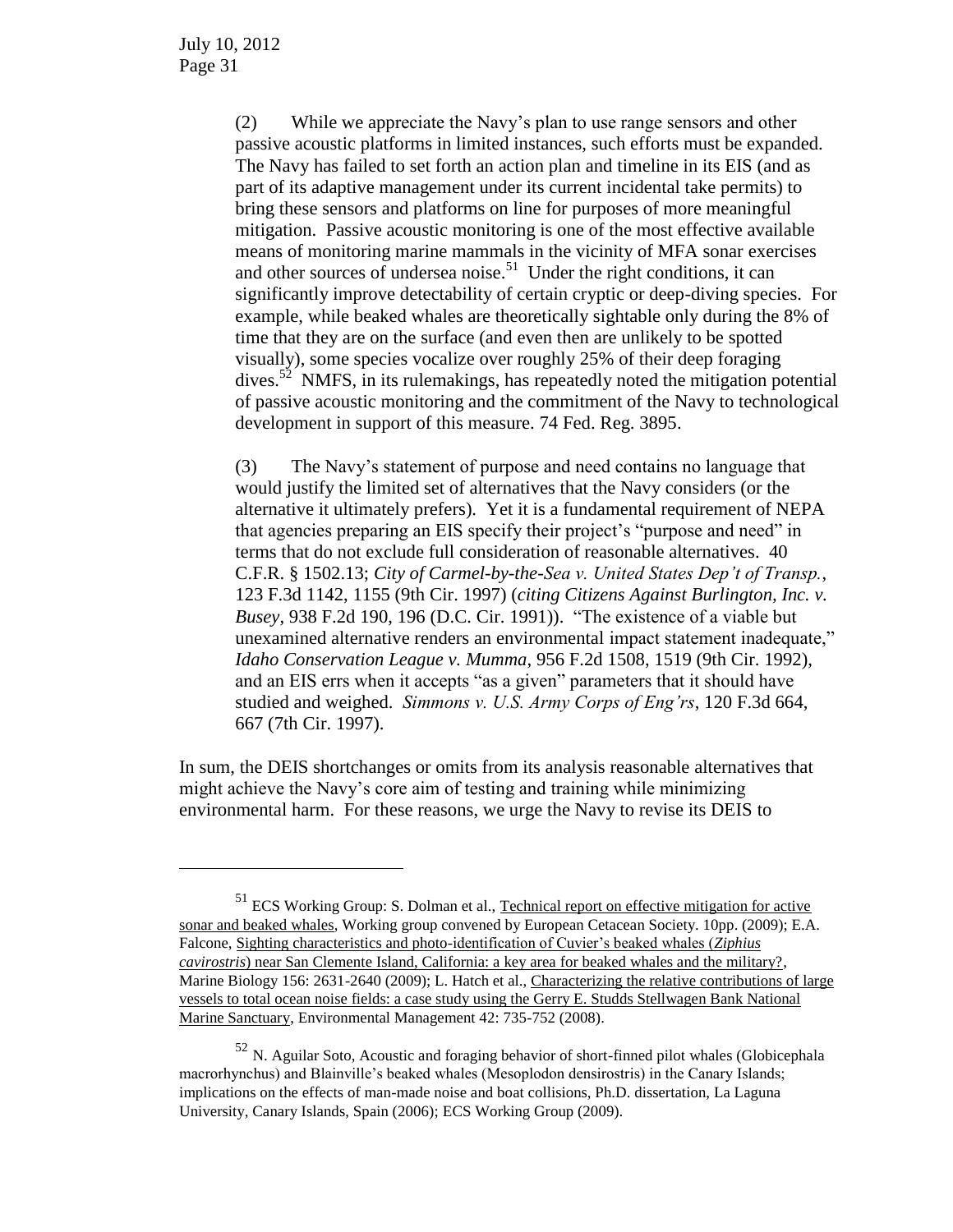adequately inform the public of all reasonable alternatives that would reduce adverse impacts to whales, fish, and other resources. 40 C.F.R. § 1502.1.

#### VII. The Navy Fails to Analyze the Impacts on Wildlife Viewing Interests and Recreation

Just as it fails to consider the direct, indirect, and cumulative impacts of increased training in the AFTT Study Area on the region's marine mammals and other fish and wildlife, the DEIS does not adequately consider the effects on wildlife viewing and other wildlife-dependent recreational interests. The DEIS makes no mention of the value lost from the harm to marine mammals that attract a number of our organizational members and members of the public to the potentially affected areas of the Eastern United States and Gulf of Mexico. Nor does it address the potential economic value lost from decreased tourism (*e.g.,* whale watching, cruise ships, etc.), particularly those areas centered on observing whales and other marine mammals in their natural habitats.

One of NEPA's explicit purposes is to "assure esthetically and culturally pleasing surroundings," 42 U.S.C. 4331(b)(2), and courts have made clear that an agency must adequately consider such recreational impacts in its NEPA analysis. *See, e.g., Lujan v. NWF*, 497 U.S. 871, 887 (1990) ("no doubt that recreational use and aesthetic enjoyment are among the sorts of interests NEPA [was] specifically designed to protect"); *LaFlamme v. FERC*, 852 F.2d 389, 401 (1988) (because "there were substantial questions raised regarding whether the project may significantly affect recreational use in the project area, and that FERC failed to explain or discuss" these impacts, the court found that "this record reflects a decision which is neither 'fully informed or well-considered,'" and therefore concluded the agency's decision not to prepare an EIS was unreasonable).

# VIII. Project Description and Meaningful Public Disclosure

Disclosure of the specific activities contemplated by the Navy is essential if the NEPA process is to be a meaningful one. *See, e.g., LaFlamme v. F.E.R.C.*, 852 F.2d 389, 398 (9th Cir. 1988) (noting that NEPA's goal is to facilitate "widespread discussion and consideration of the environmental risks and remedies associated with [a proposed action]").

For meaningful public input, the Navy must describe source levels, frequency ranges, duty cycles, and other technical parameters relevant to determining potential impacts on marine life. The DEIS provides some of this information, but it fails to disclose sufficient information about active sonobuoys, acoustic device countermeasures, training targets, or range sources that would be used during the exercises. And the DEIS gives no indication of platform speed, pulse length, repetition rate, beam widths, or operating depths—that is, most of the data that the Navy used in modeling acoustic impacts.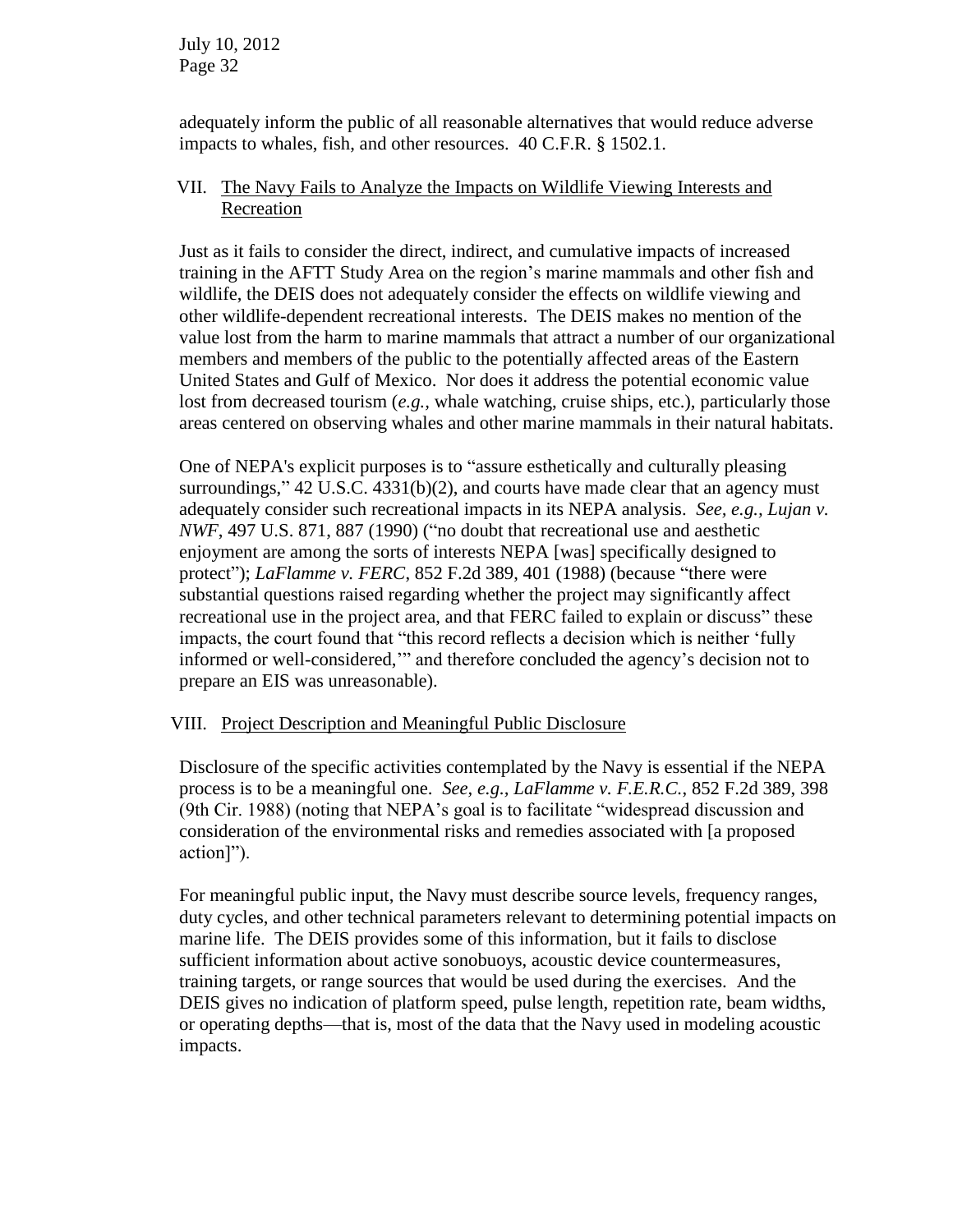The Navy—despite repeated requests—has not released or offered to release CASS/GRAB or any of the other modeling systems or functions it used to develop the biological risk function or calculate acoustic harassment and injury.

In addition, the Navy has also ignored repeated Freedom of Information Act requests regarding information and reports cited in the DEIS.

These models, reports, and requests for information must be made available to the public, including the independent scientific community, for public comment to be meaningful under NEPA and the Administrative Procedure Act. 40 C.F.R. §§ 1502.9(a), 1503.1(a) (NEPA); 5 U.S.C. § 706(2)(D) (APA). In addition, guidelines adopted under the Data (or Information) Quality Act also require their disclosure. The Office of Management and Budget's guidelines require agencies to provide a "high degree of transparency" precisely "to facilitate reproducibility of such information by qualified third parties" (67 Fed. Reg. 8452, 8460 (Feb. 22, 2002)); and the Defense Department's own data quality guidelines mandate that "influential" scientific material be made reproducible as well. We encourage the Navy to contact us immediately to discuss how to make this critical information available.

#### IX. Compliance With Other Applicable Laws

A number of other statutes and conventions are implicated by the proposed activities. Among those that must be disclosed and addressed during the NEPA process are the following:

(1) The Marine Mammal Protection Act ("MMPA"), 16 U.S.C. § 1361 et seq., which requires the Navy to obtain a permit or other authorization from NMFS or the U.S. Fish and Wildlife Service prior to any "take" of marine mammals. The Navy must apply for an incidental take permit under the MMPA, and NRDC will submit comments regarding the Navy's application to NMFS at the appropriate time.

(2) The Endangered Species Act, 16 U.S.C. § 1531 et seq., which requires the Navy to enter into formal consultation with NMFS or the U.S. Fish and Wildlife Service, and receive a legally valid Incidental Take Permit, prior to its "take" of any endangered or threatened marine mammals or other species, including fish, sea turtles, and birds, or its "adverse modification" of critical habitat. *See, e.g.*, 1536(a)(2); *Romero-Barcelo v. Brown*, 643 F.2d 835 (1st Cir. 1981), *rev'd on other grounds*, *Weinberger v. Romero-Carcelo*, 456 U.S. 304, 313 (1982). Given the scope and significance of the actions and effects it proposes, the Navy must engage in formal consultation with NMFS and the U.S. Fish and Wildlife Service over the numerous endangered and threatened species that will be harmed from its activities.

(3) The Coastal Zone Management Act, and in particular its federal consistency requirements, 16 U.S.C. § 1456(c)(1)(A), which mandate that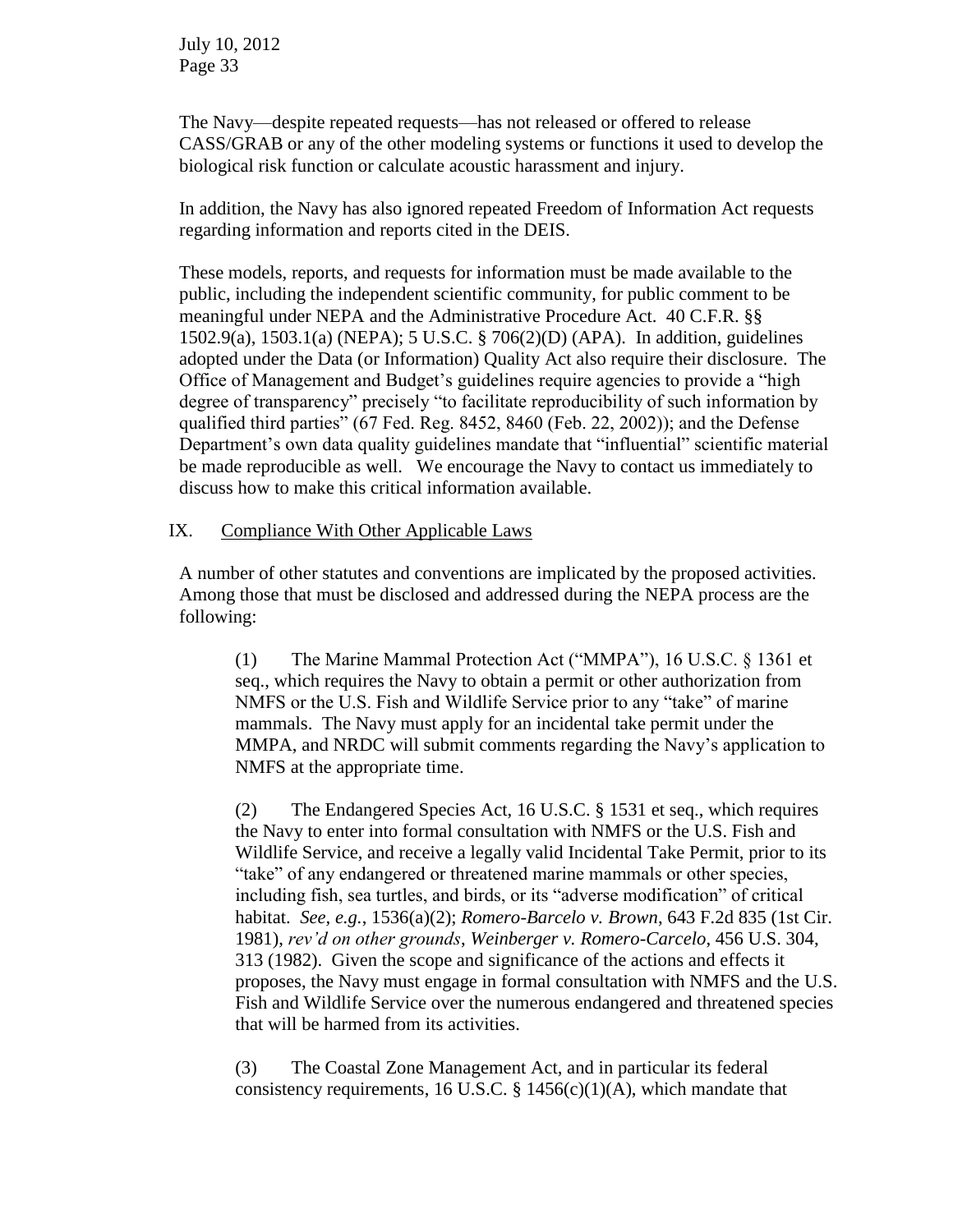activities that affect the natural resources of the coastal zone—whether they are located "within or outside the coastal zone"—be carried out "in a manner which is consistent to the maximum extent practicable with the enforceable policies of approved State management programs." The Navy must fulfill its CZMA commitments along the U.S. Atlantic Coast and in the Gulf of Mexico.

(4) The Magnuson-Stevens Fisheries Conservation and Management Act, 16 U.S.C. § 1801 et seq. ("MSA"), which requires federal agencies to "consult with the Secretary [of Commerce] with respect to any action authorized, funded, or undertaken, or proposed to be authorized, funded, or undertaken" that "may adversely affect any essential fish habitat" identified under that Act. 16 U.S.C. § 1855 (b)(2). In turn, the MSA defines essential fish habitat as "those waters and substrate necessary to fish for spawning, breeding, feeding or growth to maturity." 16 U.S.C. § 1802 (10). The AFTT Study Area contains such habitat. As discussed at length above, anti-submarine warfare exercises alone have the significant potential to adversely affect at least the waters, and possibly the substrate, on which fish in these areas depend. Under the MSA, a thorough consultation is required.

(5) The Marine Protection, Research and Sanctuaries Act, 33 U.S.C. § 1401 et seq., which requires federal agencies to consult with the Secretary of Commerce if their actions are "likely to destroy, cause the loss of, or injure any sanctuary resource." 16 U.S.C. § 1434(d)(1). Since the Navy's exercises would cause injury and mortality of species, consultation is clearly required if sonar use takes place either within or in the vicinity of the sanctuary or otherwise affects its resources. Since sonar may impact sanctuary resources even when operated outside its bounds, the Navy should indicate how close it presently operates, or foreseeably plans to operate, to such sanctuary and consult with the Secretary of Commerce as required.

In addition, the Sanctuaries Act is intended to "prevent or strictly limit the dumping into ocean waters of any material that would adversely affect human health, welfare, or amenities, or the marine environment, ecological systems, or economic potentialities" (33 U.S.C. § 1401(b)), and prohibits all persons, including Federal agencies, from dumping materials into ocean waters, except as authorized by the Environmental Protection Agency. 33 U.S.C. §§ 1411, 1412(a). The Navy has not indicated its intent to seek a permit under the statute.

(6) The Migratory Bird Treaty Act, 16 U.S.C. § 703 et seq. ("MBTA"), which makes it illegal for any person, including any agency of the Federal government, "by any means or in any manner, to pursue, hunt, take, capture, [or] kill" any migratory birds except as permitted by regulation. 16 U.S.C. § 703. After the District Court for the D.C. Circuit held that naval training exercises that incidentally take migratory birds without a permit violate the MBTA, (see *Center for Biological Diversity v. Pirie*, 191 F. Supp. 2d 161 (D.D.C. 2002) (later vacated as moot)), Congress exempted some military readiness activities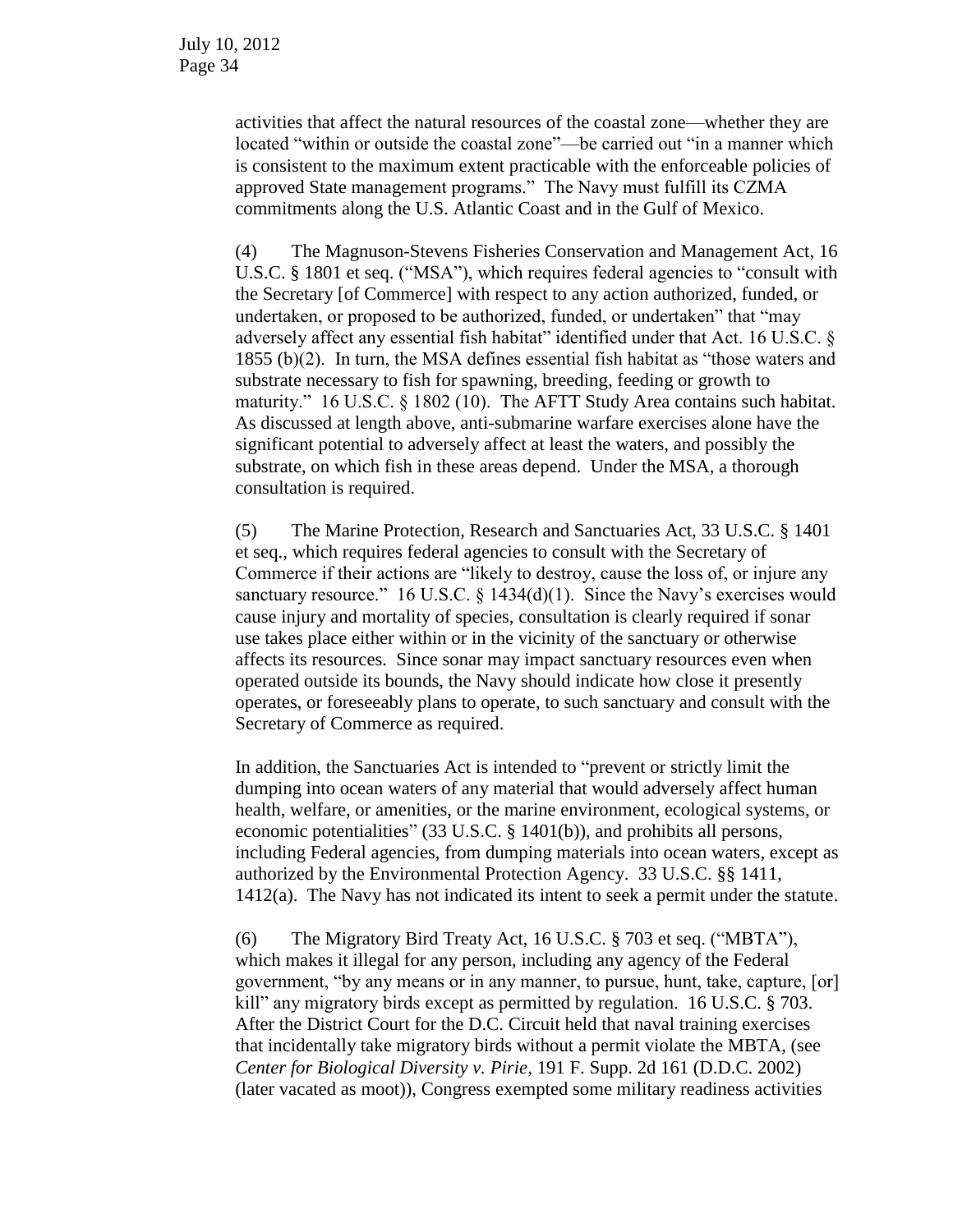from the MBTA but also placed a duty on the Defense Department to minimize harms to seabirds. Under the new law, the Secretary of Defense, "shall, in consultation with the Secretary of the Interior, identify measures-- (1) to minimize and mitigate, to the extent practicable, any adverse impacts of authorized military readiness activities on affected species of migratory birds; and (2) to monitor the impacts of such military readiness activities on affected species of migratory birds." Pub.L. 107-314, § 315 (Dec. 2, 2002). As the Navy acknowledges, many migratory birds occur within the AFTT Study Area. The Navy must therefore consult with the Secretary of the Interior regarding measures to minimize and monitor the effects of the proposed range on migratory birds, as required.

(7) Executive Order 13158, which sets forth protections for marine protected areas ("MPAs") nationwide. The Executive Order defines MPAs broadly to include "any area of the marine environment that has been reserved by Federal, State, territorial, tribal, or local laws or regulations to provide lasting protection for part or all of the natural and cultural resources therein." E.O. 13158 (May 26, 2000). It then requires that "[e]ach Federal agency whose actions affect the natural or cultural resources that are protected by an MPA shall identify such actions," and that, "[t]o the extent permitted by law and to the maximum extent practicable, each Federal agency, in taking such actions, shall avoid harm to the natural and cultural resources that are protected by an MPA." *Id*. The Navy must therefore consider and, to the maximum extent practicable, must avoid harm to the resources of all federally- and state-designated marine protected areas.

The proposed activities also implicate the Clean Air Act and Clean Water Act as well as other statutes protecting the public health. The Navy must comply with these and other laws.

# X. Conflicts with Federal, State and Local Land-Use Planning

NEPA requires agencies to assess possible conflicts that their projects might have with the objectives of federal, regional, state, and local land-use plans, policies, and controls. 40 C.F.R. § 1502.16(c). The Navy's training and testing activities may affect resources in the coastal zone and within other state and local jurisdictions, in conflict with the purpose and intent of those areas. The consistency of Navy operations with these landuse policies must receive more thorough consideration.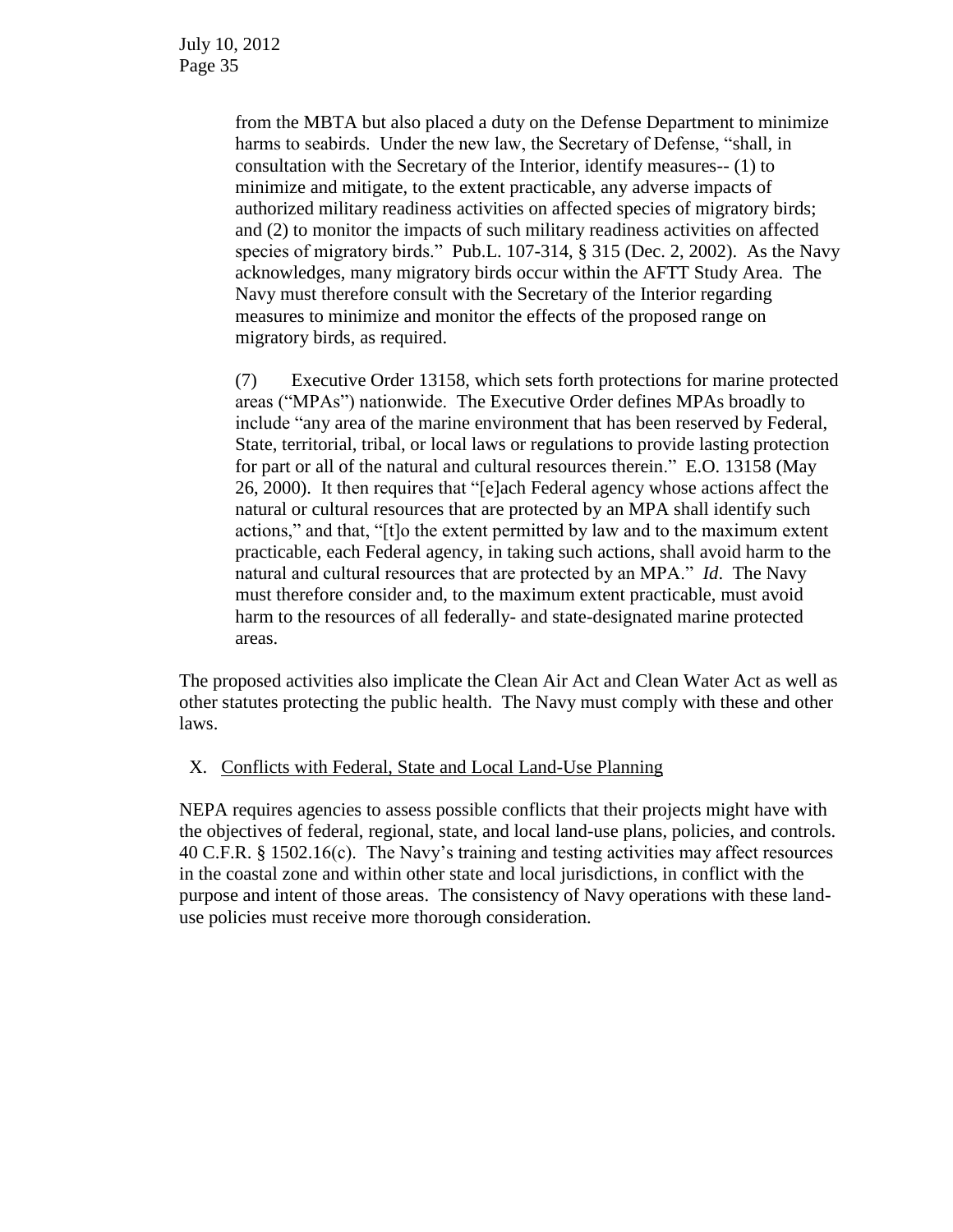#### **APPENDIX B**

#### **IMPACTS OF SONAR**

#### **Strandings and Mortalities Associated with Sonar**

Scientists agree, and the publicly available scientific literature confirms, that the intense sound generated by active sonar can induce a range of adverse effects in whales and other species, from significant behavioral changes to stranding and death. By far the most widely-reported and dramatic of these effects are the mass strandings of beaked whales and other marine mammals that have been associated with military sonar use.

Over the last decade, the association between military active sonar and whale mortalities has become a subject of considerable scientific interest and concern. That interest is reflected in the publication of numerous papers in peer-reviewed journals, in reports by inter-governmental bodies such as the IWC's Scientific Committee, and in evidence compiled from a growing number of mortalities associated with sonar. Yet the DEIS only glosses over these stranding incidents.

In March 2000, for example, sixteen whales from at least three species— including two minke whales—stranded over 150 miles of shoreline along the northern channels of the Bahamas. The beachings occurred within 24 hours of Navy ships using mid-frequency sonar in those same channels.<sup>53</sup> Post-mortem examinations found, in all whales examined, hemorrhaging in and around the ears and other tissues related to sound conduction or production, such as the larynx and auditory fats, some of which was debilitative and potentially severe.<sup>54</sup> It is now accepted that these mortalities were caused, through an unknown mechanism, by the Navy's use of mid-frequency sonar.

The Bahamas event is merely one of numerous mortality events coincident with military activities and active sonar that have now been documented, only some of which the Navy discusses:<sup>55</sup>

(1) Canary Islands 1985-1991 – Between 1985 and 1989, at least three separate mass strandings of beaked whales occurred in the Canary Islands, as reported in *Nature*. 56 Thirteen beaked whales of two species were killed in the

 $\overline{a}$ 

<sup>53</sup> Commerce and Navy, Joint Interim Report at iii, 16.

 $54 \underline{\mathsf{Id}}$ .

 $55$  The following is not a complete list, as other relevant events have been reported in Bonaire, Japan, Taiwan, and other locations. See, e.g., R.L. Brownell, Jr., T. Yamada, J.G. Mead, and A.L. van Helden, Mass Strandings of Cuvier's Beaked Whales in Japan: U.S. Naval Acoustic Link? (2004) (IWC SC/56E37); J.Y. Wang and S.-C. Yang, Unusual Cetacean Stranding Events of Taiwan in 2004 and 2005, 8 Journal of Cetacean Research and Management 283-292 (2006); P.J.H. van Bree and I. Kristensen, On the Intriguing Stranding of Four Cuvier's Beaked Whales, Ziphius cavirostris, G. Cuvier, 1823, on the Lesser Antillean Island of Bonaire, 44 Bijdragen tot de Dierkunde 235-238 (1974).

<sup>56</sup> M. Simmonds and L.F. Lopez-Jurado, Whales and the Military, 337 Nature 448 (1991).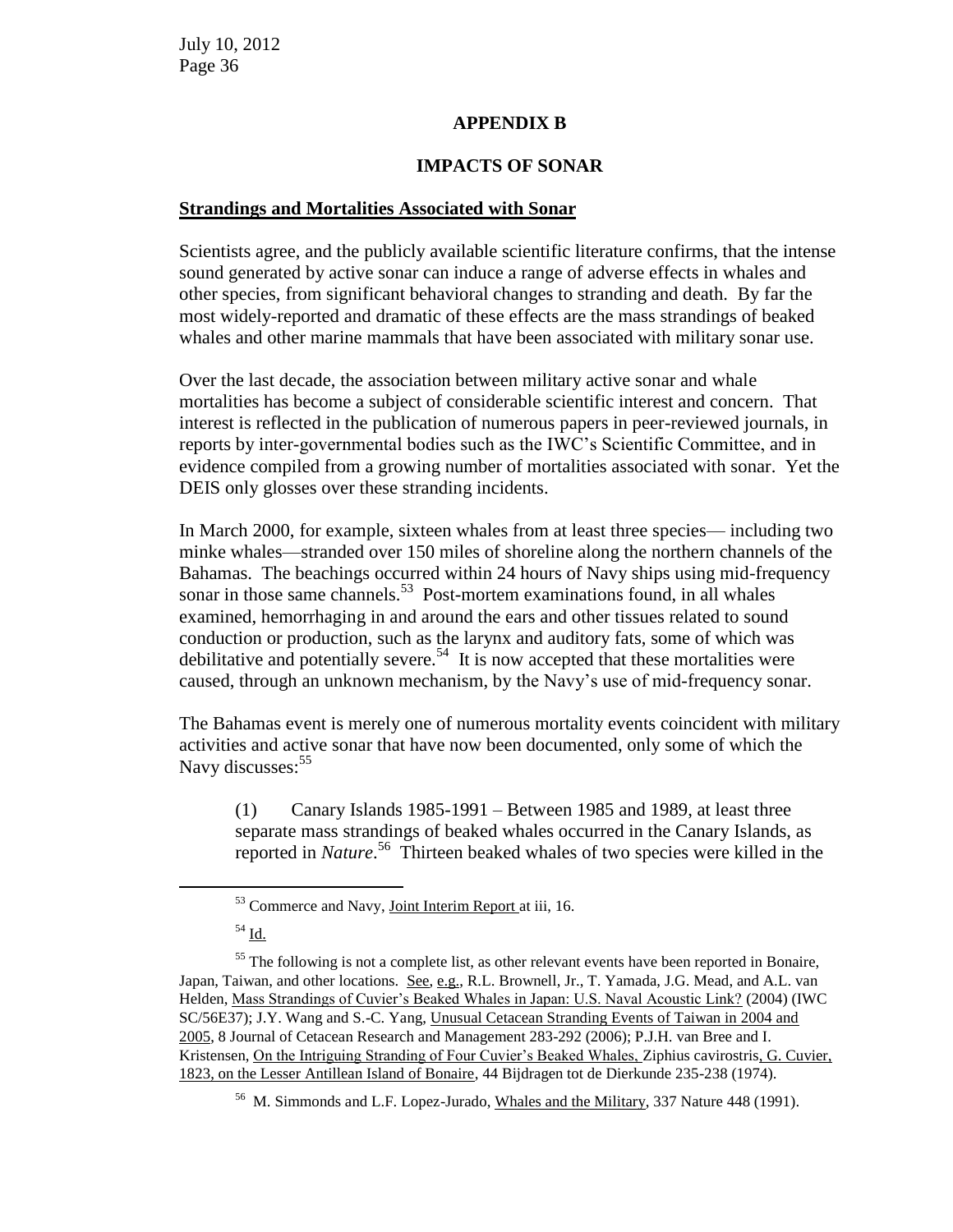> February 1985 strandings, six whales of three species stranded in November 1988, and some twenty-four whales of three species stranded in October 1989 all while naval vessels were conducting exercises off shore.<sup>57</sup> An additional stranding of Cuvier's beaked whales, also coinciding with a naval exercise, occurred in 1991.<sup>58</sup> It was reported that mass live strandings occurred each time exercises took place in the area.<sup>59</sup>

> (2) Greece 1996, 1997 – In 1996, twelve Cuvier's beaked whales stranded along 35 kilometers on the west coast of Greece. The strandings were correlated, by an analysis published in *Nature*, with the test of a low- and midfrequency active sonar system operated by NATO.<sup>60</sup> A subsequent NATO investigation found the strandings to be closely timed with the movements of the sonar vessel, and ruled out all other physical environmental factors as a cause.<sup>61</sup> The following year saw nine additional Cuvier's beaked whales strand off Greece, again coinciding with naval activity. $62$

(3) Virgin Islands 1999 – In October 1999, four beaked whales stranded in the U.S. Virgin Islands as the Navy began an offshore exercise. A wildlife official from the Islands reported the presence of "loud naval sonar."<sup>63</sup> When NMFS asked the Navy for more information about its exercise, the Department's response was to end the consultation that it had begun for the exercise under the Endangered Species Act.<sup>64</sup> In January 1998, according to a NMFS biologist, a beaked whale "stranded suspiciously" at Vieques as naval exercises were set to commence offshore.<sup>65</sup>

 $^{57}$  Id.

 $\overline{a}$ 

<sup>59</sup> Simmonds and Lopez-Jurado, Whales and the Military, 337 Nature at 448.

<sup>60</sup> A. Frantzis, Does Acoustic Testing Strand Whales? 392 Nature 29 (1998).

<sup>61</sup> See SACLANT Undersea Research Center, Summary Record, La Spezia, Italy, 15-17 June 1998, SACLANTCEN Bioacoustics Panel, SACLANTCEN M-133 (1998).

 $62$  Id.; A. Frantzis, The First Mass Stranding That Was Associated with the Use of Active Sonar (Kyparissiakos Gulf, Greece, 1996), in P.G.H. Evans and L.A. Miller, Proceedings of the Workshop on Active Sonar and Cetaceans 14-20 (2004).

<sup>63</sup> Personal communication of Dr. David Nellis, U.S. Virgin Island Department of Fish and Game, to Eric Hawk, NMFS (Oct. 1999); personal communication from Ken Hollingshead, NMFS, to John Mayer, Marine Acoustics Inc. (March 19, 2002).

<sup>64</sup> Letter from William T. Hogarth, Regional Administrator, NMFS Southeast Regional Office, to RADM J. Kevin Moran, Navy Region Southeast (undated); personal communication from Ken Hollingshead, NMFS, to John Mayer, Marine Acoustics Inc. (March 19, 2002).

<sup>65</sup> Personal communication from Eric Hawk, NMFS, to Ken Hollingshead, NMFS (Feb. 12, 2002).

<sup>&</sup>lt;sup>58</sup> V. Martín, A. Servidio, and S. Garcia, Mass Strandings of Beaked Whales in the Canary Islands, in P.G.H. Evans and L.A. Miller, Proceedings of the Workshop on Active Sonar and Cetaceans 33-36 (2004).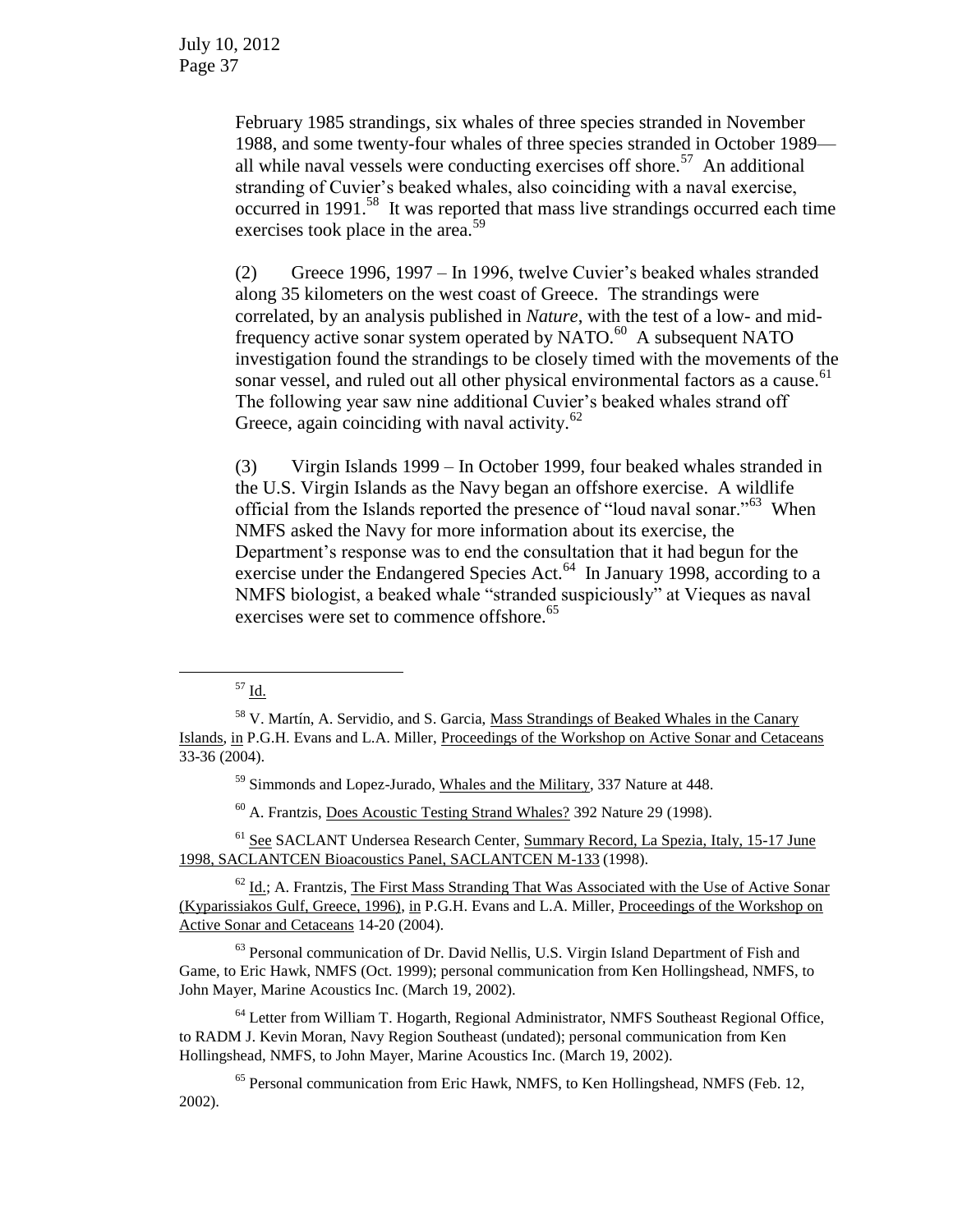$\overline{a}$ 

(4) Bahamas 2000 – As described above.

(5) Madeira 2000 -- In May 2000, four beaked whales stranded on the beaches of Madeira while several NATO ships were conducting an exercise near shore. Scientists investigating the stranding found that the whales' injuries including "blood in and around the eyes, kidney lesions, pleural hemorrhage" and the pattern of their stranding suggest "that a similar pressure event [*i.e.*, similar to that at work in the Bahamas] precipitated or contributed to strandings in both sites."<sup>66</sup>

(6) Canary Islands 2002 – In September 2002, at least fourteen beaked whales from three different species stranded in the Canary Islands. Four additional beaked whales stranded over the next several days.<sup>67</sup> The strandings occurred while a Spanish-led naval exercise that included U.S. Navy vessels and at least one ship equipped with mid-frequency sonar was conducting antisubmarine warfare exercises in the vicinity.<sup>68</sup> The subsequent investigation, as reported in the journals *Nature* and *Veterinary Pathology*, revealed a variety of traumas, including emboli and lesions suggestive of decompression sickness.<sup>69</sup>

(7) Washington 2003 – In May 2003, the U.S. Navy vessel USS *Shoup* was conducting a mid-frequency sonar exercise while passing through Haro Strait, between Washington's San Juan Islands and Canada's Vancouver Island. According to one contemporaneous account, "[d]ozens of porpoises and killer whales seemed to stampede all at once . . . in response to a loud electronic noise echoing through" the Strait.<sup>70</sup> Several field biologists present at the scene reported observing a pod of endangered orcas bunching near shore and engaging in very abnormal behavior consistent with avoidance, a minke whale "porpoising" away from the sonar ship, and Dall's porpoises fleeing the vessel in large numbers.<sup> $71$ </sup> Eleven harbor porpoises—an abnormally high number

 $<sup>66</sup>$  D.R. Ketten, Beaked Whale Necropsy Findings 22 (2002) (paper submitted to NMFS); L.</sup> Freitas, The Stranding of Three Cuvier's Beaked Whales Ziphius Cavirostris in Madeira Archipelago— May 2000, in P.G.H. Evans and L.A. Miller, Proceedings of the Workshop on Active Sonar and Cetaceans 28-32 (2004).

 $67$  Vidal Martin et al., Mass Strandings of Beaked Whales in the Canary Islands, in Proceedings of the Workshop on Active Sonar and Cetaceans 33 (P.G.H. Evans & L.A. Miller eds., 2004); Fernández et al., 'Gas and Fat Embolic Syndrome', 42 Veterinary Pathology at 446-57.

<sup>68</sup> Fernández et al., 'Gas and Fat Embolic Syndrome', 42 Veterinary Pathology at 446; K.R. Weiss, Whale Deaths Linked to Navy Sonar Tests, L.A. Times, Oct. 1, 2002, at A3.

 $69$  Fernández et al., 'Gas and Fat Embolic Syndrome', 42 Veterinary Pathology at 446-57; Jepson et al., Gas-Bubble Lesions, 425 Nature at 575-76.

 $70$  Christopher Dunagan, Navy Sonar Incident Alarms Experts, Bremerton Sun, May 8, 2003.

 $71$  NMFS, Assessment of Acoustic Exposures at 6, 9.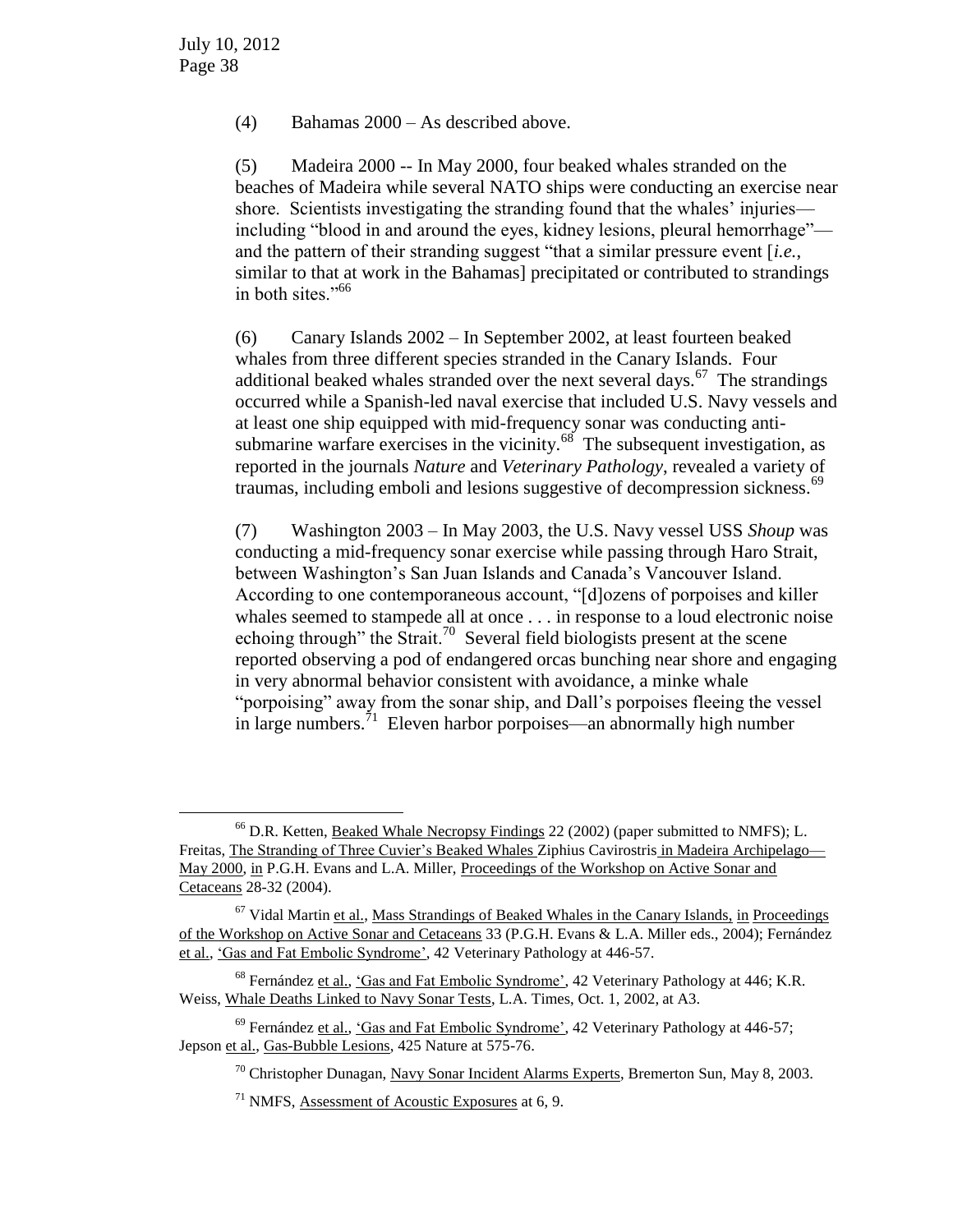given the average stranding rate of six per year—were found beached in the area of the exercise.<sup>72</sup>

(8) Kauai 2004 – During the Navy's conduct of a major training exercise off Hawaii, called RIMPAC 2004, some 150-200 whales from a species that is rarely seen near shore and had never naturally mass-stranded in Hawaii came into Hanalei Bay, on the island of Kaua'i. The whales crowded into the shallow bay waters and milled there for over 28 hours. Though the whales were ultimately assisted into deeper waters by members of a local stranding network, one whale calf was left behind and found dead the next day. NMFS undertook an investigation of the incident and concluded that the Navy's nearby use of sonar in RIMPAC 2004 was the "plausible, if not likely" cause of the stranding. $73$ 

(9) Canary Islands 2004 – In July 2004, four dead beaked whales were found around the coasts of the Canary Islands, within one week of an NATO exercise. The exercise, Majestic Eagle 2004, was conducted approximately 100 kilometers north of the Canaries. Although the three whale bodies that were necropsied were too decomposed to allow detection of gas embolisms, systematic fat embolisms were found in these animals.<sup>74</sup> The probability that the whales died at sea is extremely high.<sup>75</sup>

(10) North Carolina 2005 – During and just after a U.S. training exercise off North Carolina, at least thirty-seven whales of three different species stranded and died along the Outer Banks, including numerous pilot whales (six of which were pregnant), one newborn minke whale, and two dwarf sperm whales. NMFS investigated the incident and found that the event was highly unusual,

 $\overline{a}$ 

 $72$  NMFS, Preliminary Report: Multidisciplinary Investigation of Harbor Porpoises (Phocoena phocoena) Stranded in Washington State from 2 May – 2 June 2003 Coinciding with the Mid-Range Sonar Exercises of the USS Shoup 53-55 (2004) (conclusions unchanged in final report).Unfortunately, according to the report, freezer artifacts and other problems incidental to the preservation of tissue samples made the cause of death in most specimens difficult to determine; but the role of acoustic trauma could not be ruled out. Id.

<sup>73</sup> B.L. Southall, R. Braun, F.M.D. Gulland, A.D. Heard, R.W. Baird, S.M. Wilkin, and T.K. Rowles, Hawaiian Melon-Headed Whale *(Peponacephala electra)* Mass Stranding Event of July 3-4, 2004 (2006) (NOAA Tech. Memo. NMFS-OPR-31); See also R.L. Brownell, Jr., K Ralls, S. Baumann-Pickering and M.M. Poole, Behavior of melon-headed whales, *Pepnoncephalia electra*, near oceanic islands, Marine Mammal Science, (publication pending 2009).

<sup>74</sup> A. Espinosa, M. Arbelo, P. Castro, V. Martín, T. Gallardo, and A. Fernández, New Beaked Whale Mass Stranding in Canary Islands Associated with Naval Military Exercises (Majestic Eagle 2004) (2005) (poster presented at the European Cetacean Society Conference, La Rochelle, France, April 2005); A. Fernández, M. Méndez, E. Sierra, A. Godinho, P. Herráez, A. Espinosa de los Monteros, F. Rodríguez, F., and M. Arbelo, M., New Gas and Fat Embolic Pathology in Beaked Whales Stranded in the Canary Islands (2005) (poster presented at the European Cetaecan Society Conference, La Rochelle, France, April 2005).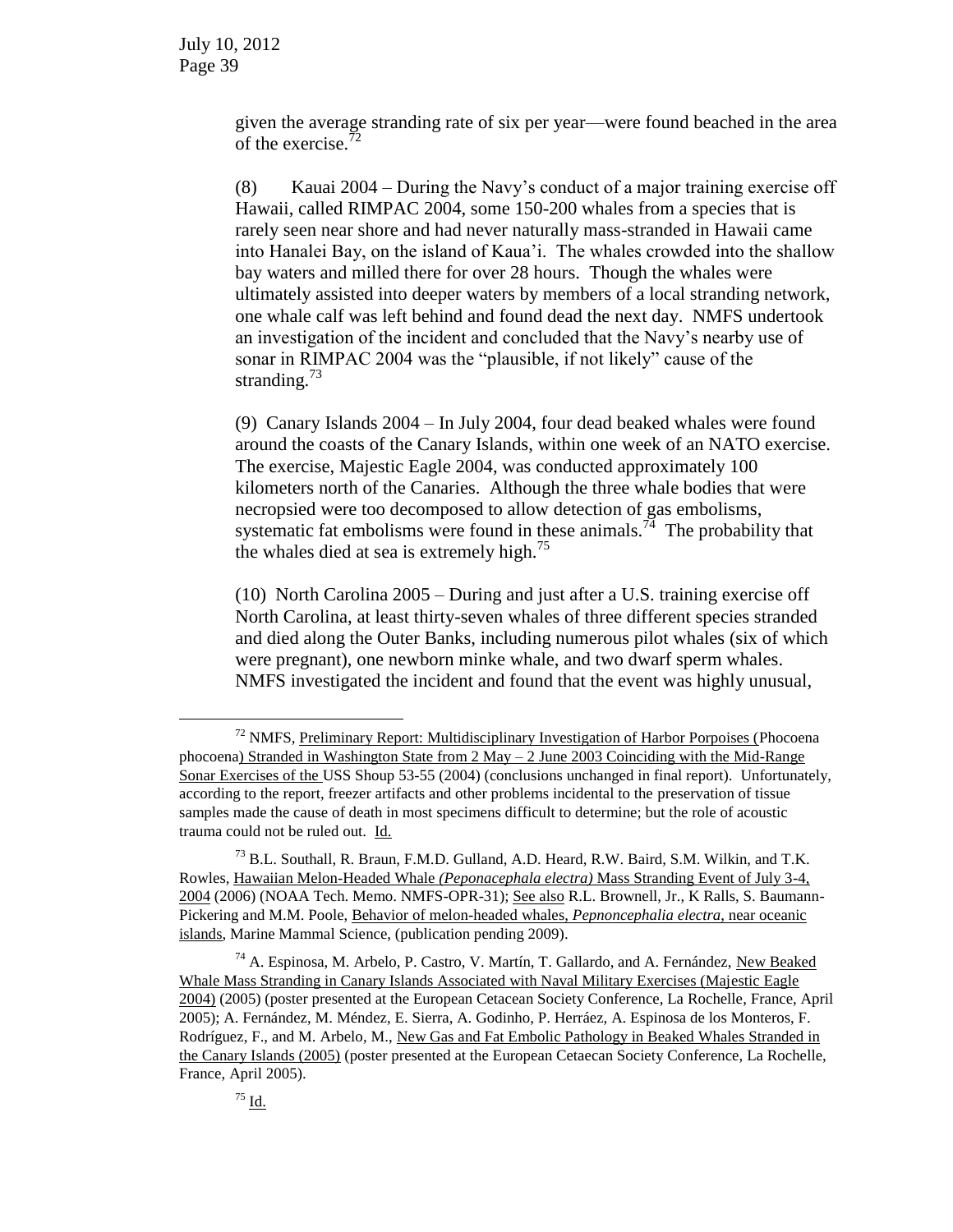$\overline{a}$ 

being the only mass stranding of offshore species ever to have been reported in the region, and that it shared 'a number of features' with other sonar-related mass stranding events (involving offshore species which stranded alive and were atypically distributed along the shore). NMFS concluded that sonar was a possible cause of the strandings and also ruled out the most common other potential causes, including viral, bacterial, and protozoal infection, direct blunt trauma, and fishery interactions.<sup>76</sup>

(11) Spain 2006 – Four Cuvier's beaked whales stranded on the Almerian coast of southern Spain, with the same suite of bends-like pathologies seen in the whales that stranded in the Canary Islands in 2002 and 2004.<sup>77</sup> A NATO response force was performing exercises within 50 miles at the time of the strandings.

(12) Ionian Sea 2011 – At least ten and possibly dozens of additional Cuvier's beaked whales stranded or washed ashore dead on the Island of Corfu in Greece and across the Ionian Sea on the Italian coast of Calabria in December 2011. The stranding event coincided in time and space with a major Italian Navy exercise known as "Mare Aperto" in the central-southern Tyrrhenian, Ionian, and southern Adriatic. At least one of the participating ships in the exercises was equipped with active sonar identical to systems used by the U.S. Navy.

Some observations can be drawn from these incidents. For example, beaked whales, a group of deep-water species that are seldom seen and may in some cases be extremely rare, seem to be particularly vulnerable to the effects of active sonar. A 2000 review undertaken by the Smithsonian Institution, and reported and expanded by the IWC's Scientific Committee and other bodies, supports this conclusion, finding that every mass stranding on record involving multiple species of beaked whales has occurred with naval activities in the vicinity.<sup>78</sup> Indeed, it is not even certain that some beaked whale species naturally strand in numbers.

But the full magnitude of sonar's effects on these species—or on other marine mammals—is not known. Most of the world lacks networks to identify and investigate stranding events, particularly those that involve individual animals spread out over long stretches of coastline, and therefore the mortalities that have been identified thus far are

<sup>&</sup>lt;sup>76</sup> A.A. Hohn, D.S. Rotstein, C.A. Harms, and B.L. Southall, *Multispecies Mass Stranding of* Pilot Whales (Globicephala macrorhynchus), Minke Whale *(Balaenoptera acutorostrata),* and Dwarf Sperm Whales *(Kogia sima)* in North Carolina on 15-16 January 2005 (2006) (NOAA Tech. Memo. NMFS-SEFSC-53).

 $77$  International Whaling Commission, Report of the Scientific Committee, Annex K at 28 (2006) (IWC/ 58/Rep1).

<sup>78</sup> Marine Mammal Program of the National Museum of Natural History, Historical Mass Mortalities of Ziphiids 2-4 (Apr. 6, 2000); see also 2 J. Cetacean Res. & Mgmt., Supp., Annex J at § 13.8 (2000) (report of the IWC Scientific Committee, Standing Working Group on Environmental Concerns).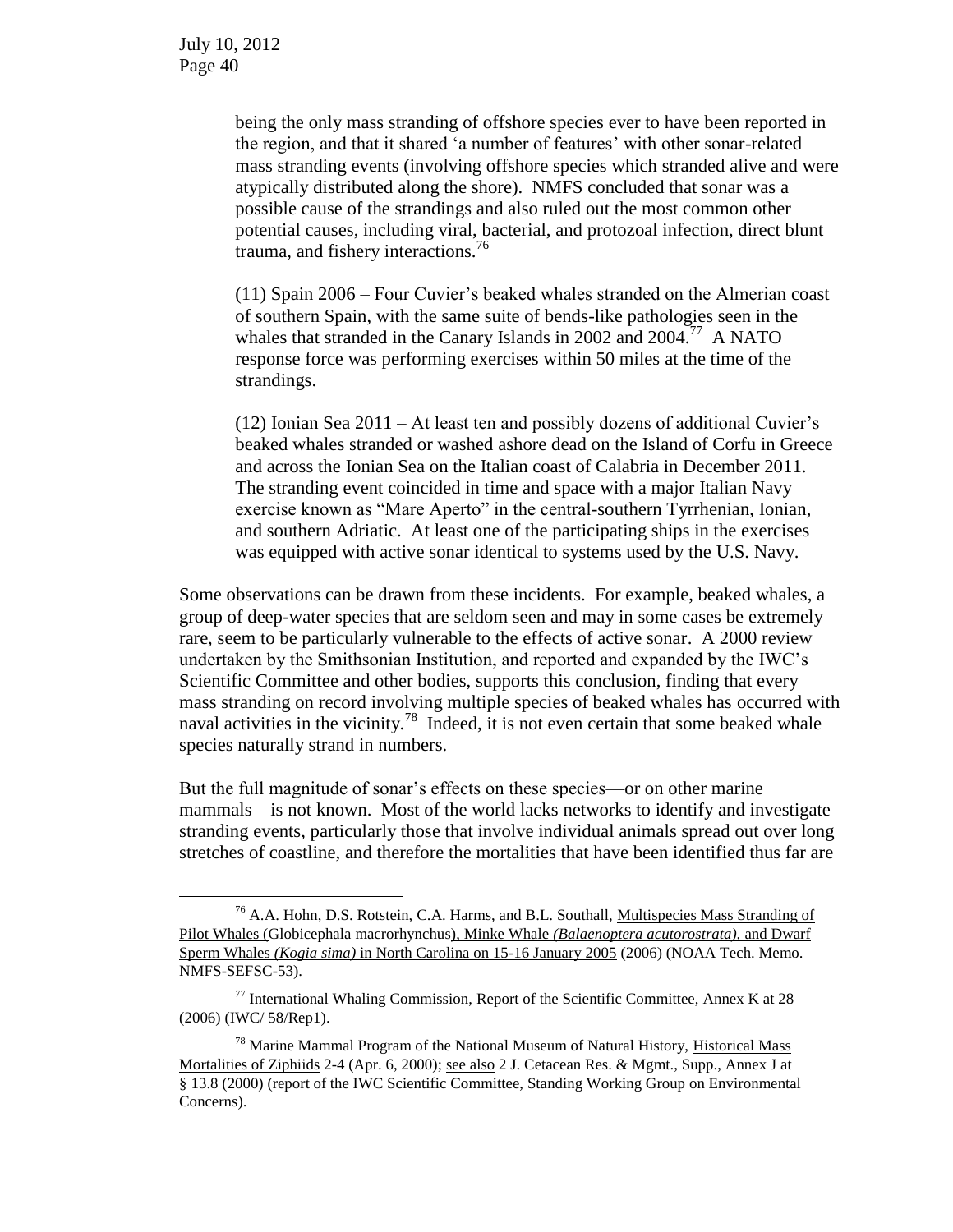$\overline{a}$ 

likely to represent only a subset of a substantially larger problem. For example, most beaked whale casualties (according to NMFS) are bound to go undocumented because of the remote siting of sonar exercises and the small chance that a dead or injured animal would actually strand.<sup>79</sup> It is well understood in terrestrial ecology that dead and dying animals tend to be grossly undercounted given their rapid assimilation into the environment, and one would of course expect profound difficulty where offshore marine species are concerned.<sup>80</sup> Along the eastern seaboard and in the Gulf of Mexico, all beaked whale sightings during NMFS shipboard surveys have occurred at considerable distances from shore.<sup>81</sup>

Furthermore, although the physical process linking sonar to strandings is not perfectly understood, the record indicates that debilitating and very possibly lethal injuries are occurring in whales exposed to sonar at sea—only some of which may then strand. As first reported in the journal *Nature*, animals that came ashore during sonar exercises off the Canary Islands, in September 2002, had developed large emboli in their organ tissue and suffered from symptoms resembling those of severe decompression sickness, or "the bends."<sup>82</sup> It has been proposed that the panic led them to surface too rapidly or pushed them to dive before they could eliminate the nitrogen accumulated on previous descents. This finding has since been supported by follow-on papers, by published work in other fields, and by expert reviews. $83$  In any case, the evidence is considered "compelling" that acoustic trauma, or injuries resulting from behavioral responses, has in some way led to the deaths of these animals.<sup>84</sup>

<sup>81</sup> G.T. Waring, E. Josephson, C.P. Fairfield, and K. Maze-Foley, eds., U.S. Atlantic and Gulf of Mexico Marine Mammal Stock Assessments—2006 at 232-33, 238, 288, 292, 296 (2007) (NOAA Tech. Memo. NMFS NE 201) (data from NMFS surveys, showing all beaked whales sightings at significant distances from shore).

<sup>82</sup> See P.D. Jepson, M. Arbelo, R. Deaville, I.A.P. Patterson, P. Castro, J.R. Baker, E. Degollada, H.M. Ross, P. Herráez, A.M. Pocknell, F. Rodríguez, F.E. Howie, A. Espinosa, R.J. Reid, J.R. Jaber, V. Martín, A.A. Cunningham, A. Fernández, Gas-Bubble Lesions in Stranded Cetaceans*,* 425 Nature 575-576 (2003); Fernández et al., 'Gas and Fat Embolic Syndrome', 42 Veterinary Pathology at 415.

 $83$  E.g., Cox et al., Understanding the Impacts. Of course it would be a mistake to assume that an animal must suffer bends-like injury or some other sort of acoustic trauma in order to strand. Some may die simply because the noise disorients them, for instance. See, e.g., NMFS, Assessment of Acoustic Exposures at 9-10.

 $^{79}$  J.V. Carretta, K.A. Forney, M.M. Muto, J. Barlow, J. Baker, and M. Lowry, U.S. Pacific Marine Mammal Stock Assessments: 2006 (2007).

<sup>&</sup>lt;sup>80</sup> See, e.g., G. Wobeser, <u>Investigation and Management of Disease in Wild Animals</u> 13-15 (1994); P.A. Alison, C.R. Smith, H. Kukert, J.W. Deming, B.A. Bennett, Deep-Water Taphonomy of Vertebrate Carcasses: A Whale Skeleton in the Bathyal Santa Catalina Basin, 17 Paleobiology 78-89 (1991).

<sup>&</sup>lt;sup>84</sup> Cox et al., Understanding the Impacts; see also P.G.H. Evans and L.A. Miller, Concluding Remarks, in Proceedings of the Workshop on Active Sonar and Cetaceans 74 (2004); K.C. Balcomb and D.E. Claridge, A Mass Stranding of Cetaceans Caused by Naval Sonar in the Bahamas, 8(2) Bahamas Journal of Science 1 (2001); D.E. Claridge, Fine-Scale Distribution and Habitat Selection of Beaked Whales (2006) (M.Sc. thesis); E.C.M. Parsons, S.J. Dolman, A.J. Wright, N.A. Rose, and W.C.G. Burns,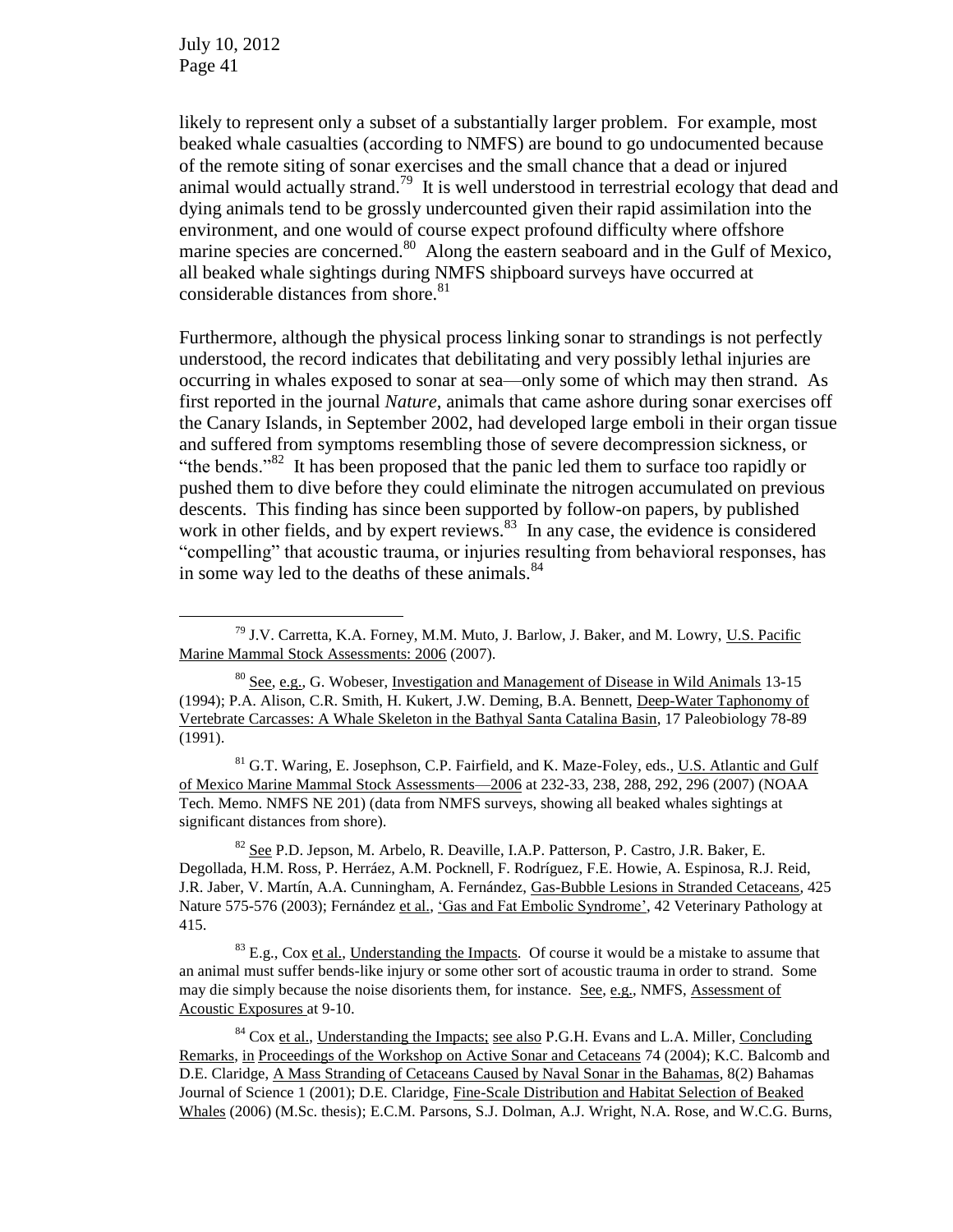$\overline{a}$ 

#### **Other Harmful Effects of Sonar**

Strandings and mass mortalities, though an obvious focus of much reporting and concern, are likely only the tip of the iceberg of sonar's harmful effects. Marine mammals are believed to depend on sound to navigate, find food, locate mates, avoid predators, and communicate with each other. Flooding their habitat with man-made, high-intensity noise interferes with these and other functions. In addition to strandings and non-auditory injuries, the harmful effects of high-intensity sonar include:

- temporary or permanent loss of hearing, which impairs an animal's ability to  $\bullet$ communicate, avoid predators, detect and capture prey, and avoid ship strikes;
- avoidance behavior, which can lead to abandonment of habitat or migratory  $\bullet$ pathways;
- disruption of biologically important behaviors such as mating, feeding, nursing, or migration, or loss of efficiency in conducting those behaviors;
- aggressive (or agonistic) behavior, which can result in injury;  $\bullet$
- masking of biologically meaningful sounds, such as the call of predators or potential mates;
- chronic stress, which can compromise viability, suppress the immune system,  $\bullet$ and lower the rate of reproduction;
- habituation, causing animals to remain near damaging levels of sound, or  $\bullet$ sensitization, exacerbating other behavioral effects; and
- declines in the availability and viability of prey species, such as fish and shrimp.  $\bullet$

Over the past 20 years, a substantial literature has emerged documenting the range of effects of ocean noise on marine mammals.<sup>85</sup>

Marine mammals are not the only species affected by undersea noise. Impacts on fish are of increasing concern due to several recent studies demonstrating hearing loss and widespread behavioral disruption in commercial species of fish and to reports, both experimental and anecdotal, of catch rates plummeting in the vicinity of noise sources. Further, the death of species not protected by federal law reduces prey available to listed species. And noise has been shown in several cases to kill, disable, or disrupt the

Navy Sonar and Cetaceans: Just How Much Does the Gun Need to Smoke before We Act? 56 Marine Pollution Bulletin 1248 (2008).

 $85$  For a review of research on behavioral and auditory impacts of undersea noise, see, e.g., L.S. Weilgart, The Impacts of Anthropogenic Ocean Noise on Cetaceans and Implications for Management, 85 Canadian Journal of Zoology 1091-1116 (2007); W.J. Richardson, C.R. Greene, Jr., C.I. Malme, and D.H. Thomson, Marine Mammals and Noise (1995); National Research Council, Ocean Noise and Marine Mammals (2003); Whale and Dolphin Conservation Society, Oceans of Noise (2004).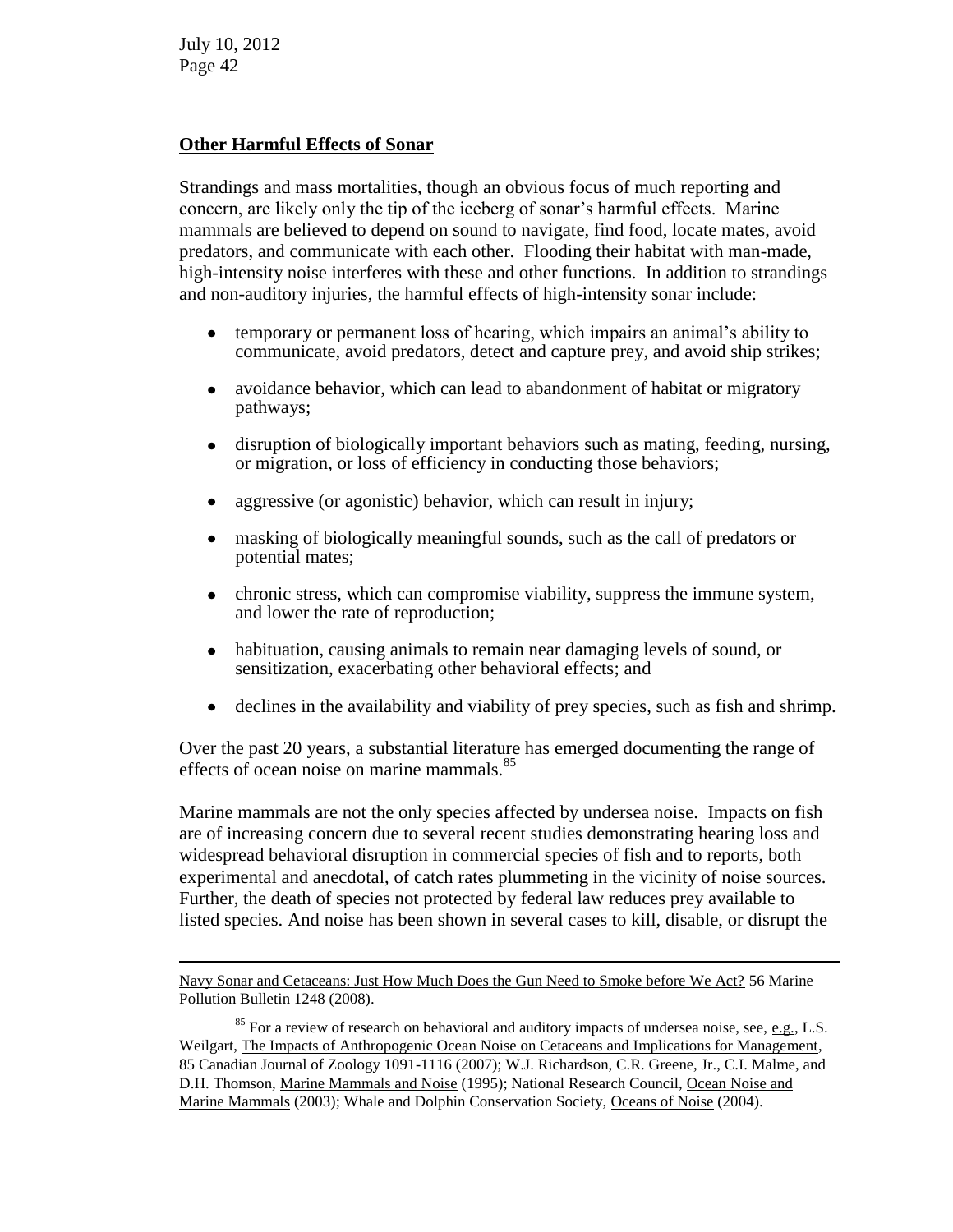behavior of invertebrates, many of which possess ear-like structures or other sensory mechanisms that could leave them vulnerable. It is clear that intense sources of noise are capable of affecting a wide class of ocean life.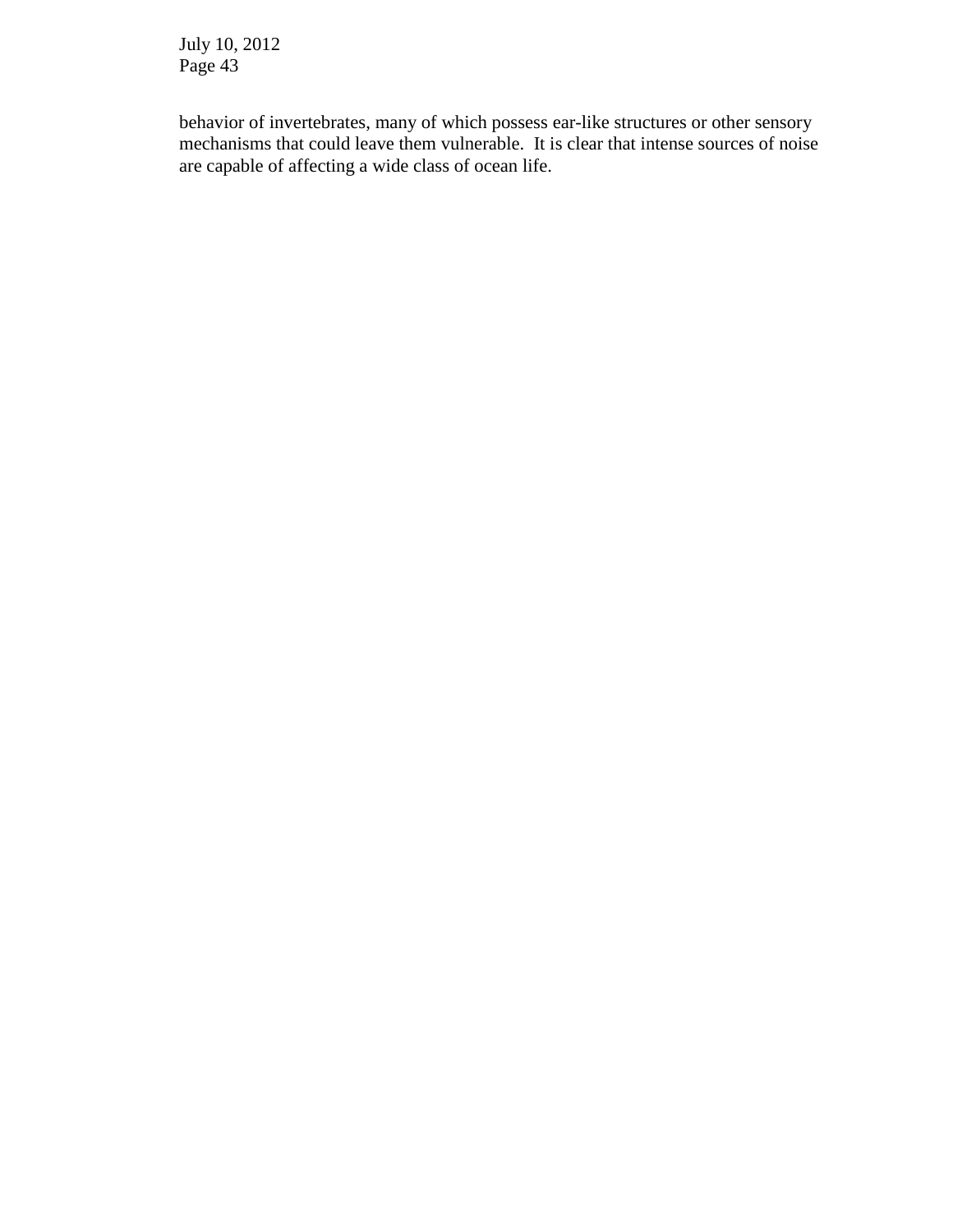#### **APPENDIX C**

#### **CRITIQUE OF THE NAVY'S ACOUSTICS ANALYSIS**

We urge the Navy to substantially alter the approach it has taken thus far. The Navy must revise its acoustic impact analysis to reflect the evidence of mid-frequency sonar's effects on marine life. Unfortunately, the Navy's current assessment of acoustic impacts disregards a great deal of relevant information adverse to its interests, uses approaches and methodologies that would not be acceptable to the scientific community, and ignores whole categories of impacts. In issuing a revised DEIS the Navy should (1) reduce its thresholds or risk function for marine mammal injury, hearing loss, and significant behavioral change, in accordance with the available science; (2) address the considerable scientific record that has developed around sonar and whale injury and mortality; and (3) revise its impact assessment model to take account of complex sound fields, synergistic effects from multiple sound sources, and the presence of vulnerable populations in the AFTT Study Area.

#### **Thresholds of Injury, Hearing Loss and Behavioral Change**

At the core of the Navy's assessment of acoustic impacts are the thresholds it has established for physiological and behavioral effects. There are significant problems with the Navy's thresholds, as discussed below.

1. **Injury** 

 $\overline{a}$ 

The Navy sets the threshold for permanent threshold shift ("PTS"), which is the highest threshold for direct physical injury, at 198 dB re 1  $\mu$ Pa<sup>2•</sup>s for all mysticetes, dolphins, beaked whales, and medium- and large-toothed whales; 172 dB re 1  $\mu$ Pa<sup>2•</sup>s for harbor porpoise and *Kogia* spp.; and 197 dB re 1  $\mu$ Pa<sup>2</sup>'s for harbor, bearded, hooded, common, spotted, ringed, harp, ribbon, and gray seals and West Indian manatee. DEIS at 3.4- 105. These thresholds are inconsistent with the scientific literature.

For instance, the Navy disregards data gained from actual whale mortalities. The best available scientific evidence, as reported in the peer-reviewed literature, indicates that sound levels at the most likely locations of beaked whales beached in the Bahamas strandings run far lower than the Navy's threshold for injury here: approximately 150- 160 dB re 1  $\mu$ Pa for 50-150 seconds, over the course of the transit.<sup>86</sup> A further modeling effort, undertaken in part by the Office of Naval Research, suggests that the mean exposure level of beaked whales, given their likely distribution in the Bahamas' Providence Channels and averaging results from various assumptions, may have been

<sup>&</sup>lt;sup>86</sup> J. Hildebrand, "Impacts of Anthropogenic Sound," in T.J. Ragen, J.E. Reynolds III, W.F. Perrin, and R.R. Reeves, Conservation beyond Crisis (2005). See also International Whaling Commission, 2004 Report of the Scientific Committee, Annex K at § 6.3.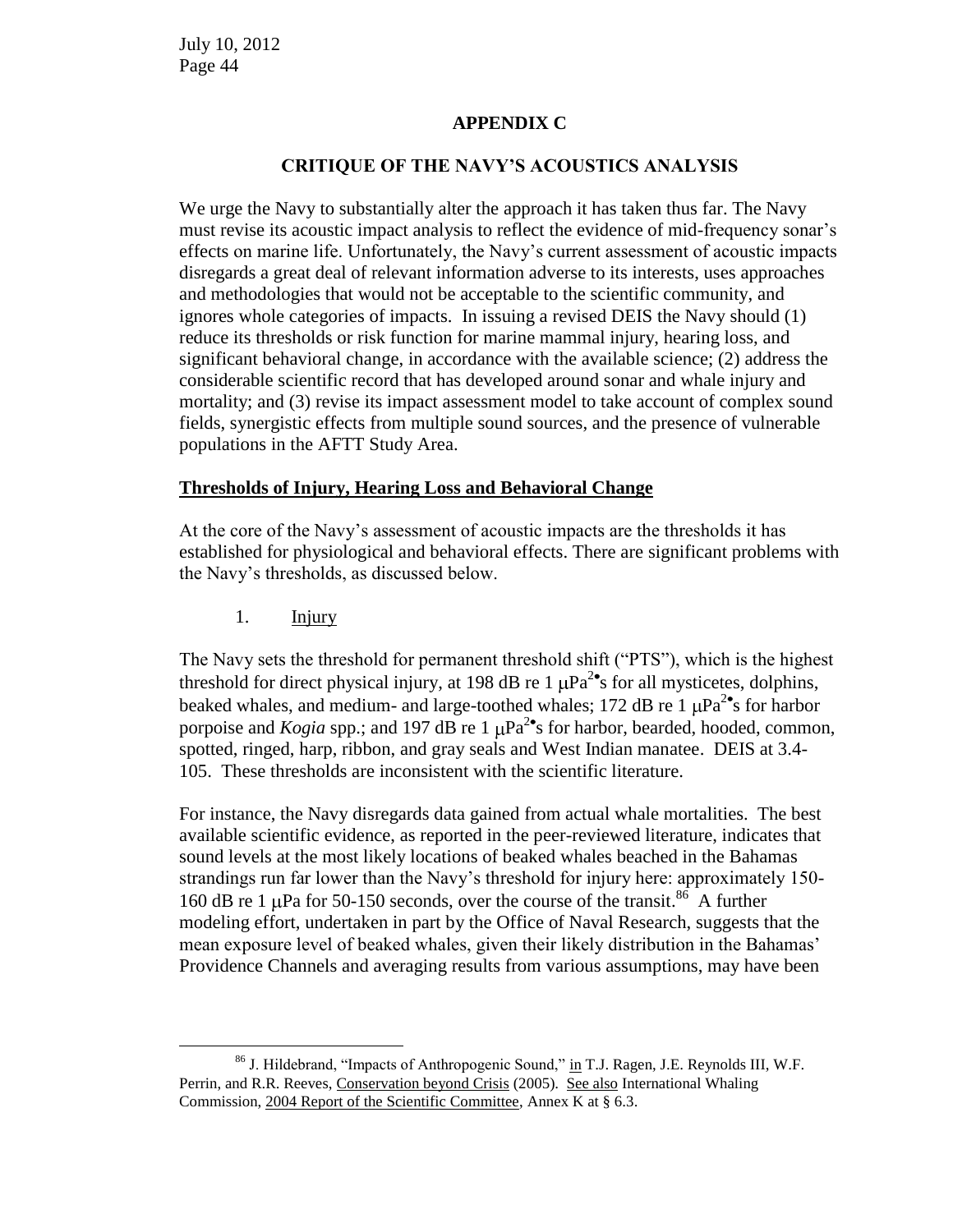$\overline{a}$ 

lower than 140 dB re 1  $\mu$ Pa.<sup>87</sup> Factoring in duration, then, evidence of actual sonarrelated mortalities would compel a *maximum* energy level threshold for serious injury on the order of 182 dB re 1  $\mu$ Pa<sup>2</sup><sup>o</sup>s, at least for beaked whales. Indeed, to pay at least some deference to the literature, the Navy—under pressure from NMFS—has previously assumed that non-lethal injury would occur in beaked whales exposed above 173 dB re 1  $\mu$ Pa<sup>2•</sup>s.<sup>88</sup>

In addition, the DEIS goes to great pains to create uncertainty about published research on bubble growth in marine mammals, which separately indicates the potential for injury and death at levels far lower than what the Navy proposes. DEIS at 3.4-79 to 81. According to the best available scientific evidence, as represented by multiple papers in flagship journals such as *Nature* and *Veterinary Pathology*, gas bubble growth is the causal mechanism most consistent with the observed injuries;<sup>89</sup> in addition, it was singularly and explicitly highlighted as plausible by an expert panel convened by the Marine Mammal Commission, in which the Navy participated.<sup>90</sup> Nonetheless, the Navy fails to evaluate the impacts from this potential avenue of injury. NEPA requires agencies to evaluate all "reasonably foreseeable" impacts, which, by definition, include "impacts which have catastrophic consequences, even if their probability of occurrence is low, provided that the analysis of the impacts is supported by credible scientific evidence, is not based on pure conjecture, and is within the rule of reason." 40 C.F.R. § 1502.22. The scientific literature supporting bubble growth rises far above this standard, and the Navy's failure to incorporate it into its impact model is arbitrary and capricious. Thus, the Navy's refusal to consider these impacts is insupportable under NEPA. 40 C.F.R. §§ 1502.22, 1502.24.

<sup>&</sup>lt;sup>87</sup> J. Hildebrand, K. Balcomb, and R. Gisiner, Modeling the Bahamas Beaked Whale Stranding of March 2000 (2004) (presentation given at the third plenary meeting of the U.S. Marine Mammal Commission Advisory Committee on Acoustic Impacts on Marine Mammals, 29 July 2004).

<sup>88</sup> See, e.g., Navy, Joint Task Force Exercises and Composite Training Unit Exercises Final Environmental Assessment/ Overseas Environmental Assessment at 4-44, 4-46 to 4-47 (2007).

<sup>89</sup> See, e.g., A. Fernández, J.F. Edwards, F. Rodríguez, A. Espinosa de los Monteros, P. Herráez, P. Castro, J.R. Jaber, V. Martín, and M. Arbelo, 'Gas and Fat Embolic Syndrome' Involving a Mass Stranding of Beaked Whales (Family Ziphiidae) Exposed to Anthropogenic Sonar Signals, 42 Veterinary Pathology 446 (2005); P.D. Jepson, M. Arbelo, R. Deaville, I.A.P. Patterson, P. Castro, J.R. Baker, E. Degollada, H.M. Ross, P. Herráez, A.M. Pocknell, F. Rodríguez, F.E. Howie, A. Espinosa, R.J. Reid, J.R. Jaber, V. Martín, A.A. Cunningham, and A. Fernández, Gas-Bubble Lesions in Stranded Cetaceans*,* 425 Nature 575-576 (2003); R.W. Baird, D.L. Webster, D.J. McSweeney, A.D. Ligon, G.S. Schorr, and J. Barlow, Diving Behavior of Cuvier's (Ziphius cavirostris) and Blainville's (Mesoplodon densirostris) Beaked Whales in Hawai'i," 84 Canadian Journal of Zoology 1120-1128 (2006).

<sup>90</sup> T.M. Cox, T.J. Ragen, A.J. Read, E. Vos, R.W. Baird, K. Balcomb, J. Barlow, J. Caldwell, T. Cranford, L. Crum, A. D'Amico, G. D'Spain, A. Fernández, J. Finneran, R. Gentry, W. Gerth, F. Gulland, J. Hildebrand, D. Houser, T. Hullar, P.D. Jepson, D. Ketten, C.D. MacLeod, P. Miller, S. Moore, D. Mountain, D. Palka, P. Ponganis, S. Rommel, T. Rowles, B. Taylor, P. Tyack, D. Wartzok, R. Gisiner, J. Mead, and L. Benner, Understanding the Impacts of Anthropogenic Sound on Beaked Whales, 7 Journal of Cetacean Research & Management 177-87 (2006).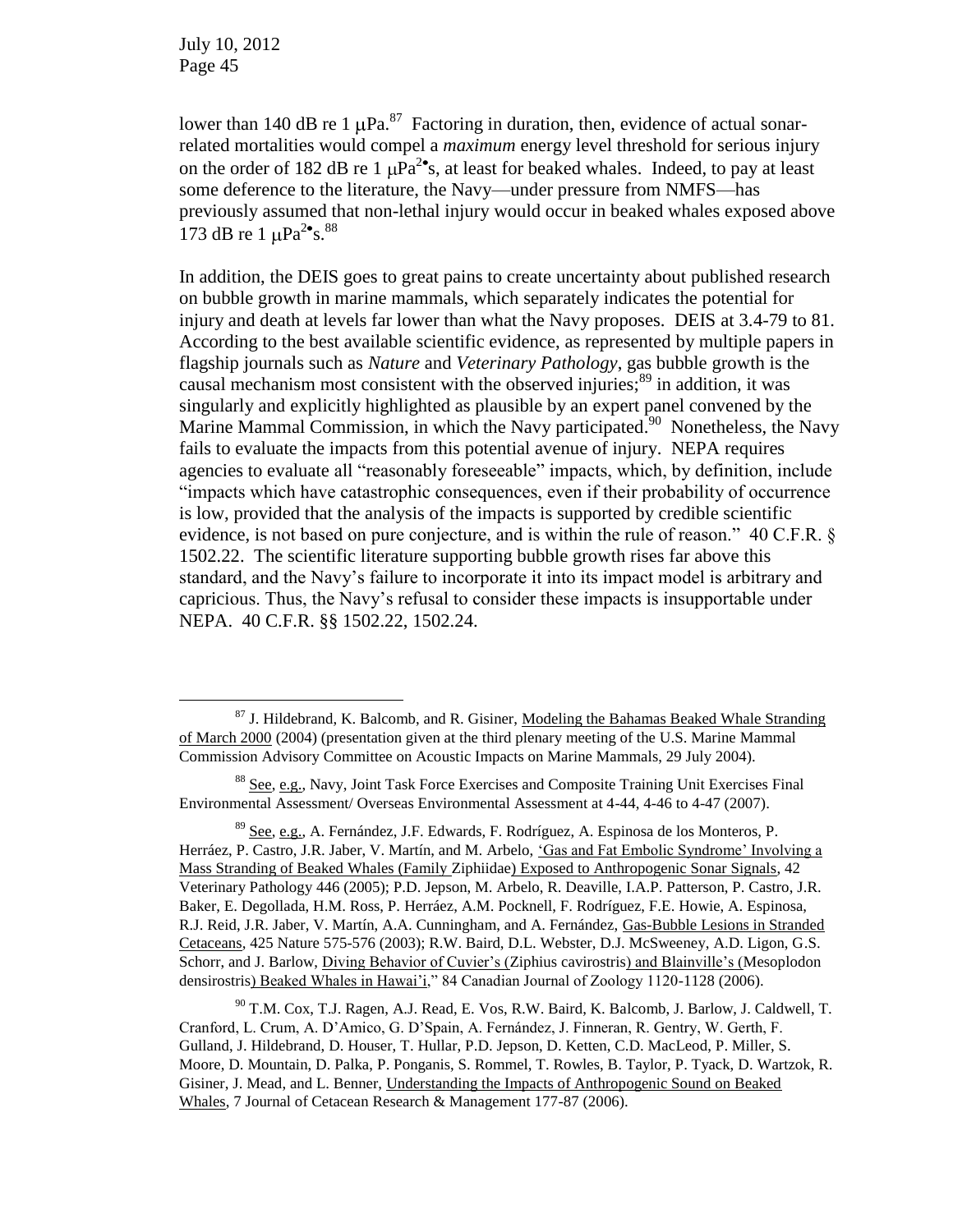$\overline{a}$ 

# 2. Temporary Threshold Shift

The DEIS sets its threshold for temporary hearing loss and behavioral effects, or "temporary threshold shift" ("TTS"), at 178 dB re 1  $\mu$ Pa<sup>2</sup>'s for all mysticetes, dolphins, beaked whales, and medium- and large-toothed whales; 152 dB re 1  $\mu$ Pa<sup>2•</sup>s for harbor porpoise and *Kogia* spp.; and 183 dB re 1  $\mu$ Pa<sup>2</sup>'s for harbor, bearded, hooded, common, spotted, ringed, harp, ribbon, and gray seals and West Indian manatee. DEIS at 3.4- 105. It bases its cetacean threshold primarily on a synthesis of studies on two species of cetaceans, bottlenose dolphins and beluga whales, conducted by the Navy's SPAWAR laboratory in San Diego and, to a lesser extent, by researchers at the University of Hawaii. DEIS at 3.4-106.

Notably, the Navy's extrapolation of data from bottlenose dolphins and belugas to all cetaceans other than harbor porpoises and *Kogia* is not justifiable. Given the close association between acoustic sensitivity and threshold shift, such an approach must presume that belugas and bottlenose dolphins have the best hearing sensitivity in the mid-frequencies of any cetacean. However, killer whales are more sensitive over part of the mid-frequency range than are the two species in the SPAWAR and Hawaii studies.<sup>91</sup> Furthermore, it is likely that the animals in the studies do not represent the full range of variation even within their own species, particularly given their age and situation: the SPAWAR animals, for example, have been housed for years in a noisy bay. $92$ 

# 3. "Risk Function" for Behavioral Effects and Thresholds

There are many glaring problems with the Navy's adoption of an acoustic risk function to estimate the probability of behavioral effects. Dr. Bain sets forth a detailed critique, which is attached to this letter. Several problems are discussed below.

Once again, the Navy relies on studies of temporary threshold shift in captive animals for its primary source of data. DEIS 3.4-110. Marine mammal scientists have long recognized the deficiencies of using captive subjects in behavioral experiments, and to blindly rely on this material, to the exclusion of copious data on animals in the wild, is not supportable by any standard of scientific inquiry. Cf. 40 C.F.R. § 1502.22. The problem is exacerbated further by the fact that the subjects in question, roughly two belugas and five bottlenose dolphins, are highly trained animals that have been working in the Navy's research program in the SPAWAR complex for years.<sup>93</sup> Indeed, the disruptions observed by Navy scientists, which included pronounced, aggressive

<sup>&</sup>lt;sup>91</sup> Richardson et al., Marine Mammals and Noise at 209.

 $92$  M.L.H. Cook, Behavioral and Auditory Evoked Potential (AEP) Hearing Measurements in Odontocete Cetaceans (2006) (Ph.D. thesis).

<sup>&</sup>lt;sup>93</sup> See, e.g., S.H. Ridgway, D.A. Carder, R.R. Smith, T. Kamolnick, C.E. Schlundt, and W.R. Elsberry, Behavioral Responses and Temporary Shift in Masked Hearing Threshold of Bottlenose Dolphins, *Tursiops truncatus*, to 1-Second Tones of 141 to 201 dB re 1 µPa (1997) (SPAWAR Tech. Rep. 1751, Rev. 1).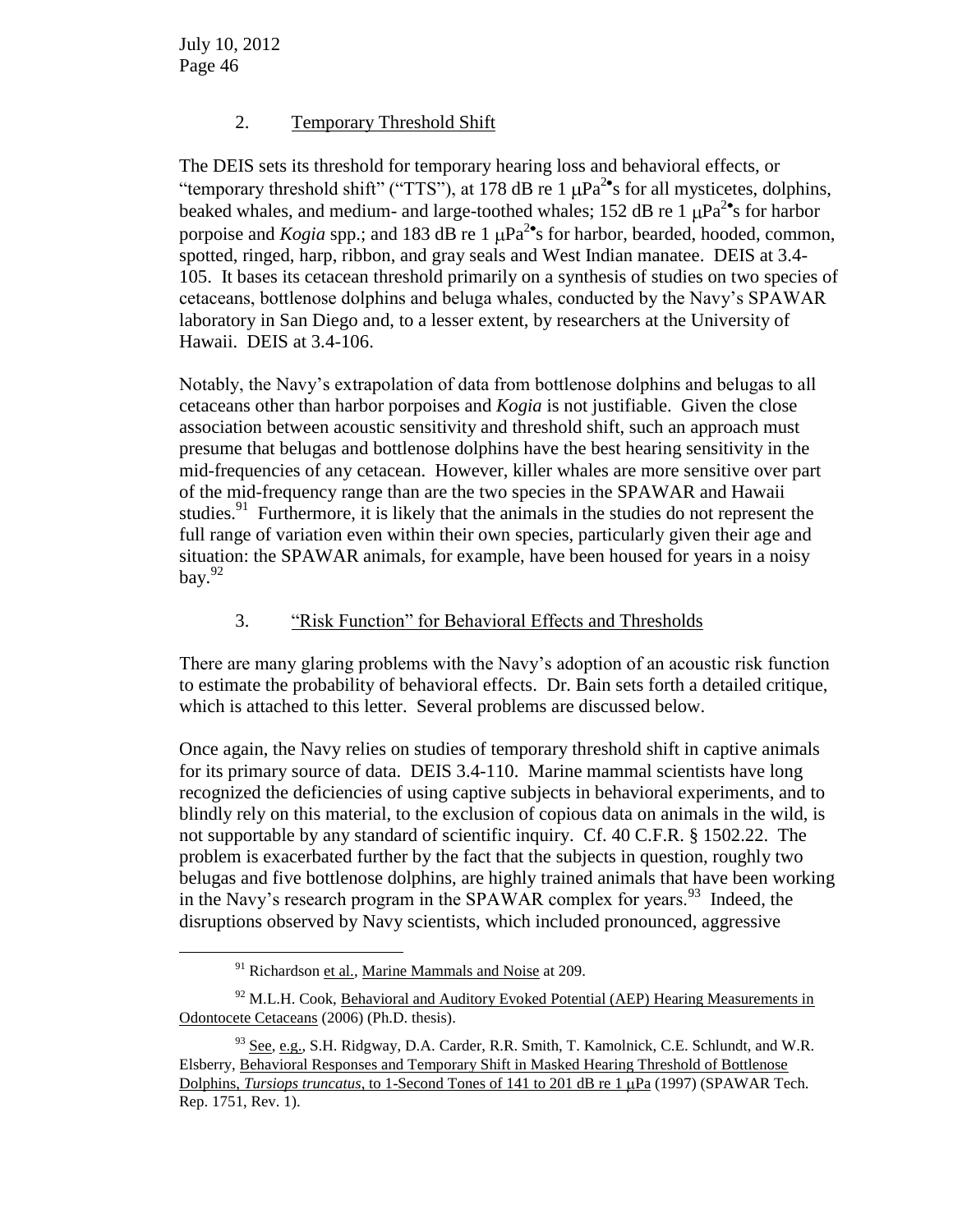$\overline{a}$ 

behavior ("attacking" the source) and avoidance of feeding areas associated with the exposure, occurred during a research protocol that the animals had been rigorously trained to complete.<sup>94</sup> The SPAWAR studies have several other major deficiencies that NMFS, among others, has repeatedly pointed out. In relying so heavily on them, the Navy has once again ignored the comments of numerous marine mammal behaviorists on the Navy's USWTR DEIS, which sharply criticized the Navy for putting any serious stock in them. $95$ 

In addition, the Navy appears to have misused data garnered from the Haro Strait incident—one of only three data sets it considers—by including only those levels of sound received by the "J" pod of killer whales when the USS *Shoup* was at its closest approach. DEIS at 3.4-89; 3.4-110. These numbers represent the maximum level at which the pod was harassed; in fact, the whales were reported to have broken off their foraging and to have engaged in significant avoidance behavior at far greater distances from the ship, where received levels would have been orders of magnitude lower.<sup>96</sup> Not surprisingly, then, the Navy's results are inconsistent with other studies of the effects of various noise sources, including mid-frequency sonar, on killer whales. We must insist, again, that the Navy provide the public with its propagation analysis for the Haro Strait event.

The Navy also fails to include data from the July 2004 Hanalei Bay event, in which 150-200 melon-headed whales were embayed for more than 24 hours during the Navy's Rim of the Pacific exercise. According to the Navy's analysis, predicted mean received levels (from mid-frequency sonar) inside and at the mouth of Hanalei Bay ranged from 137.9 dB to 149.2 dB. $^{97}$  The Navy has from the beginning denied any connection between its major international exercise and the mass stranding. However, the Navy's specious reasoning is at odds with the stranding behavior observed during the event and with NMFS' report on the matter, which ruled out every other known potential factor and concluded that sonar was the "plausible if not likely" cause.<sup>98</sup> The Navy's failure to incorporate these numbers into its methodology as another data set is unjustifiable.

 $94$  C.E. Schlundt, J.J. Finneran, D.A. Carder, and S.H. Ridgway, Temporary Shift in Masked Hearing Thresholds of Bottlenose Dolphins, Tursiops truncatus, and White Whales, Delphinapterus leucas, after Exposure to Intense Tones, 107 Journal of the Acoustical Society of America 3496, 3504 (2000).

<sup>&</sup>lt;sup>95</sup> See comments from M. Johnson, D. Mann, D. Nowacek, N. Soto, P. Tyack, P. Madsen, M. Wahlberg, and B. Møhl, received by the Navy on the Undersea Warfare Training Range DEIS. These comments are hereby incorporated into this letter. See also Letter from Rodney F. Weiher, NOAA, to Keith Jenkins, Naval Facilities Engineering Command Atlantic (Jan. 30, 2006); Memo, A.R. document 51, NRDC v. Winter, CV 06-4131 FMC (JCx) (undated NOAA memorandum).

<sup>96</sup> See,. e.g., NMFS, Assessment of Acoustic Exposures on Marine Mammals in Conjunction with *USS Shoup* Active Sonar Transmissions in the Eastern Strait of Juan de Fuca and Haro Strait, Washington—5 May 2003 at 4-6 (2005).

 $97$  Navy, 2006 Supplement to the 2002 Rim of the Pacific (RIMPAC) Programmatic Environmental Assessment D-1 to D-2 (May 2006).

<sup>&</sup>lt;sup>98</sup> B.L. Southall, R. Braun, F.M.D. Gulland, A.D. Heard, R.W. Baird, S.M. Wilkin, and T.K. Rowles, Hawaiian Melon-Headed Whale *(Peponacephala electra)* Mass Stranding Event of July 3-4,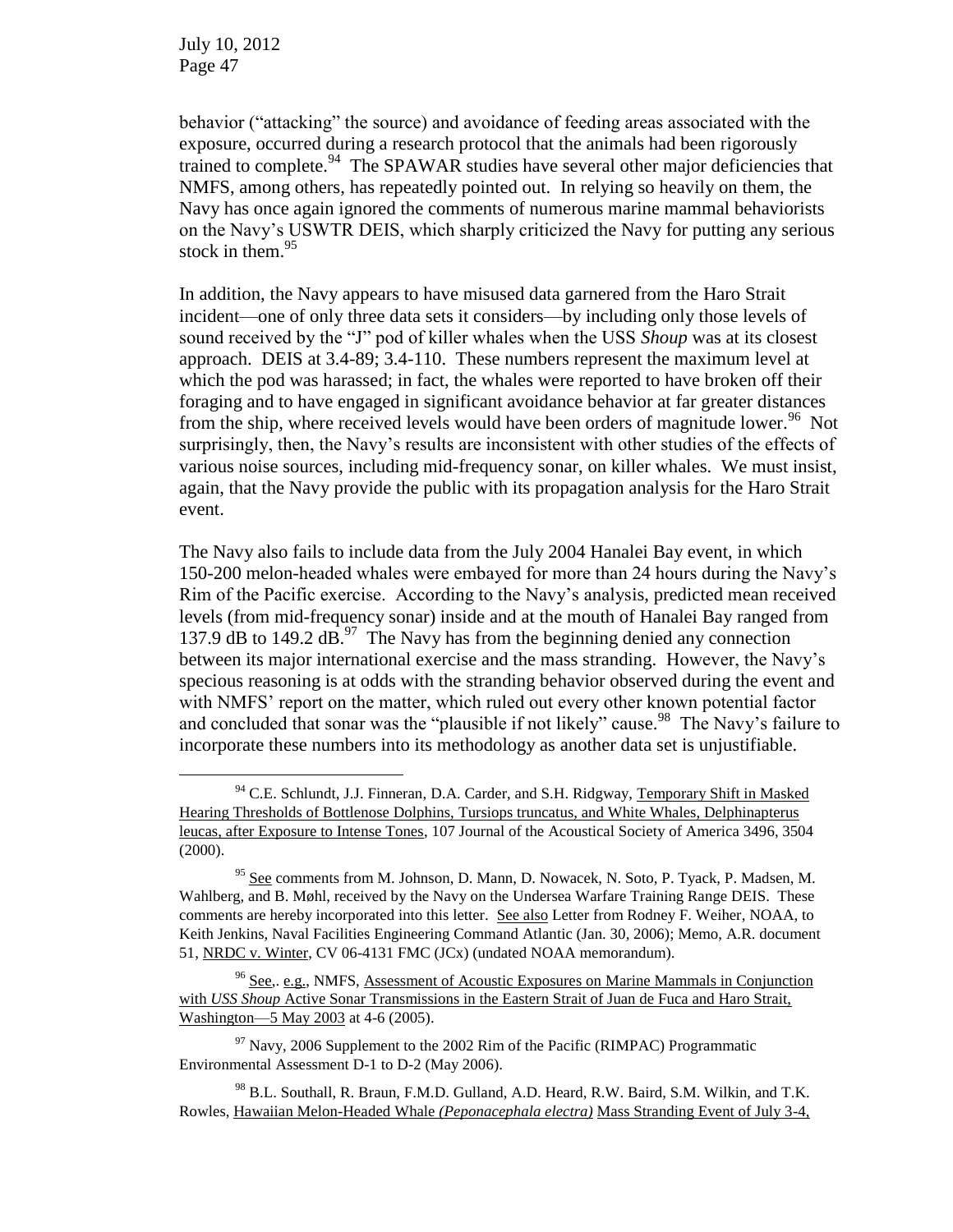$\overline{a}$ 

The Navy also fails to incorporate data on harbor porpoises and beaked whales when setting its thresholds. For both harbor porpoises and beaked whales, the Navy uses lower thresholds to determine behavioral impacts (120 dB and 140 dB, respectively) but fails to also incorporate that data when determining thresholds for other species. While these animals may reflect a particular sensitivity to noise, the DEIS fails to explain why this data cannot be incorporated in some way when determining thresholds for other species. By failing to incorporate this data into its modeling, the Navy unjustifiably ignores relevant information.

Furthermore, the risk function should have taken into account the social ecology of some marine mammal species. For species that travel in tight-knit groups, an effect on certain individuals can adversely influence the behavior of the whole. (Pilot whales, for example, are prone to mass strand for precisely this reason; the plight of the 200 melonheaded whales in Hanalei Bay, and of the "J" pod of killer whales in Haro Strait, and the most recent stranding of melon-headed whales in the Philippines may be pertinent examples.) Should those individuals fall on the more sensitive end of the spectrum, the entire group or pod can suffer significant harm at levels below what the Navy would take as the mean. In developing its "K" parameter, the Navy must take account of such potential indirect effects. 40 C.F.R. § 1502.16(b).

We must also note that the Navy's exclusive reliance on sound pressure levels ("SPLs") in setting a behavioral threshold is misplaced. The discussion in the DEIS speaks repeatedly of uncertainty in defining the risk function and recapitulates, in its summary of the earlier methodology, the benefits implicit in the use of a criterion that takes duration into account. It is therefore appropriate for the Navy to set dual thresholds for behavioral effects, one based on SPLs and one based on energy flux density levels ("ELs").

In addition, the Navy's threshold is applied in such a way as to preclude any assessment of long-term behavioral impacts on marine mammals. It does not account, to any degree, for the problem of repetition: the way that apparently insignificant impacts, such as subtle changes in dive times or vocalization patterns, can become significant if experienced repeatedly or over time.<sup>99</sup>

<sup>2004</sup> (2006) (NOAA Tech. Memo. NMFS-OPR-31); See also R.L. Brownell, Jr., K Ralls, S. Baumann-Pickering and M.M. Poole, Behavior of melon-headed whales, *Pepnoncephalia electra*, near oceanic islands, Marine Mammal Science, (publication pending 2009).

<sup>&</sup>lt;sup>99</sup> The importance of this problem for marine mammal conservation is reflected in a recent NRC report, which calls for models that, inter alia, translate such subtle changes into disruptions in key activities like feeding and breeding that are significant for individual animals. National Research Council. Marine Mammal Populations and Ocean Noise: Determining When Noise Causes Biologically Significant Effects 35-68 (2005).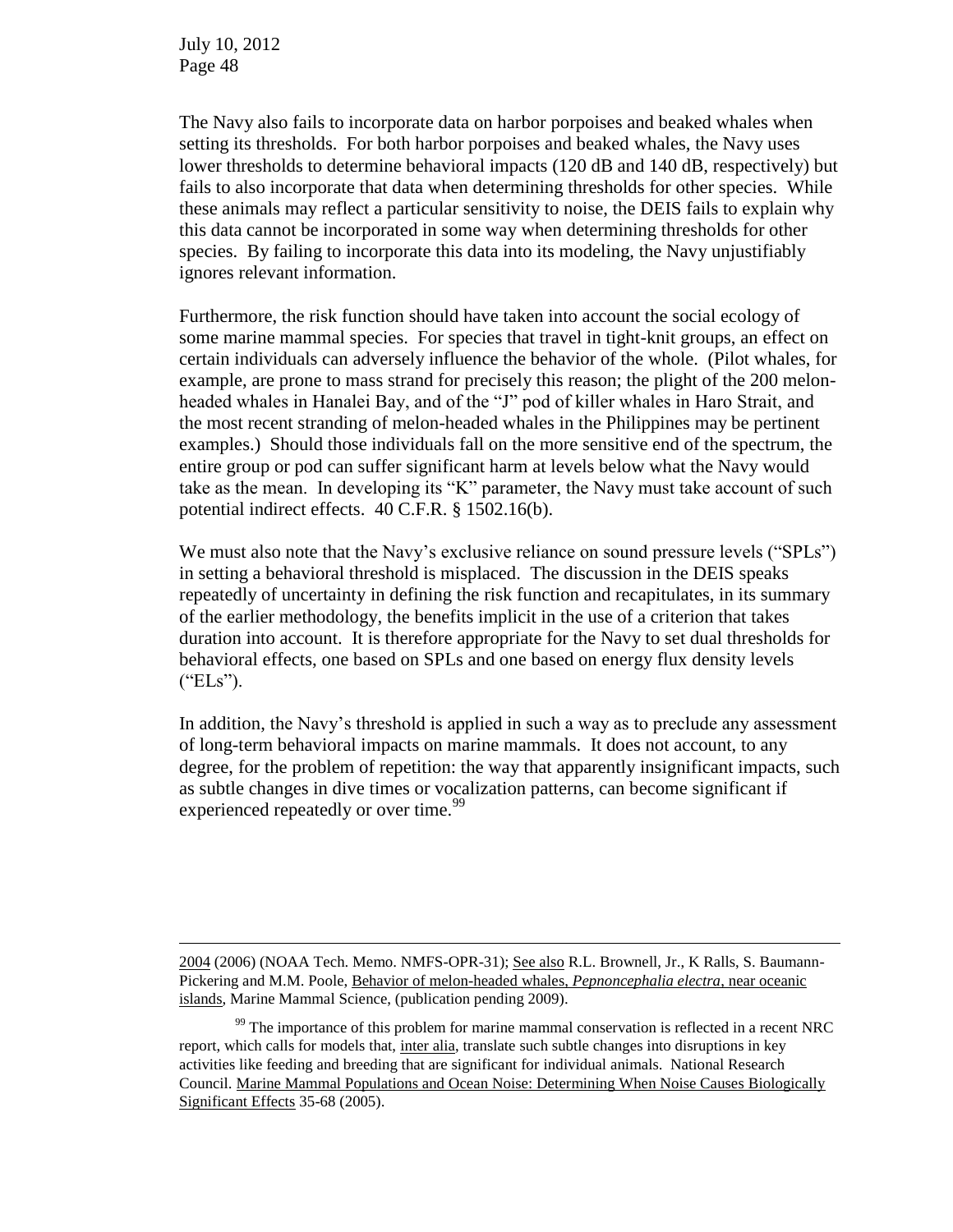$\overline{a}$ 

Finally, while the Navy has set a specific threshold for beaked whales (140 dB) based on the Tyack et al. study, it fails to incorporate additional data on beaked whales indicating that the threshold should be even lower. $100$ 

In sum, the Navy has established thresholds and a risk function that are fundamentally inconsistent with the scientific literature on acoustic impacts and with marine mammal science in general. Indeed, using these thresholds to support a final EIS would violate NEPA.

#### **Modeling of Acoustic Impacts**

The Navy bases its calculation of marine mammal impacts on a series of models that determine received levels of sound within a limited distance of a sonar array and then estimate the number of animals that would therefore suffer injury or disruption. It is difficult to fully gauge the accuracy and rigor of these models with the limited information that the DEIS provides; but even from the description presented here, it is clear that they are deeply flawed. Among the non-conservative assumptions that are implicit in the model:

(1) As discussed above, the thresholds established for injury and behavioral effects are inconsistent with the available data and are based, in part, on assumptions not acceptable within the field;

(2) The Navy does not properly account for reasonably foreseeable reverberation effects (as in the Haro Strait stranding incident),  $^{101}$  giving no indication that its modeling sufficiently represents areas in which the risk of reverberation is greatest;

(3) The model fails to consider the possible synergistic effects of using multiple sources, such as ship-based sonars, in the same exercise, which can significantly alter the sound field. It also fails to consider the combined effects of multiple exercises, which, as NMFS indicates, may have played a role in the 2004 Hanalei Bay strandings; $^{102}$ 

<sup>&</sup>lt;sup>100</sup> P.L. Tyack et al., Beaked Whales Respond to Simulated and Actual Navy Sonar, PLoS ONE 6(3): e17009. Doi:10.1371/jounal.pone.0017009 (2011); B. Southall et al., Biological and behavioral response studies of marine mammals in Southern California, 2010 ("SOCAL-10"), Project Report, 26 February 2011 (2011); B. Southall et al., Biological and behavioral response studies of marine mammals in Southern California, 2011 ("SOCAL-11"), Final Project Report, 8 March 2012 (2012).

<sup>101</sup> NMFS, Assessment of Acoustic Exposures on Marine Mammals in Conjunction with *USS Shoup* Active Sonar Transmissions in the Eastern Strait of Juan de Fuca and Haro Strait, Washington, 5 May 2003 (2005).

<sup>&</sup>lt;sup>102</sup> Southall et al., Hawaii Melon-Headed Whale at 31, 45.